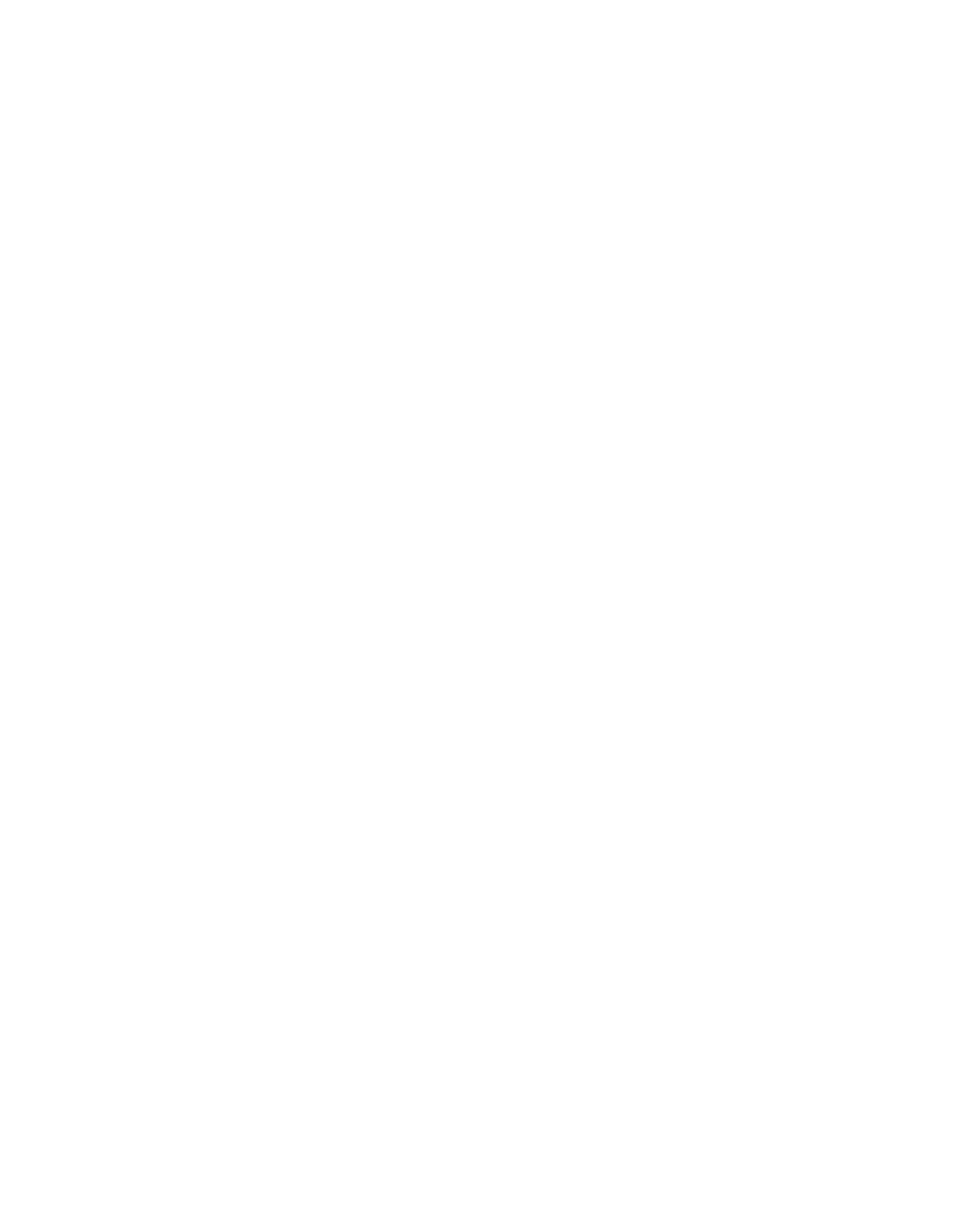# **Table of Contents**

# **Page**

| <b>FINANCIAL SECTION</b>                                                        |  |
|---------------------------------------------------------------------------------|--|
|                                                                                 |  |
|                                                                                 |  |
| <b>Basic Financial Statements:</b>                                              |  |
| Government-Wide Financial Statements:                                           |  |
|                                                                                 |  |
| <b>Fund Financial Statements:</b>                                               |  |
| Reconciliation of the Governmental Funds Balance Sheet                          |  |
|                                                                                 |  |
|                                                                                 |  |
| Reconciliation of the Governmental Funds Statement of Revenues, Expenditures    |  |
| and Changes in Fund Balances to the Government-Wide                             |  |
|                                                                                 |  |
| <b>Required Supplementary Information:</b>                                      |  |
| <b>Budgetary Comparison Schedule:</b>                                           |  |
|                                                                                 |  |
| Pension RSI:                                                                    |  |
| Schedule of Proportionate Share of Net Pension Liability and Related Ratios  41 |  |
|                                                                                 |  |
| <b>OPEB RSI:</b>                                                                |  |
|                                                                                 |  |
|                                                                                 |  |
| <b>Supplementary Information:</b>                                               |  |
| <b>Budgetary Comparison Schedule:</b>                                           |  |
|                                                                                 |  |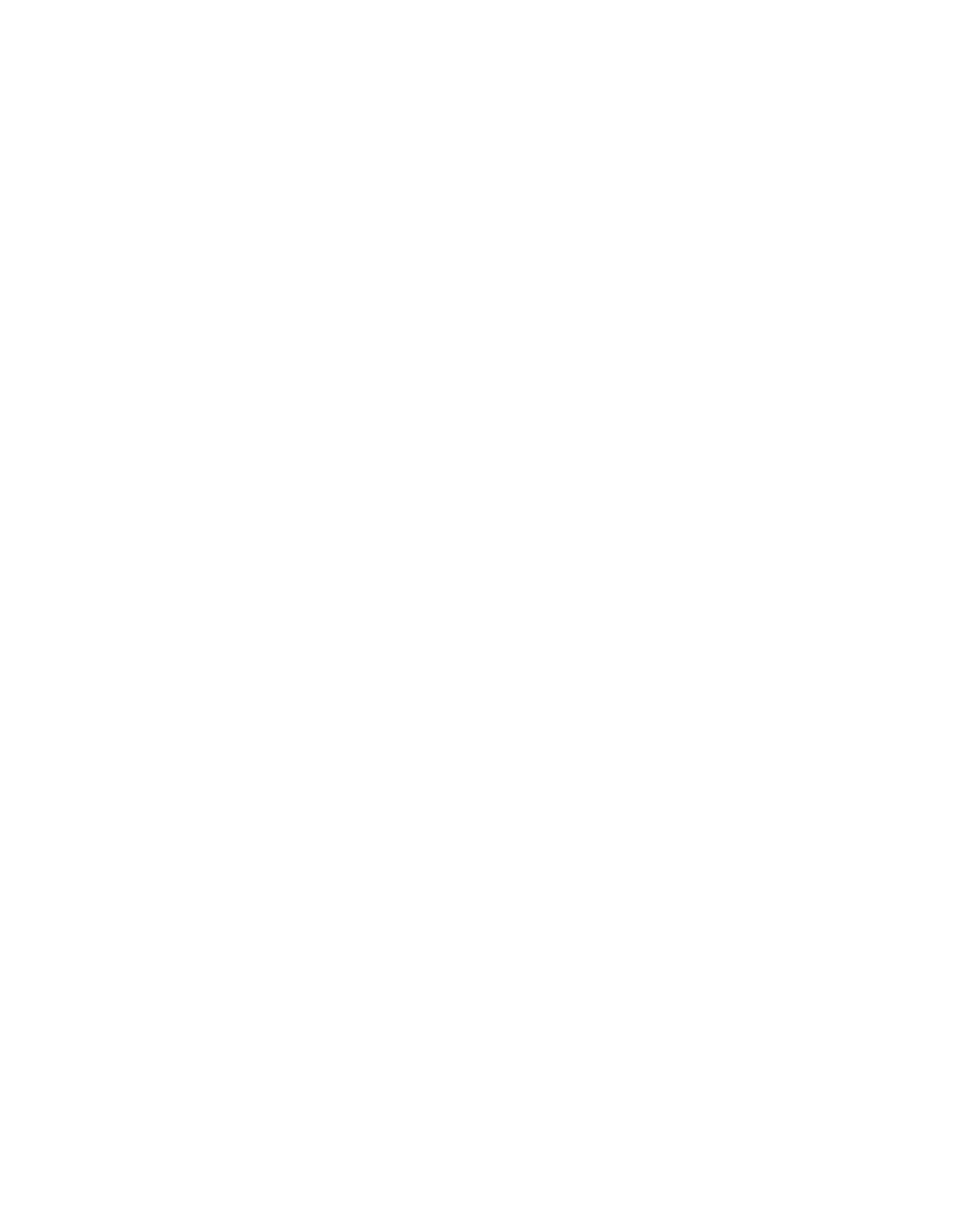

#### **INDEPENDENT AUDITORS' REPORT**

To the Board of Directors of the Aptos/ La Selva Fire Protection District Aptos, California

We have audited the accompanying financial statements of the governmental activities and each major fund of the Aptos/ La Selva Fire Protection District (District), as of and for the year ended June 30, 2020 and the related notes to the financial statements, which collectively comprise the District's basic financial statements as listed in the table of contents.

#### **Management's Responsibility for the Financial Statements**

Management is responsible for the preparation and fair presentation of these financial statements in accordance with accounting principles generally accepted in the United States of America; this includes the design, implementation, and maintenance of internal control relevant to the preparation and fair presentation of financial statements that are free from material misstatement, whether due to fraud or error.

#### **Auditor's Responsibility**

Our responsibility is to express opinions on these financial statements based on our audit. We conducted our audit in accordance with auditing standards generally accepted in the United States of America. Those standards require that we plan and perform the audit to obtain reasonable assurance about whether the financial statements are free from material misstatement.

An audit involves performing procedures to obtain audit evidence about the amounts and disclosures in the financial statements. The procedures selected depend on the auditor's judgment, including the assessment of the risks of material misstatement of the financial statements, whether due to fraud or error. In making those risk assessments, the auditor considers internal control relevant to the entity's preparation and fair presentation of the financial statements in order to design audit procedures that are appropriate in the circumstances, but not for the purpose of expressing an opinion on the effectiveness of the entity's internal control. Accordingly, we express no such opinion. An audit also includes evaluating the appropriateness of accounting policies used and the reasonableness of significant accounting estimates made by management, as well as evaluating the overall presentation of the financial statements.

We believe that the audit evidence we have obtained is sufficient and appropriate to provide a basis for our audit opinions.

#### **Opinions**

In our opinion, the financial statements referred to above present fairly, in all material respects, the respective financial position of the governmental activities and each major fund of the District, as of June 30, 2020, and the respective changes in financial position thereof for the year then ended in accordance with accounting principles generally accepted in the United States of America.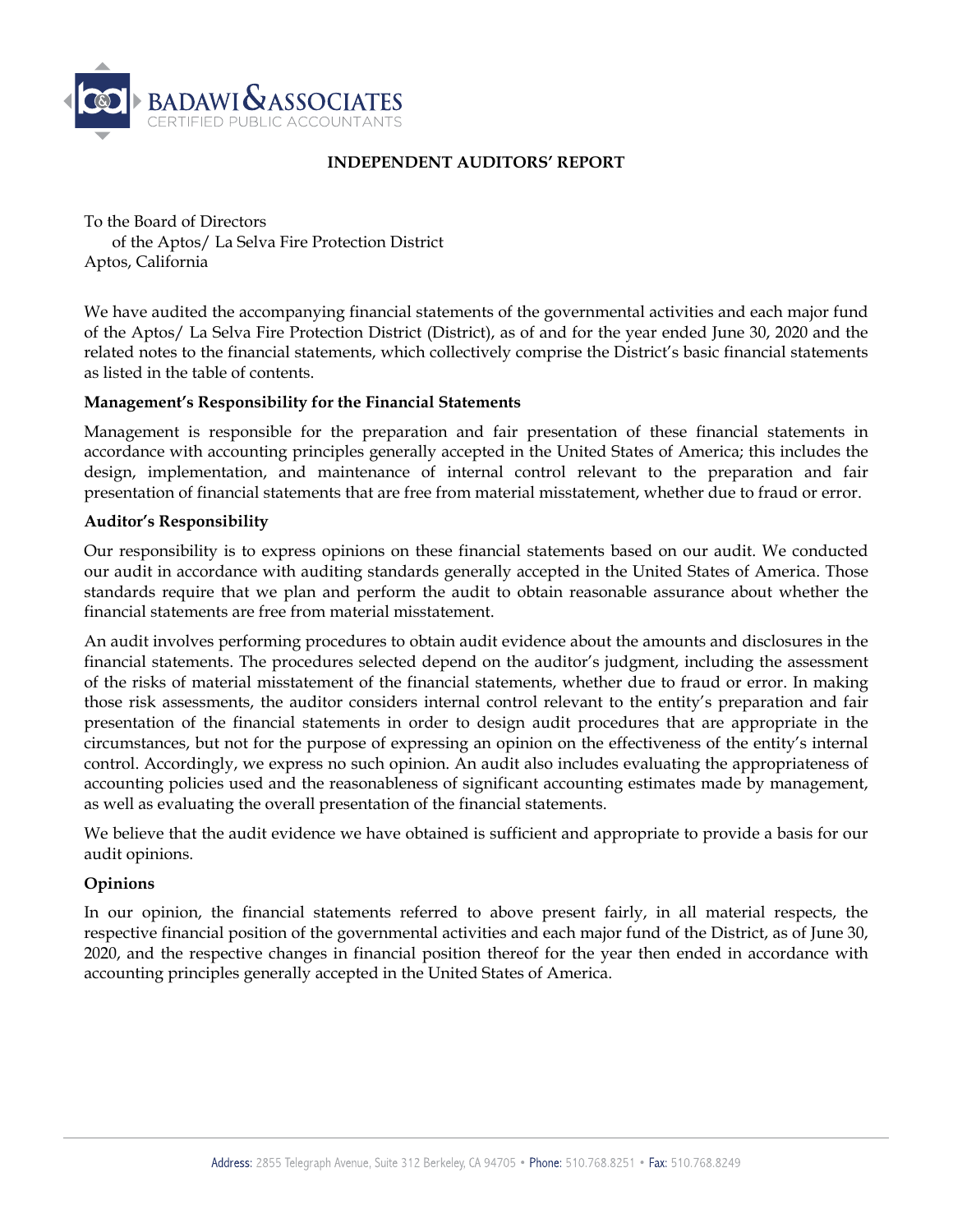To the Board of Directors of the Aptos/ La Selva Fire Protection District Aptos, California Page 2

#### **Other Matters**

#### *Required Supplementary Information*

Accounting principles generally accepted in the United States of America require that the management's discussion and analysis, pension information, OPEB information, and budgetary comparison information on pages 3–6 and 38-45 be presented to supplement the basic financial statements. Such information, although not a part of the basic financial statements, is required by the Governmental Accounting Standards Board, who considers it to be an essential part of financial reporting for placing the basic financial statements in an appropriate operational, economic, or historical context. We have applied certain limited procedures to the required supplementary information in accordance with auditing standards generally accepted in the United States of America, which consisted of inquiries of management about the methods of preparing the information and comparing the information for consistency with management's responses to our inquiries, the basic financial statements, and other knowledge we obtained during our audit of the basic financial statements. We do not express an opinion or provide any assurance on the information because the limited procedures do not provide us with sufficient evidence to express an opinion or provide any assurance.

#### *Report on Summarized Comparative Information*

We have previously audited the District's 2019 financial statements, and our report dated August 10, 2020, expressed an unmodified opinion on those audited financial statements. In our opinion, the summarized comparative information presented herein as of and for the year ended June 30, 2019, is consistent, in all material respects, with the audited financial statements from which it has been derived.

#### *Other Information*

Our audit was conducted for the purpose of forming opinions on the financial statements that collectively comprise the District's basic financial statements. The budgetary comparison schedule for the Capital Project Fund is presented for purposes of additional analysis and is not a required part of the basic financial statements.

The budgetary comparison schedule for the Capital Project Fund is the responsibility of management and were derived from and relate directly to the underlying accounting and other records used to the prepare the basic financial statements. Such information has been subjected to the auditing procedures applied in the audit of the basic financial statements and certain additional procedures, including comparing and reconciling such information directly to the underlying accounting and other records used to prepare the basic financial statements or to the basic financial statements themselves, and other additional procedures in accordance with auditing standards generally accepted in the United States of America. In our opinion, the budgetary comparison schedule for the Capital Project Fund is fairly stated in all material respects in relation to the basic financial statements as a whole.

Indone & Associates

Badawi and Associates, CPAs Berkeley, California July 17, 2021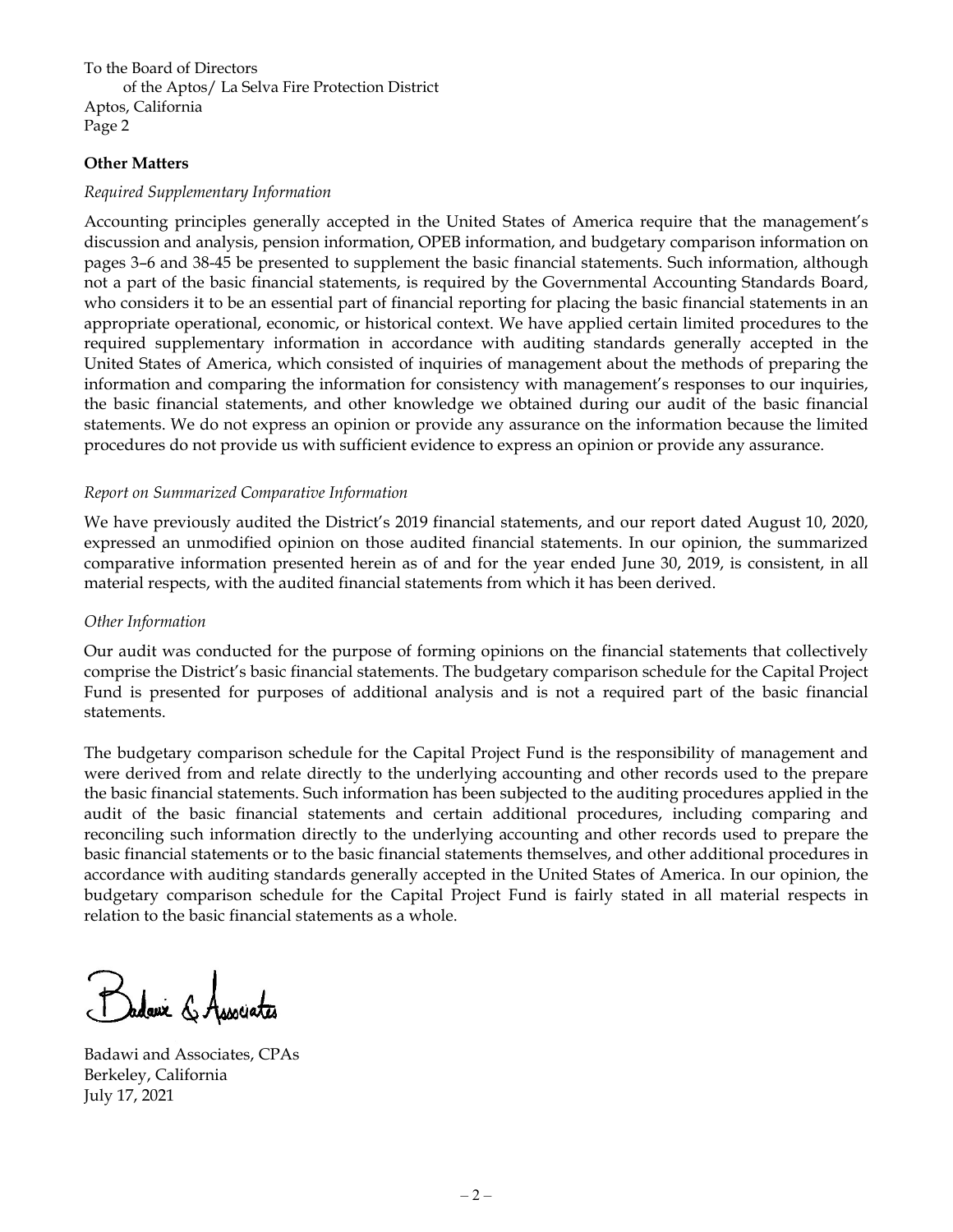The District provides fire protection and emergency medical services for the Aptos and La Selva Beach areas. This section of the District's financial report presents our discussion and analysis of the District's financial performance during the fiscal year that ended on June 30, 2020.

#### Description of the Basic Financial Statements

The financial statements consist of the following parts: Management's discussion and analysis; the basic financial statements, government-wide and governmental fund financial statements; notes to the financial statements, and required supplementary information (budgetary comparison schedules, Pension schedules, and OPEB schedules) and supplementary information (Organization Structure and other budgetary comparison schedules).

The basic government-wide and governmental fund financial statements present the financial results on different methods of accounting. Included in the financial statements are reconciliations that explain the difference between the two methods.

Government-wide financial statements are prepared on the accrual basis of accounting and economic resources focus. The required financial statements are: Statement of Net Position and Statement of Activities. The Statement of Net Position reports all assets, liabilities, and deferred inflows/outflows of resources, with the difference reported as net position. Over time increases or decreases in net position may serve as a useful indicator of whether the long term financial position of the District is improving or deteriorating. The Statement of Activities presents information on how the net position of the District changed during the most recent fiscal year. All changes in net position are reported as soon as the underlying event giving rise to the change occurs, regardless of when cash is paid or received.

Governmental funds financial statements are prepared on the modified accrual basis of accounting and current financial resources focus. The required financial statements are: Balance Sheet and Statement of Revenues, Expenditures, and Changes in Fund Balances. The Balance Sheet shows only assets and liabilities that come due during the year or soon thereafter; no capital assets or long-term liabilities are included. The Statement of Revenues, Expenditures, and Changes in Fund Balances reports revenues for which cash is received during or soon after the end of the year; expenditures when goods or services have been received and payment is due during the year or soon thereafter.

The government-wide and governmental funds financial statements show the results of the following funds:

 General Fund - Most of the District's basic services are accounted for in this fund. Capital Project Fund - Accounts for funds set aside for capital projects and acquisitions.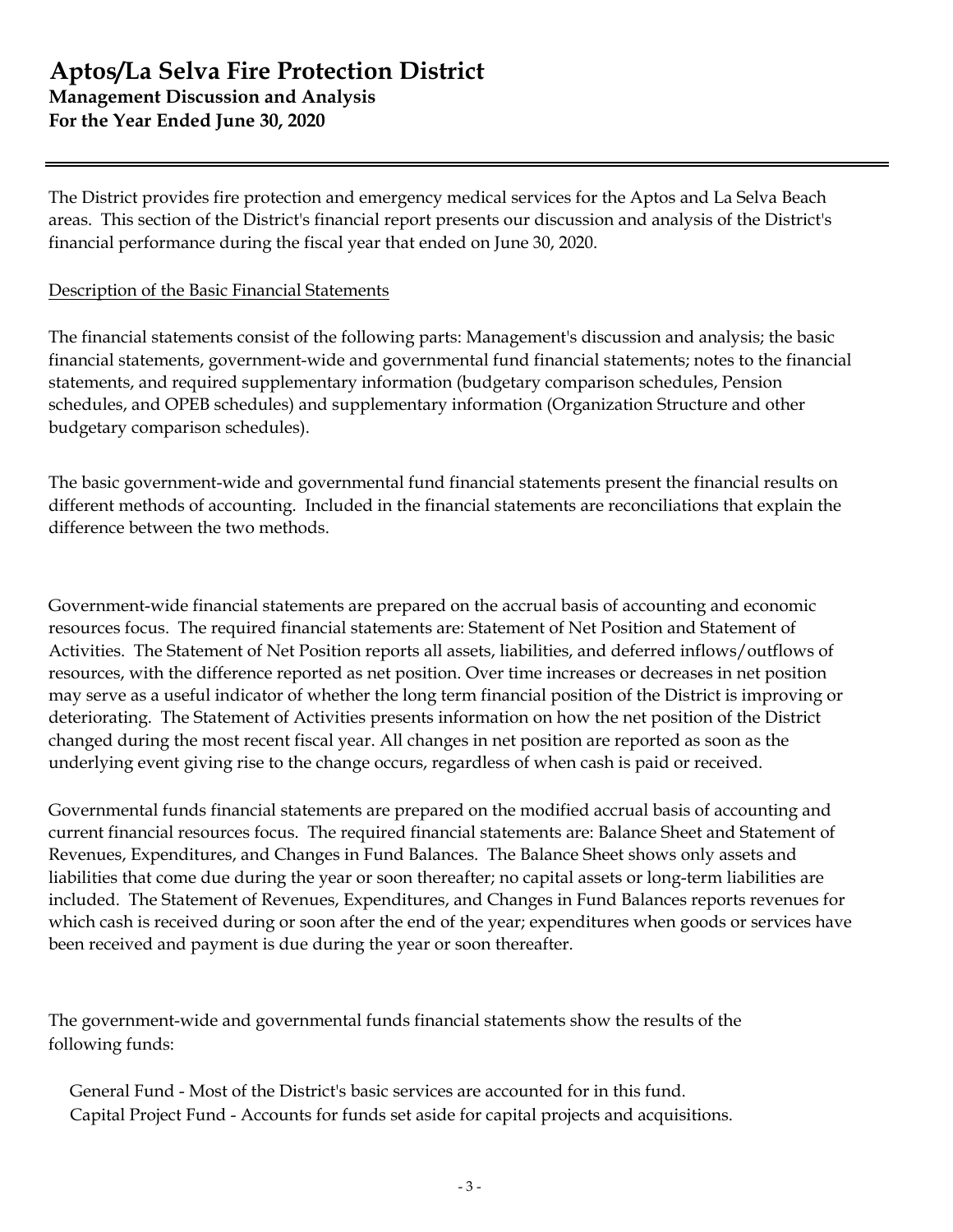**For the Year Ended June 30, 2020**

## Condensed government-wide financial data

|                                                        |                | 2020        |                            | 2019        |
|--------------------------------------------------------|----------------|-------------|----------------------------|-------------|
| <b>Current</b> assets                                  | $\mathfrak{S}$ | 11,040,353  | $\mathfrak{S}$             | 8,849,117   |
| Deferred outflow of resources                          |                | 4,684,080   |                            | 4,409,147   |
| Station and equipment, net of accumulated depreciation |                | 5,237,172   |                            | 5,465,362   |
| Total assets and deferred outflows of resources        | \$             | 20,961,605  | $\boldsymbol{\mathsf{\$}}$ | 18,723,626  |
| <b>Current liabilities</b>                             | \$             | 910,079     | \$                         | 385,789     |
| Non current liabilities                                |                | 23,120,828  |                            | 19,180,694  |
| Deferred inflow of resources                           |                | 1,464,852   |                            | 971,100     |
| Total liabilities and deferred inflows of resources    |                | 25,495,759  |                            | 20,537,583  |
| Net position                                           |                |             |                            |             |
| Net investment in capital assets                       |                | 5,237,172   |                            | 5,465,362   |
| Unrestricted                                           |                | (9,771,326) |                            | (7,279,319) |
| Total net position                                     |                | (4,534,154) |                            | (1,813,957) |
| Total liabilities, deferred inflows of resources       |                |             |                            |             |
| and net position                                       | \$             | 20,961,605  | \$                         | 18,723,626  |
|                                                        |                | 2020        |                            | 2019        |
| Expenditures, net of program revenue                   | \$             | 15,762,262  | \$                         | 12,128,731  |
| General revenues                                       |                |             |                            |             |
| Property tax                                           |                | 12,679,688  |                            | 12,216,110  |
| Other taxes - fire protection tax                      |                | 131,438     |                            | 132,443     |
| Use of money and property (interest income)            |                | 141,367     |                            | 116,648     |
| Aid from other government agencies                     |                | 69,033      |                            | 69,058      |
| Other revenue                                          |                | 20,539      |                            | 100,238     |
| Change in net position                                 | \$             | (2,720,197) | \$                         | 505,766     |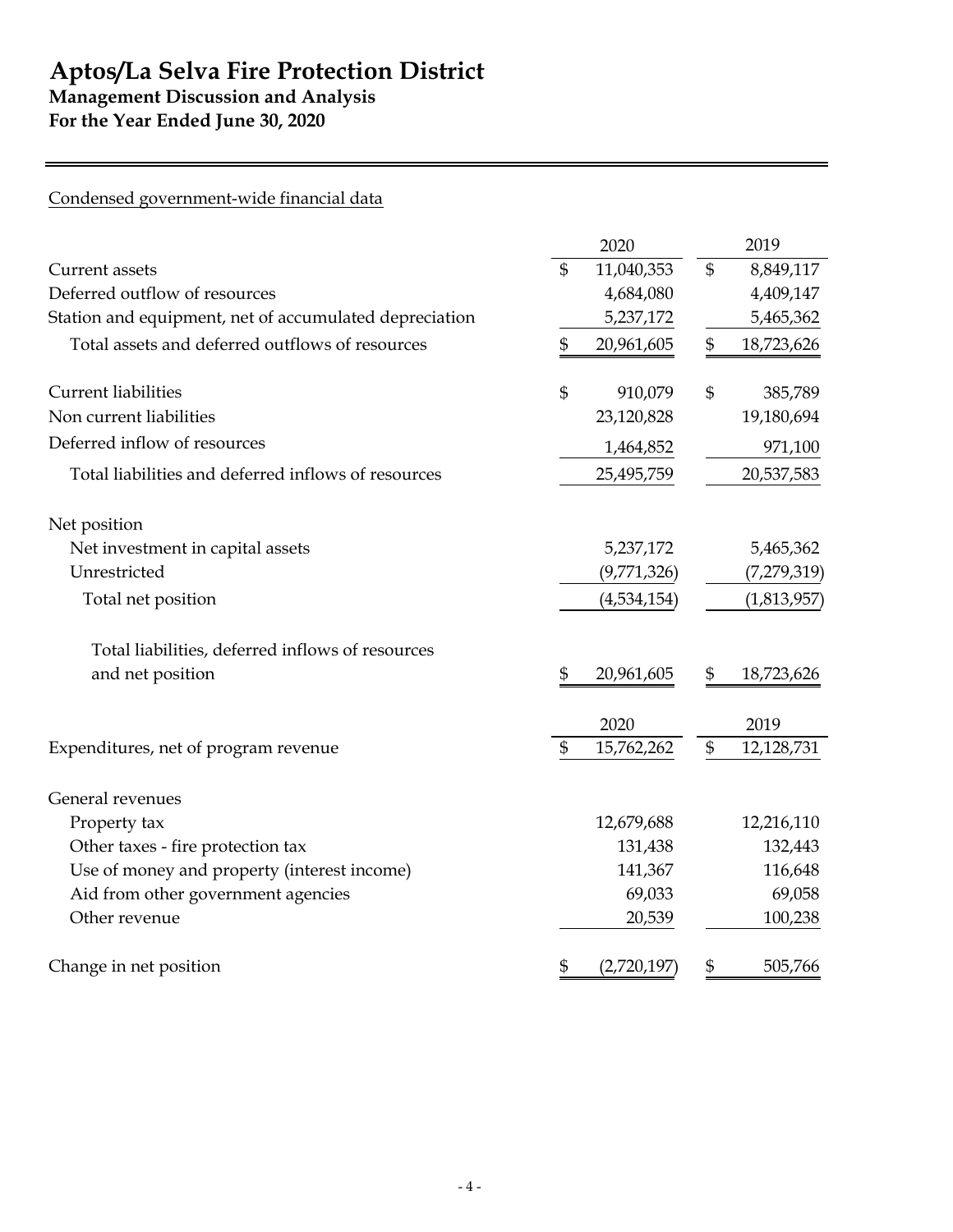### Financial Analysis of the District as a Whole

Net Position. The District's net position decreased by \$2,720,197 for the fiscal year ended June 30, 2020 (compared to an increase of \$505,766 in 2019). The significant decrease in the current year is mainly due to the District offering additional OPEB benefits (contributions to retiree CALGOVEBA accounts) that contributed to an increase in OPEB expense of \$1.8 million, increase in the District's pension expense of approximately \$0.7 million, and increases in compensated absences of approximately \$0.6 million.

#### Financial Analysis of the District's General Fund

General fund balance increased by \$1,367,470 compared to \$1,086,563 in 2019- The difference was mainly due to lower expenditures of approximately \$0.7 million. The decrease in expenditures was mainly due to lower capital outlay expenditures compared to 2019. In 2019, expenditures included an acquisition of a new fire engine.

#### Budgetary Highlights

Each budget includes multi-year forecasts. Contact the District to obtain copies.

#### Capital Assets

As of June 30, 2020, the District had invested \$5,237,172 in a broad range of capital assets including land, structures and improvements, and equipment. Refer to Note 4 for more information.

This year's major capital asset additions included the following:

Water tender  $\qquad \qquad \bullet \qquad \qquad$  340,325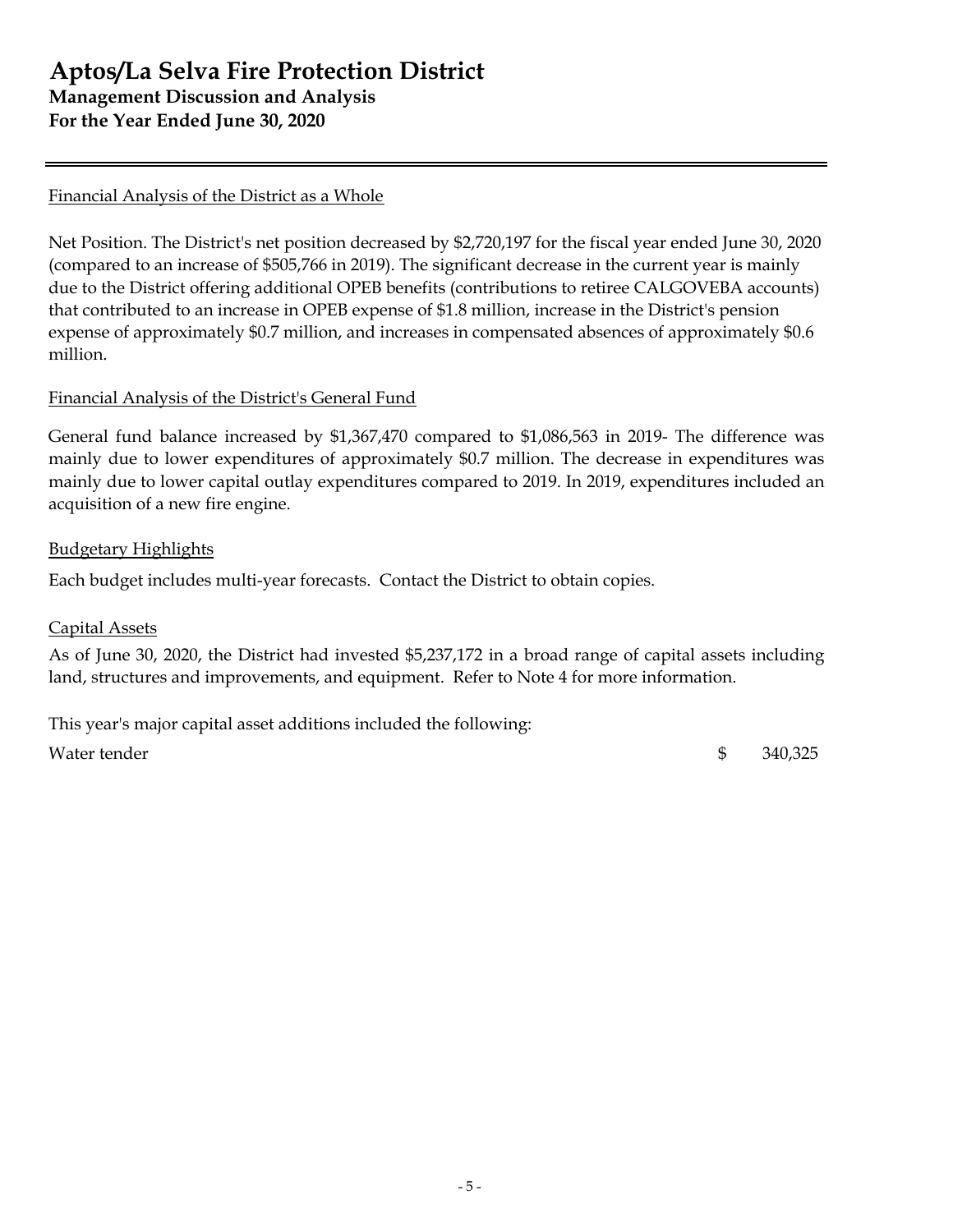### Long-Term Liabilities

Other than compensated absences, District's net pension liability and net OPEB liability, the District did not have any other long-term liabilities.

#### Economic Factors and Next Year's Budget

The District's main source of revenue is property taxes. The District expects property tax revenue to increase 4% for the fiscal year ending June 30, 2021 compared to 2020 actual.

On February 4, 2021, Aptos/La Selva Fire Protection District and Central Fire Protection District of Santa Cruz County officially consolidated into one District (Central Fire District of Santa Cruz County). The consolidation resulted in the transfer of assets and liabilities from both agencies into the newly formed entity, and the creation of one Board.

#### Contacting the District's Financial Management

This financial statement is designed to provide a general overview of the District's finances. If you have questions about this financial statement or need additional financial information, contact the District's office at 930 17th Avenue, Santa Cruz, CA 95062.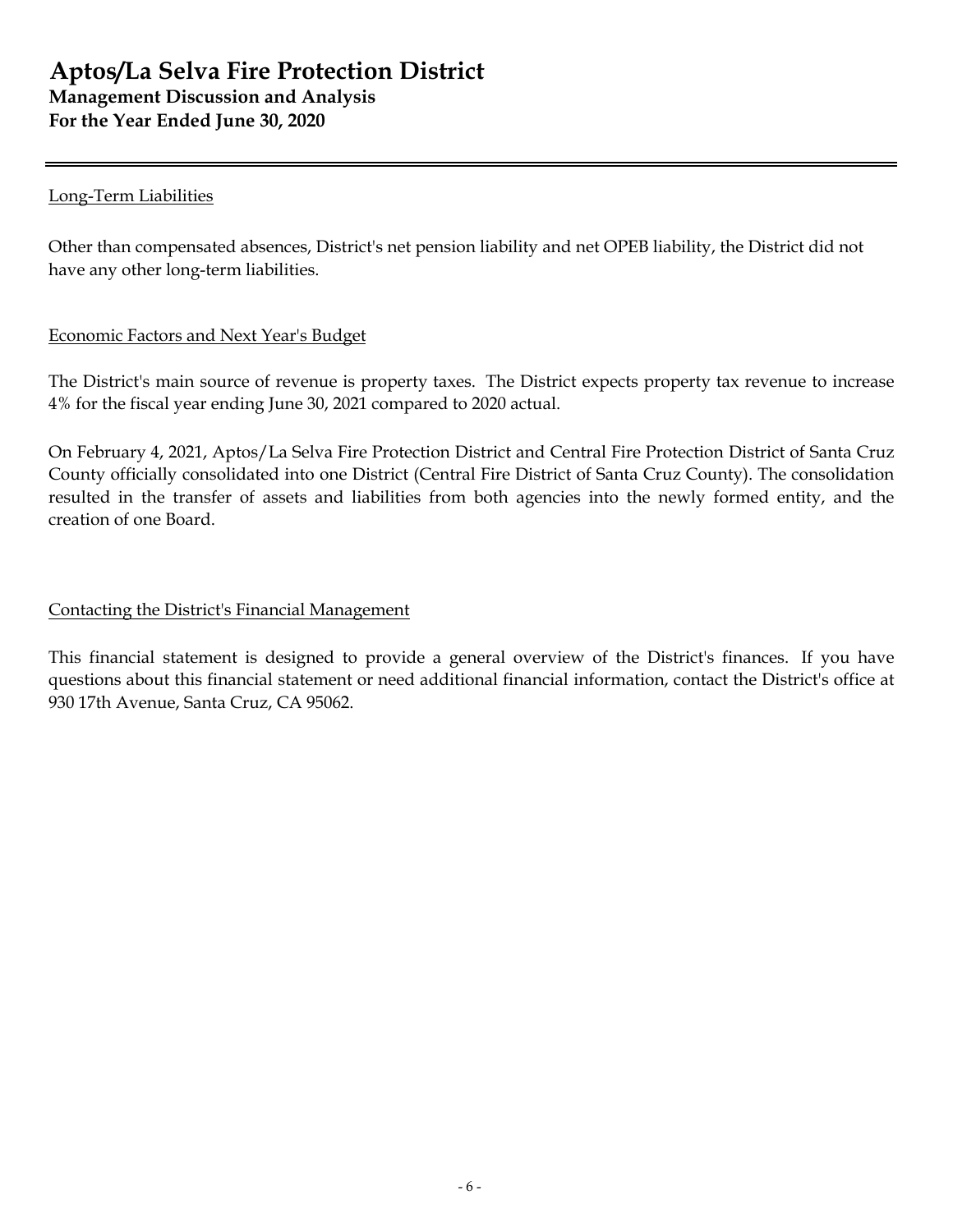**Statement of Net Position**

**June 30, 2020 (With Comparative Totals for 2019)**

|                                                              | 2020           |             |                | 2019        |  |
|--------------------------------------------------------------|----------------|-------------|----------------|-------------|--|
| <b>ASSETS</b>                                                |                |             |                |             |  |
| Current assets:                                              |                |             |                |             |  |
| Cash in county treasury                                      | $\mathfrak{S}$ | 11,017,708  | \$             | 8,671,091   |  |
| Accounts receivable                                          |                | 22,645      |                | 56,730      |  |
| Prepaid expenses                                             |                |             |                | 121,296     |  |
| Total current assets                                         |                | 11,040,353  |                | 8,849,117   |  |
| Noncurrent assets:                                           |                |             |                |             |  |
| Capital assets:                                              |                |             |                |             |  |
| Non-depreciable - Land                                       |                | 45,953      |                | 45,953      |  |
| Depreciable - Structures and improvements                    |                | 4,207,235   |                | 4,730,251   |  |
| Depreciable - Equipment                                      |                | 4,484,391   |                | 4,484,391   |  |
| Total depreciable                                            |                | 8,691,626   |                | 9,214,642   |  |
| Less accumulated depreciation                                |                | (3,500,407) |                | (3,795,233) |  |
| Total capital assets, net                                    |                | 5,237,172   |                | 5,465,362   |  |
| <b>Total assets</b>                                          |                | 16,277,525  |                | 14,314,479  |  |
| DEFERRED OUTFLOWS OF RESOURCES                               |                |             |                |             |  |
| Deferred outflow of resources                                |                |             |                |             |  |
| Contributions to CalPERS pension plan in current fiscal year |                | 1,941,754   |                | 1,694,658   |  |
| Deferred outflows - pension actuarial                        |                | 2,451,111   |                | 2,541,868   |  |
| Deferred outflows - OPEB                                     |                | 291,215     |                | 172,621     |  |
| Total deferred outflow of resources                          |                | 4,684,080   |                | 4,409,147   |  |
| <b>LIABILITIES</b>                                           |                |             |                |             |  |
| <b>Current</b> liabilities                                   |                |             |                |             |  |
| Accounts payable                                             | \$             | 717,777     | \$             | 60,027      |  |
| Accrued salaries and benefits                                |                | 56,742      |                | 255,194     |  |
| Accrued compensated absences                                 |                | 135,560     |                | 70,568      |  |
| Total current liabilities                                    |                | 910,079     |                | 385,789     |  |
| Noncurrent liabilities                                       |                |             |                |             |  |
| Accrued compensated absences                                 |                | 1,219,944   |                | 635,110     |  |
| Net pension liability                                        |                | 18,429,607  |                | 16,833,268  |  |
| Net OPEB liability                                           |                | 3,471,277   |                | 1,712,316   |  |
| Total noncurrent liabilities                                 |                | 23,120,828  |                | 19,180,694  |  |
| <b>Total liabilities</b>                                     |                | 24,030,907  |                | 19,566,483  |  |
| DEFERRED INFLOWS OF RESOURCES                                |                |             |                |             |  |
| Deferred inflow of resources                                 |                |             |                |             |  |
| Deferred inflows - pension actuarial                         |                | 1,371,310   |                | 950,464     |  |
| Deferred inflows - OPEB                                      |                | 93,542      |                | 20,636      |  |
| Total deferred inflow of resources                           |                | 1,464,852   |                | 971,100     |  |
| <b>NET POSITION</b>                                          |                |             |                |             |  |
| Net position                                                 |                |             |                |             |  |
| Investment in capital assets                                 |                | 5,237,172   |                | 5,465,362   |  |
| Unrestricted net position                                    |                | (9,771,326) |                | (7,279,319) |  |
| Total net position                                           | \$             | (4,534,154) | $\mathfrak{S}$ | (1,813,957) |  |

See accompanying Notes to Basic Financial Statements - 7 -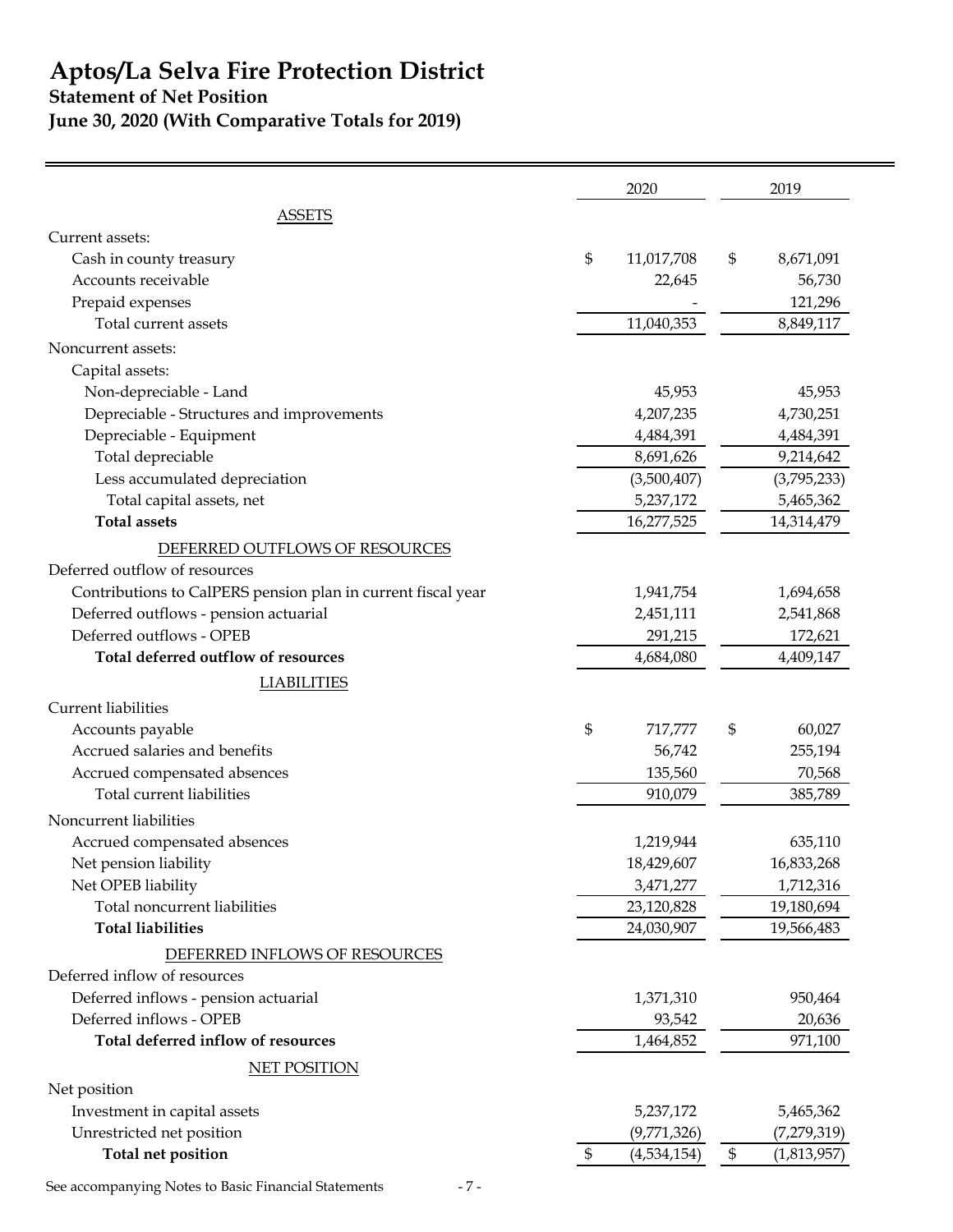## **Statement of Activities**

**For the Year Ended June 30, 2020 (With Comparative Totals for 2019)**

|                                                                                                                                                                                                           | Expenses         |              | Charges for<br>Services | Program<br>Revenues | Operating<br>Grants and<br>Contributions | 2020<br>Total                              | 2019<br>Total                              |
|-----------------------------------------------------------------------------------------------------------------------------------------------------------------------------------------------------------|------------------|--------------|-------------------------|---------------------|------------------------------------------|--------------------------------------------|--------------------------------------------|
| Expenses                                                                                                                                                                                                  |                  |              |                         |                     |                                          |                                            |                                            |
| Fire protection                                                                                                                                                                                           | 16,453,799       | \$           | 523,381                 | \$                  | 168,156                                  | 15,762,262<br>\$                           | 12,128,731<br>\$                           |
| Total governmental activities                                                                                                                                                                             | 16,453,799<br>\$ | $\mathbb{S}$ | 523,381                 | $\mathbb{S}$        | 168,156                                  | 15,762,262                                 | 12,128,731                                 |
| General revenues<br>Property tax<br>Other taxes - fire protection tax<br>Use of money and property<br>Aid From other government<br>agencies:<br>State homeowners' property<br>tax relief<br>Other revenue |                  |              |                         |                     |                                          | 12,679,688<br>131,438<br>141,367<br>69,033 | 12,216,110<br>132,443<br>116,648<br>69,058 |
| Other revenue                                                                                                                                                                                             |                  |              |                         |                     |                                          | 20,539                                     | 100,238                                    |
| Total general revenues                                                                                                                                                                                    |                  |              |                         |                     |                                          | 13,042,065                                 | 12,634,497                                 |
| Change in net position                                                                                                                                                                                    |                  |              |                         |                     |                                          | (2,720,197)                                | 505,766                                    |
| Net position                                                                                                                                                                                              |                  |              |                         |                     |                                          |                                            |                                            |
| Beginning of the year                                                                                                                                                                                     |                  |              |                         |                     |                                          | (1,813,957)                                | (2,319,723)                                |
| End of the year                                                                                                                                                                                           |                  |              |                         |                     |                                          | (4,534,154)<br>ზ                           | (1,813,957)<br>\$                          |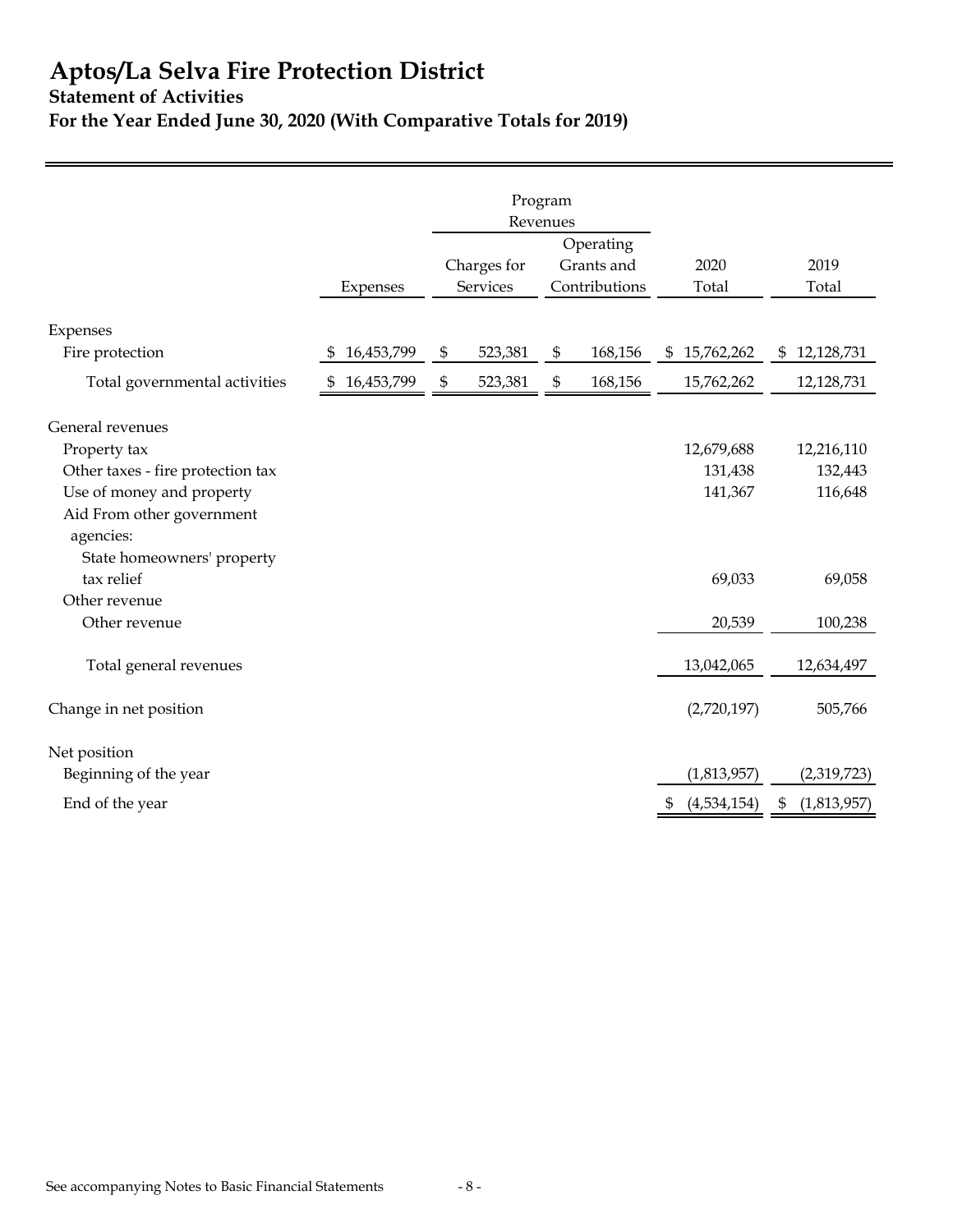## **Balance Sheet - Governmental Funds**

**June 30, 2020 (With Comparative Totals for 2019)**

|                                                                                                  |               | General Fund        |                | Capital<br>Projects |    | Total<br>Governmental<br>Funds |                | 2019<br>Total                  |
|--------------------------------------------------------------------------------------------------|---------------|---------------------|----------------|---------------------|----|--------------------------------|----------------|--------------------------------|
| <b>ASSETS</b>                                                                                    |               |                     |                |                     |    |                                |                |                                |
| Cash - cash in county treasury<br>Accounts receivable<br>Prepaid expenses                        | \$            | 10,667,890<br>7,995 | \$             | 349,818<br>14,650   | S  | 11,017,708<br>22,645           | \$             | 8,671,091<br>56,730<br>121,296 |
| <b>Total</b> assets                                                                              | <sup>\$</sup> | 10,675,885          | \$             | 364,468             | \$ | 11,040,353                     | \$             | 8,849,117                      |
| LIABILITIES AND FUND BALANCE<br>Liabilities<br>Accounts payable<br>Accrued salaries and benefits | \$            | 717,777<br>56,742   | $\mathfrak{S}$ |                     | \$ | 717,777<br>56,742              | $\mathfrak{S}$ | 60,027<br>255,194              |
| <b>Total liabilities</b>                                                                         |               | 774,519             |                |                     |    | 774,519                        |                | 315,221                        |
| Fund balance                                                                                     |               |                     |                |                     |    |                                |                |                                |
| Nonspendable                                                                                     |               |                     |                |                     |    |                                |                | 121,296                        |
| Committed for capital                                                                            |               |                     |                | 364,468             |    | 364,468                        |                |                                |
| Unassigned                                                                                       |               | 9,901,366           |                |                     |    | 9,901,366                      |                | 8,412,600                      |
| Total fund balance                                                                               |               | 9,901,366           |                | 364,468             |    | 10,265,834                     |                | 8,533,896                      |
| Total liabilities and fund balance                                                               | \$            | 10,675,885          | \$             | 364,468             | S  | 11,040,353                     | \$             | 8,849,117                      |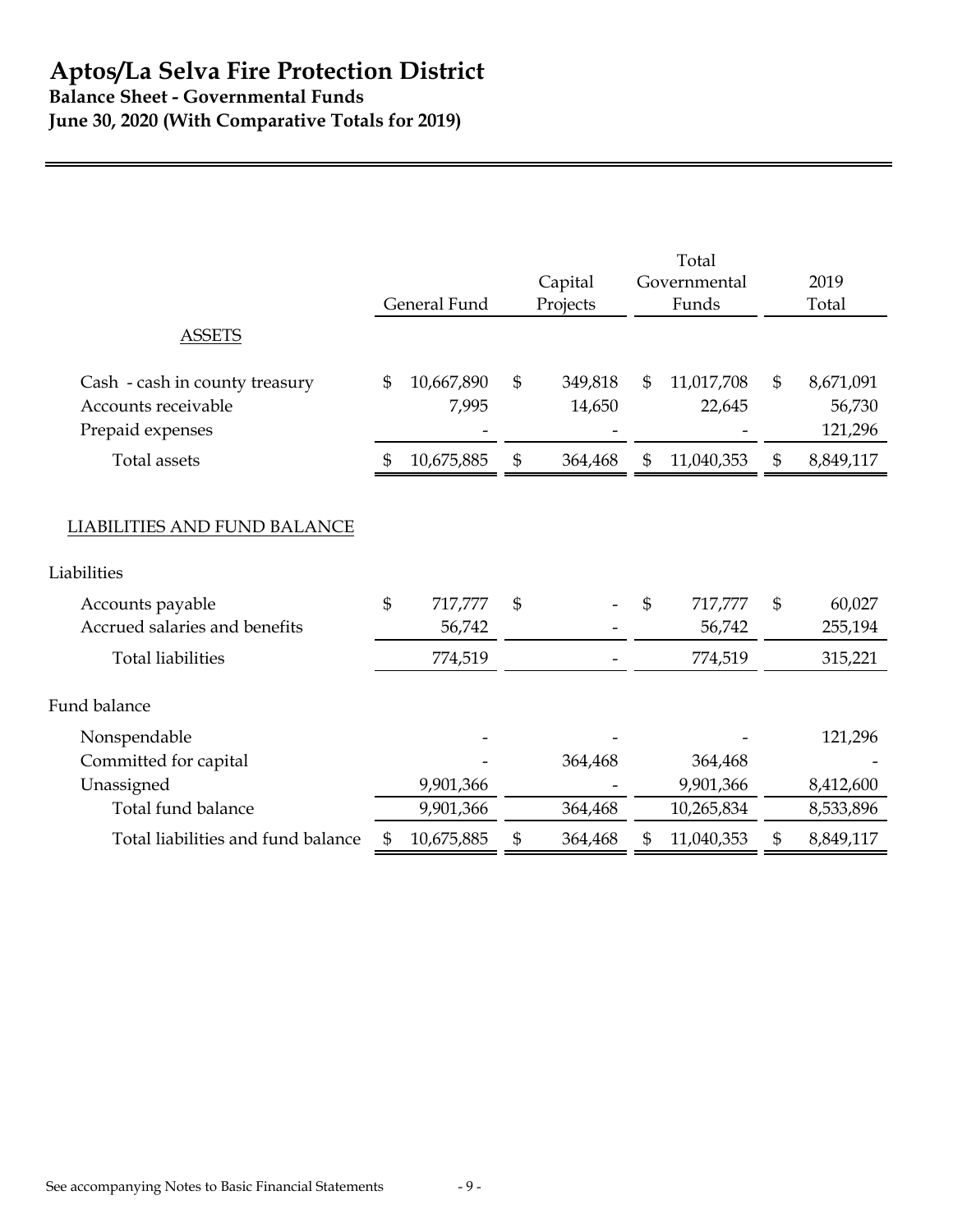## **Reconciliation of the Governmental Funds Balance Sheet to the**

**Government-Wide Statement of Net Position**

**June 30, 2020 (With Comparative Totals for 2019)**

|                                                                                                                                                                                                                                                                                                                                                                                                                   | 2020                                             |                | 2019                                            |
|-------------------------------------------------------------------------------------------------------------------------------------------------------------------------------------------------------------------------------------------------------------------------------------------------------------------------------------------------------------------------------------------------------------------|--------------------------------------------------|----------------|-------------------------------------------------|
| Total fund balances - governmental funds                                                                                                                                                                                                                                                                                                                                                                          | \$<br>10,265,834                                 | \$             | 8,533,896                                       |
| Capital assets used in governmental funds are not financial resources<br>and therefore, are not reported as assets in the governmental funds.                                                                                                                                                                                                                                                                     |                                                  |                |                                                 |
| Total historical cost of capital assets<br>Less accumulated depreciation                                                                                                                                                                                                                                                                                                                                          | 8,737,579<br>(3,500,407)                         |                | 9,260,595<br>(3,795,233)                        |
| In the government wide financial statements, employer contributions<br>made subsequent to the measurement date for pension and OPEB,<br>certain differences between actuarial amounts and actual results for<br>pension are deferred and amortized or applied to the net pension<br>liability or net OPEB liability in future periods, however these items<br>do not impact the governmental funds balance sheet: |                                                  |                |                                                 |
| Deferred outflows of resources - pension<br>Deferred outflows of resources - OPEB<br>Deferred inflows of resources - pension<br>Deferred inflows of resources - OPEB                                                                                                                                                                                                                                              | 4,392,865<br>291,215<br>(1,371,310)<br>(93, 542) |                | 4,236,526<br>172,621<br>(950, 464)<br>(20, 636) |
| Compensated absences are reported in the government-wide<br>statement of net position, but they do not require the use of current<br>financial resources. Therefore, the liability is not reported in the<br>governmental funds.                                                                                                                                                                                  | (1,355,504)                                      |                | (705, 678)                                      |
| Net pension liability and net OPEB liability are reported on the<br>government wide financial statements; as the liabilities will be paid<br>out of future resources the amounts are not shown on the government<br>fund financial statements. Total pension and net OPEB liabilities as of<br>June 30:                                                                                                           |                                                  |                |                                                 |
| Net OPEB liability                                                                                                                                                                                                                                                                                                                                                                                                | (3,471,277)                                      |                | (1,712,316)                                     |
| Net pension liability                                                                                                                                                                                                                                                                                                                                                                                             | (18, 429, 607)                                   |                | (16,833,268)                                    |
| Net position                                                                                                                                                                                                                                                                                                                                                                                                      | \$<br>(4,534,154)                                | $\mathfrak{p}$ | (1,813,957)                                     |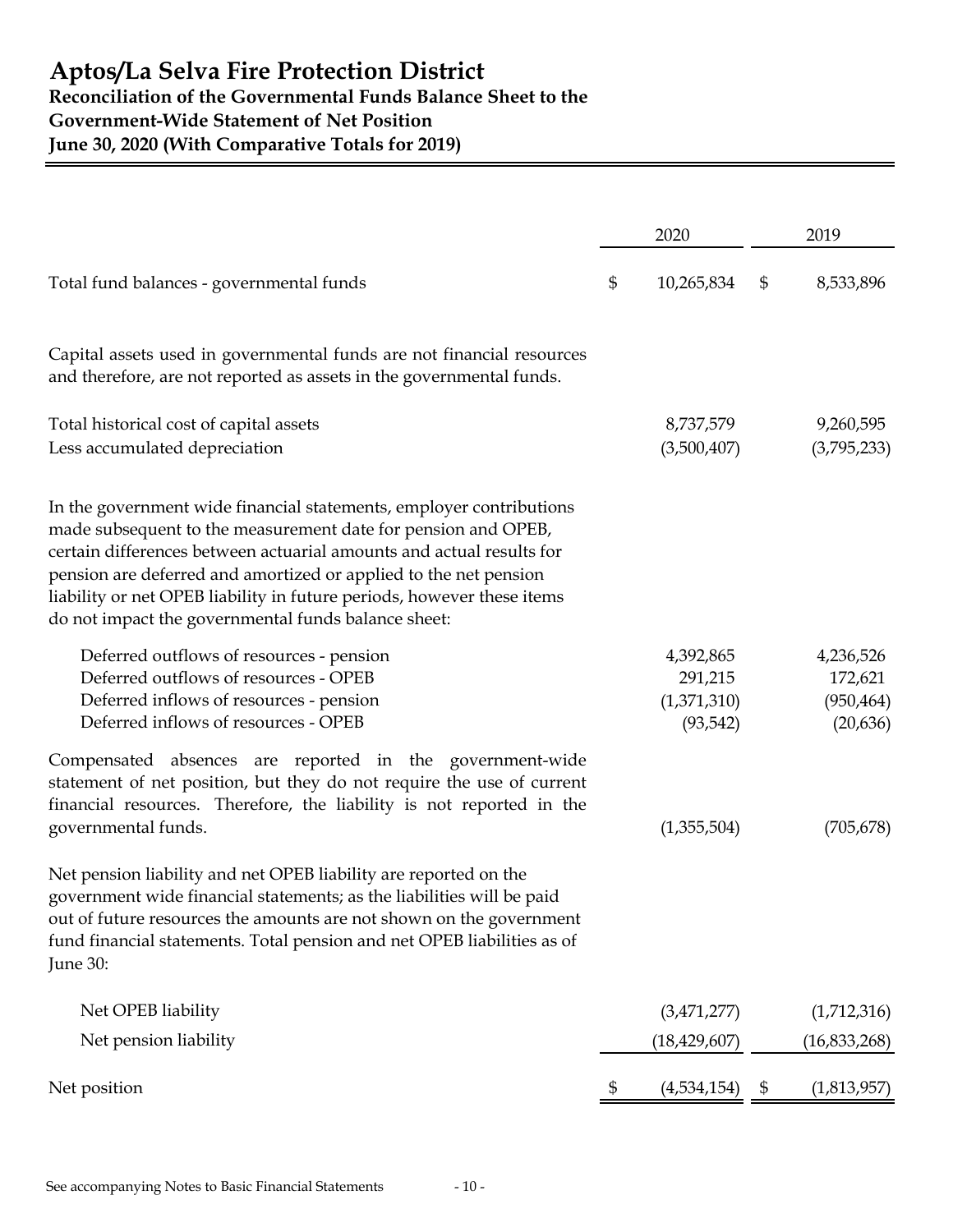**Statement of Revenues, Expenditures, and Changes in Fund Balances - Governmental Funds For the Year Ended June 30, 2020 (With Comparative Totals for 2019)**

|                                                      | General Fund     | Capital<br>Projects       | Total<br>Governmental<br>Funds | 2019<br>Total                           |
|------------------------------------------------------|------------------|---------------------------|--------------------------------|-----------------------------------------|
| Revenues                                             |                  |                           |                                |                                         |
| Property taxes                                       | 12,679,688<br>\$ | \$                        | 12,679,688<br>\$               | 12,216,110<br>\$                        |
| Other taxes                                          | 131,438          |                           | 131,438                        | 132,443                                 |
| Use of money and property                            | 141,367          |                           | 141,367                        | 116,648                                 |
| Aid from other government agencies                   | 237,189          |                           | 237,189                        | 524,369                                 |
| Other revenue                                        | 20,539           |                           | 20,539                         | 100,238                                 |
| Current services                                     | 523,381          |                           | 523,381                        | 349,007                                 |
| Total revenues                                       | 13,733,602       |                           | 13,733,602                     | 13,438,815                              |
| Expenditures                                         |                  |                           |                                |                                         |
| Current:                                             |                  |                           |                                |                                         |
| Salaries and employee benefits                       | 9,695,409        |                           | 9,695,409                      | 9,817,520                               |
| Services and supplies                                | 1,897,189        |                           | 1,897,189                      | 1,406,681                               |
| Other charges                                        | 16,331           |                           | 16,331                         | 90,435                                  |
| Capital outlay                                       | 7,203            | 420,182                   | 427,385                        | 1,037,616                               |
| Total expenditures                                   | 11,616,132       | 420,182                   | 12,036,314                     | 12,352,252                              |
| Excess (deficiency) of revenues<br>over expenditures | 2,117,470        | (420, 182)                | 1,697,288                      | 1,086,563                               |
| Other financing sources (uses)                       |                  |                           |                                |                                         |
| Transfers in                                         |                  | 750,000                   | 750,000                        |                                         |
| Transfers out                                        | (750,000)        |                           | (750,000)                      |                                         |
| Proceeds from sale of capital assets                 |                  | 34,650                    | 34,650                         |                                         |
| Total other financing sources (uses)                 | (750,000)        | 784,650                   | 34,650                         |                                         |
| Change in fund balance                               | 1,367,470        | 364,468                   | 1,731,938                      | 1,086,563                               |
| Beginning fund balance                               | 8,533,896        |                           | 8,533,896                      | 7,447,333                               |
| Ending fund balance                                  | \$<br>9,901,366  | $\mathfrak{S}$<br>364,468 | \$<br>10,265,834               | $\boldsymbol{\mathsf{\$}}$<br>8,533,896 |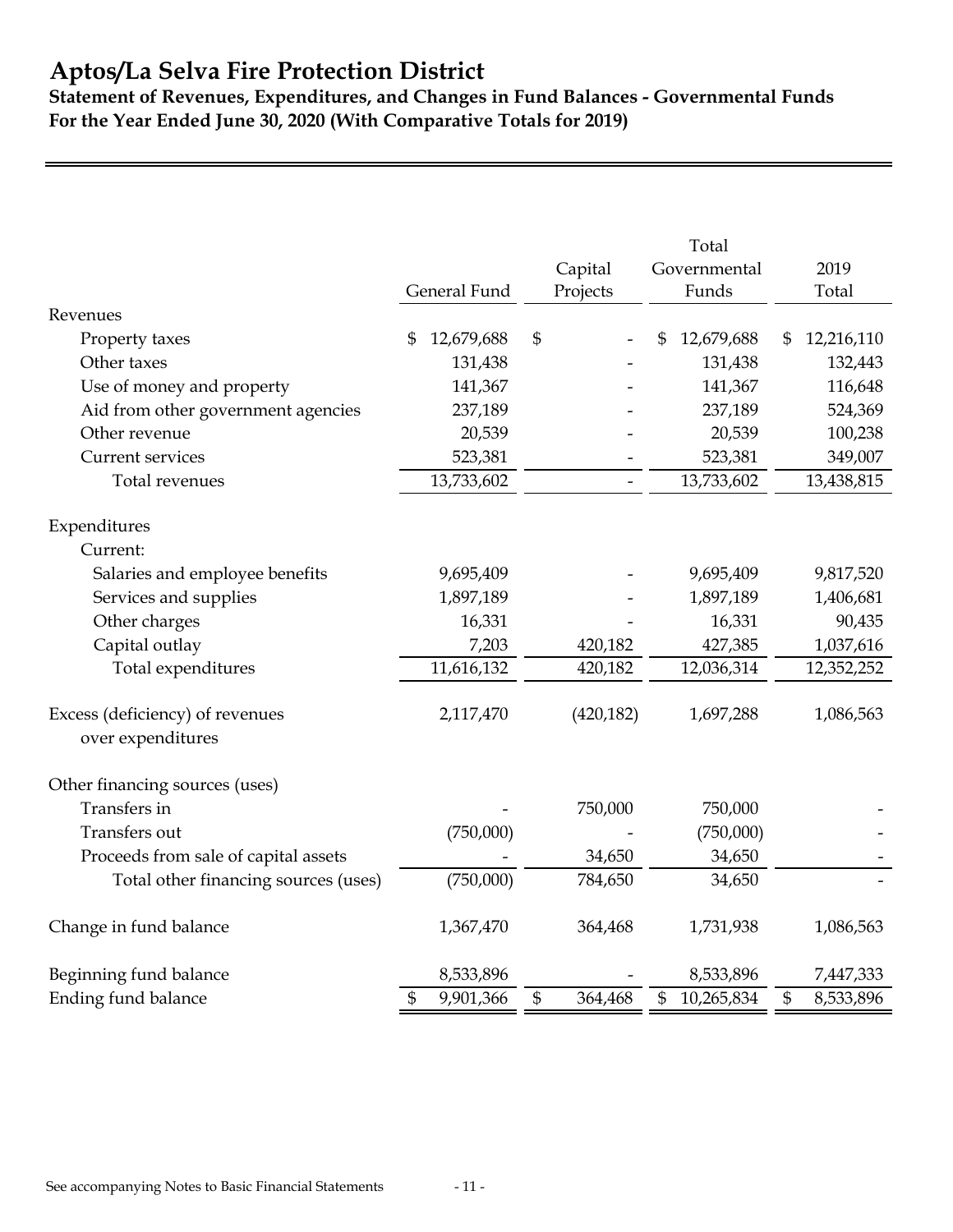**Reconciliation of the Statement of Revenues, Expenditures, and Changes in Fund Balances of Governmental Funds to the Statement of Activities For the Year Ended June 30, 2020 (With Comparative Totals for 2019)**

|                                                                                                                                                                                                                                                                                                                                                                            | 2020            |                         | 2019        |
|----------------------------------------------------------------------------------------------------------------------------------------------------------------------------------------------------------------------------------------------------------------------------------------------------------------------------------------------------------------------------|-----------------|-------------------------|-------------|
| Net Change in Fund Balances - Total Governmental Funds                                                                                                                                                                                                                                                                                                                     | \$<br>1,731,938 | $\overline{\mathbb{S}}$ | 1,086,563   |
| Amounts reported for governmental activities in the Statement of<br>Activities are different as follows:                                                                                                                                                                                                                                                                   |                 |                         |             |
| Government funds report capital outlays as expenditures. However,<br>in the Statement of Activities, the cost of these assets are allocated over<br>the estimated useful lives as depreciation expense. This is the amount<br>by which capital outlays exceeded depreciation expense during the                                                                            |                 |                         |             |
| year.<br><b>Current Year Capital Outlays</b>                                                                                                                                                                                                                                                                                                                               | 430,771         |                         | 1,018,770   |
| Less: Current Year Depreciation Expense                                                                                                                                                                                                                                                                                                                                    | (388, 437)      |                         | (354, 075)  |
| In the governmental funds, compensated absences (sick pay and<br>vacations) are measured by the amount of financial resources used,<br>which is the amounts actually paid. In the government-wide<br>Statement of Activities compensated absences are measured by the<br>amounts earned during the year. This is the net change in<br>compensated absences for the period. | (649, 826)      |                         | (34, 395)   |
| In the government funds, pension expense is measured by the amount<br>of financial resources used which are the amounts actually paid to<br>CalPERS based on a percentage of payroll. In the government-wide<br>Statement of Activities pension expense is recognized as calculated<br>under the guidance of GASB 68. This is the difference between the two<br>amounts.   | (1,860,846)     |                         | (1,118,601) |
| In the government funds, OPEB expense is measured by the amount of<br>financial resources used which are the amounts actually paid to the<br>plan. In the government-wide Statement of Activities OPEB expense is<br>recognized as calculated under the guidance of GASB 75. This is the<br>difference between the two amounts.                                            |                 |                         |             |
|                                                                                                                                                                                                                                                                                                                                                                            | (1,713,273)     |                         | (7,331)     |
| In the governmental funds sales and disposals of capital assets are<br>measured by the amount of financial resources provided, which is the<br>amounts actually received in cash. In the government-wide Statement<br>of Activities sales and disposals of capital assets are measured by the<br>amount received less the basis in the assets sold or disposed of during   |                 |                         |             |
| the year.                                                                                                                                                                                                                                                                                                                                                                  | (270,524)       |                         | (85, 165)   |
| Change in Net Position of Governmental Activities                                                                                                                                                                                                                                                                                                                          | (2,720,197)     | \$                      | 505,766     |
|                                                                                                                                                                                                                                                                                                                                                                            |                 |                         |             |

See accompanying Notes to Basic Financial Statements - 12 -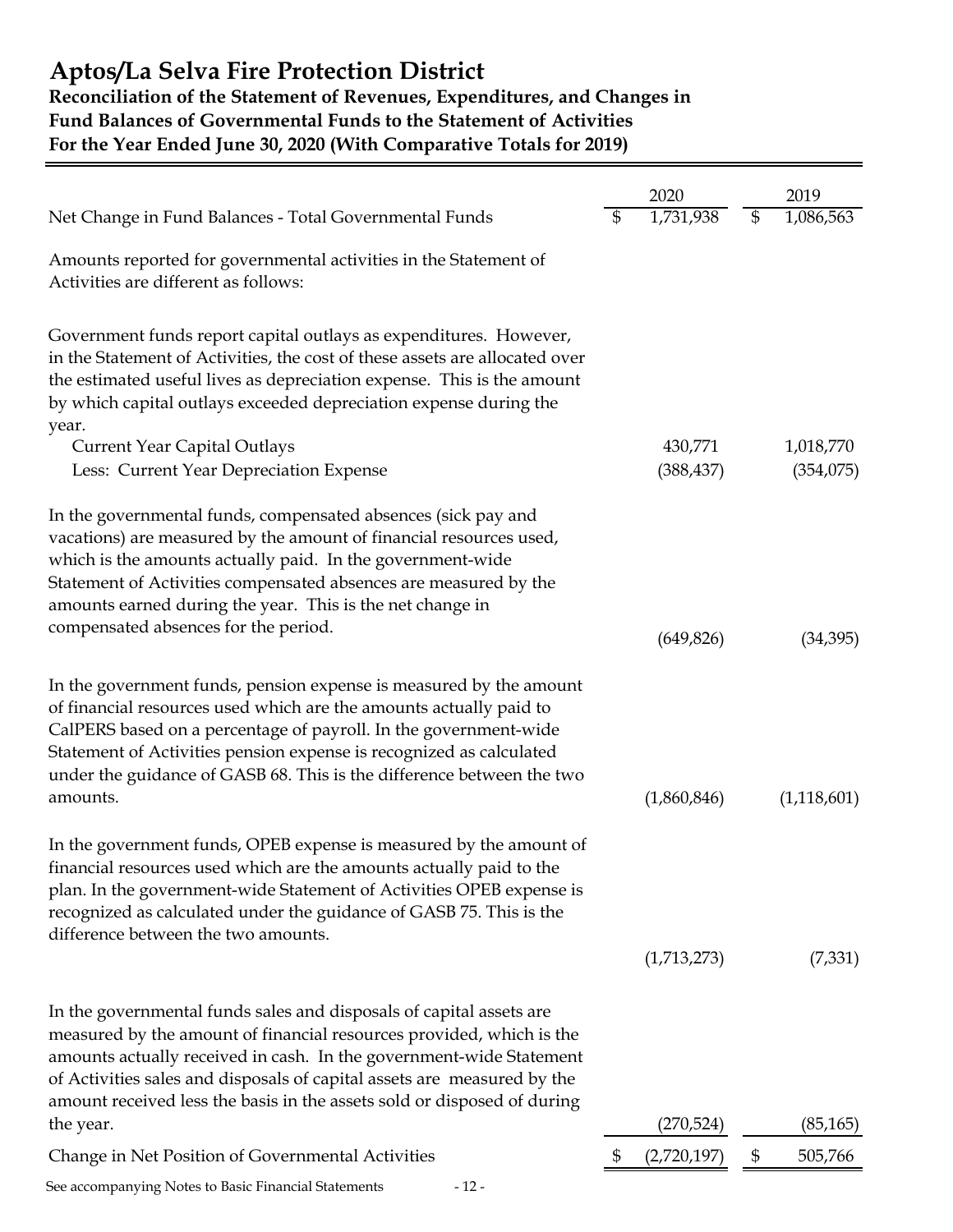#### **1. GENERAL INFORMATION**

#### *A. Organization*

The Aptos/La Selva Fire Protection District was organized July 1, 1986, from the consolidation of the Aptos Fire Protection District and the La Selva Fire Protection District, under the authority Section 56000 et seq of the California Government Code. The District operates under the provisions of the Fire Protection District Law of 1987 (beginning with Health and Safety Code Section 13800), and provides fire protection services to the land areas covered by the former Aptos Fire Protection District and the La Selva Fire Protection District.

The District has reviewed criteria to determine whether other entities with activities that benefit the District should be included within its financial reporting entity. The criteria include, but are not limited to, whether it exercises oversight responsibility (which includes financial interdependency, selection of governing authority, designation of management, ability to significantly influence operations and accountability for fiscal matters).The District has determined that no outside entity meets the above criteria, and therefore, no agency has been included as a component unit in the District's financial statements. In addition, the District is not aware of any entity that would exercise such oversight responsibility that would result in the District being considered a component unit of that entity.

#### *B. District Officers*

The District is governed by an elected board of five directors. The following were in office at June 30, 2020:

|                              | Term Expires |
|------------------------------|--------------|
|                              | November     |
| George Lucchesi, President   | 2020         |
| John Scanlon, Vice President | 2022         |
| Orbrad Darbo, Director       | 2022         |
| Joe Foster, Director         | 2020         |
| Bob Spisak, Director         | 2020         |

The other officials of the Aptos/La Selva Fire Protection District at June 30, 2020 were:

Aaron Lowe, Fire Chief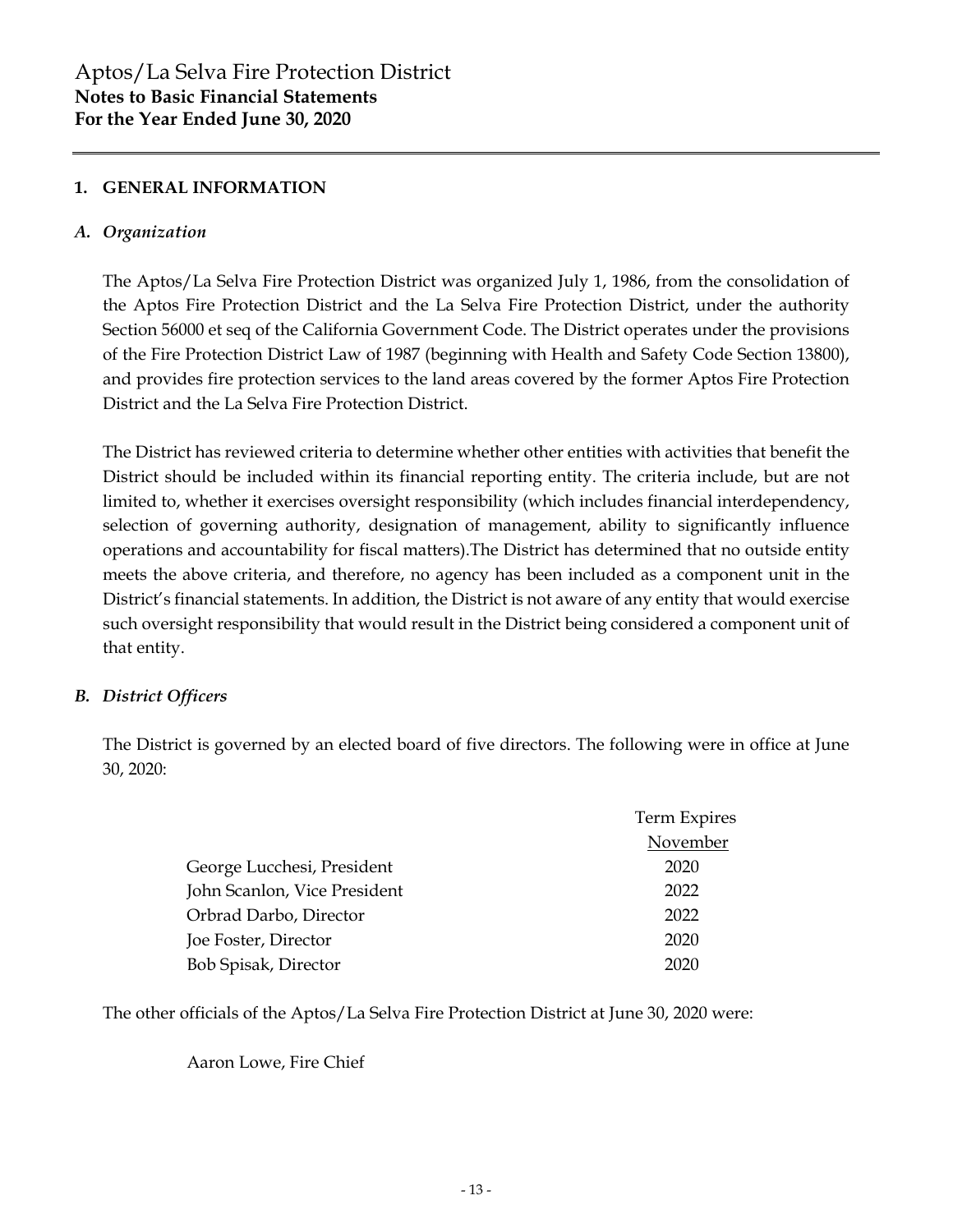#### **1. GENERAL INFORMATION, Continued**

#### *C. Accounting Records*

The official accounting records of the District are maintained in the office of the Santa Cruz County Auditor-Controller. Supporting documents are maintained by the District.

#### *D. Minutes*

Minutes were recorded for meetings and contained approvals for disbursements.

#### *E. Budgetary procedure*

The District prepares a fiscal year budget in accordance with applicable laws and regulations.

#### **2. SUMMARY OF SIGNIFICANT ACCOUNTING POLICIES**

#### *A. Introduction*

The District's financial statements are prepared in conformance with generally accepted accounting principles (GAAP). The Governmental Accounting Standards Board (GASB) is responsible for establishing GAAP for state and local governments through its pronouncements.

#### *B. New Accounting Guidance*

In 2020, the District adopted new accounting standards in order to conform to the following Governmental Accounting Standards Board Statements:

GASB Statement No. 95, *Postponement of the Effective Dates of Certain Authoritative Guidance -* The objective of this statement is to provide temporary relief to government and other stakeholders in light of the COVID-19 pandemic. That objective was accomplished by postponing the effective dates of certain provisions in statements and implementation guides that first became effective or are scheduled to become effective for periods beginning after June 15, 2018 or later. There was no impact on the District's financial statements as a result of implementing this statement.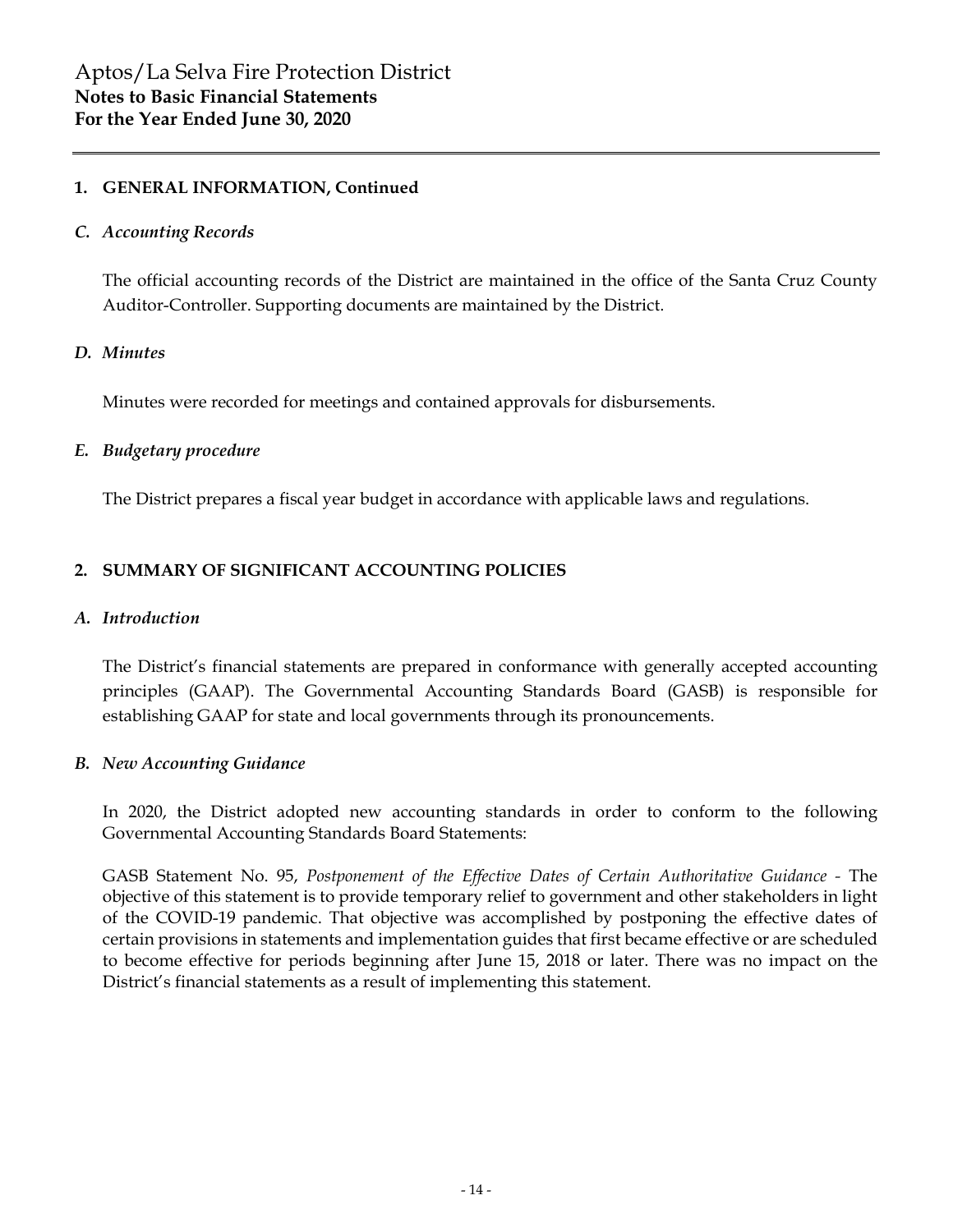#### *C. Basis of Accounting and Measurement Focus*

The accounts of the District are organized on the basis of funds or account groups, each of which is considered to be a separate accounting entity. The operations of each fund are summarized by providing a separate set of self-balancing accounts which include its assets, liabilities, fund equity, revenues and expenses or expenditures. The District uses a chart of accounts based on the uniform accounting system prescribed by the State Controller.

#### *D. Summarized Financial Information*

The financial statements include certain prior-year summarized, comparative information in total. Such information does not include sufficient detail to constitute a presentation in conformity with accounting principles generally accepted in the United States of America. Accordingly, such information should be read in conjunction with the District's financial statements for the year ended June 30, 2019 from which the summarized information was derived.

#### *E. Financial Statement Presentation*

#### Government-wide financial statements

The District's Government-Wide Financial Statements include a Statement of Net Position and a Statement of Activities and Changes in Net Position. These statements present summaries of governmental activities for the District.

The basic Government-Wide Financial Statements are presented on an economic resources measurement focus and the accrual basis of accounting. Accordingly, all of the District's assets and liabilities, including capital assets and long-term liabilities are included in the accompanying Statement of Net Position. The Statement of Activities presents changes in net position. Under the accrual basis of accounting, revenues are recognized in the period in which they are earned while expenses are recognized in the period the liability is incurred. The District's governmental-wide net position is classified in the following categories:

Net investment in capital assets – Includes amount of the net position that is invested in capital assets net of accumulated depreciation and any related debt.

Restricted – Includes amounts that can be spent only for the specific purposes stipulated by a formal action of the government's highest level of decision-making authority, external resource providers, constitutionally, or through enabling legislation.

Unrestricted – Includes amounts that are technically available for any purpose and includes all amounts not contained in other classifications.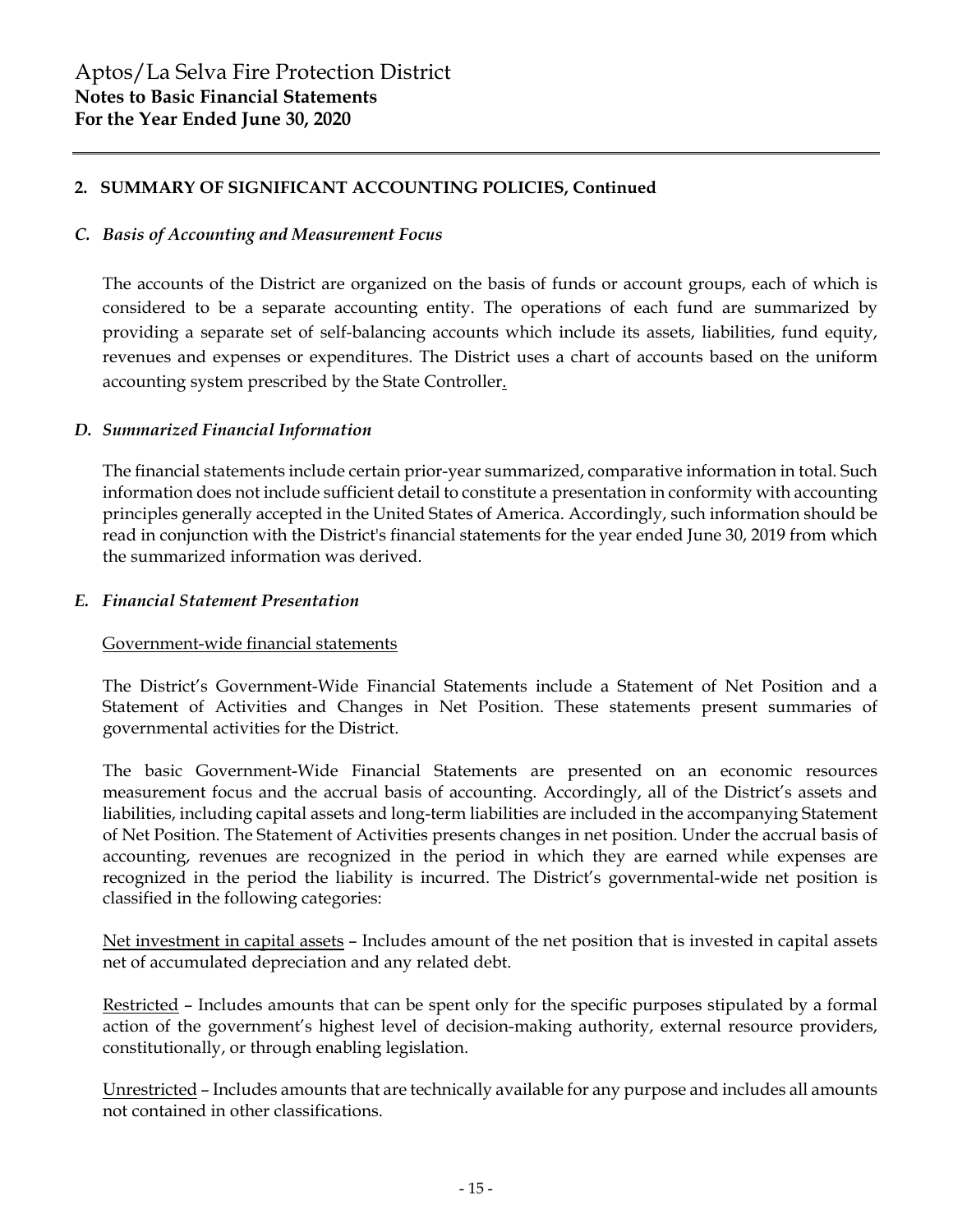#### *E. Financial Statement Presentation, Continued*

#### Governmental fund financial statements

The District's Government Fund financial statements include a Balance Sheet and a Statement of Revenues, Expenditures and Changes in Fund Balance for all major governmental funds and non-major funds. An accompanying schedule is presented to reconcile and explain the differences in fund balances as presented in these statements to the net assets presented in the Government-Wide financial statements.

All governmental funds are accounted for on a spending or current financial resources measurement focus and the modified accrual basis of accounting. Accordingly, only current assets and current liabilities are included on the Balance Sheet. The Statement of Revenues, Expenditures and Changes in Fund Balances presents increases (revenues and other financing sources) and decreases (expenditures and other financing uses) in net current assets. Under the modified accrual basis of accounting, revenues are recognized in the accounting period in which they become both measurable and available to finance expenditures of the current period. Accordingly, revenues are recorded when received in cash, except that revenues subject to accrual (generally 60 days after year end) are recognized when due. Expenditures are recorded in the accounting period in which the related fund liability is incurred. Reconciliation of the Fund financial statements to the Government-Wide Financial Statements is provided to explain the differences created by the different measurement focus and basis of accounting.

The District reports two major governmental funds:

General Fund – This is the District's main operating fund and accounts for resources traditionally associated with governmental functions that are not required legally or by sound financial management to be accounted for in another fund.

Capital Projects Fund – This fund accounts for monies committed by the Board for capital projects and capital acquisitions.

The District's governmental fund balance is classified in the following categories:

#### Nonspendable

Includes amounts that are not in a spendable form or are required to be maintained intact.

#### Restricted

Includes amounts that can be spent only for the specific purposes stipulated by external resource providers, constitutionally, or through enabling legislation.

#### Committed

Includes amounts that can be used only for the specific purposes determined by a formal action of the government's highest level of decision-making authority. Commitments may be changed or lifted only by the government taking the same formal action that imposed the constraint originally.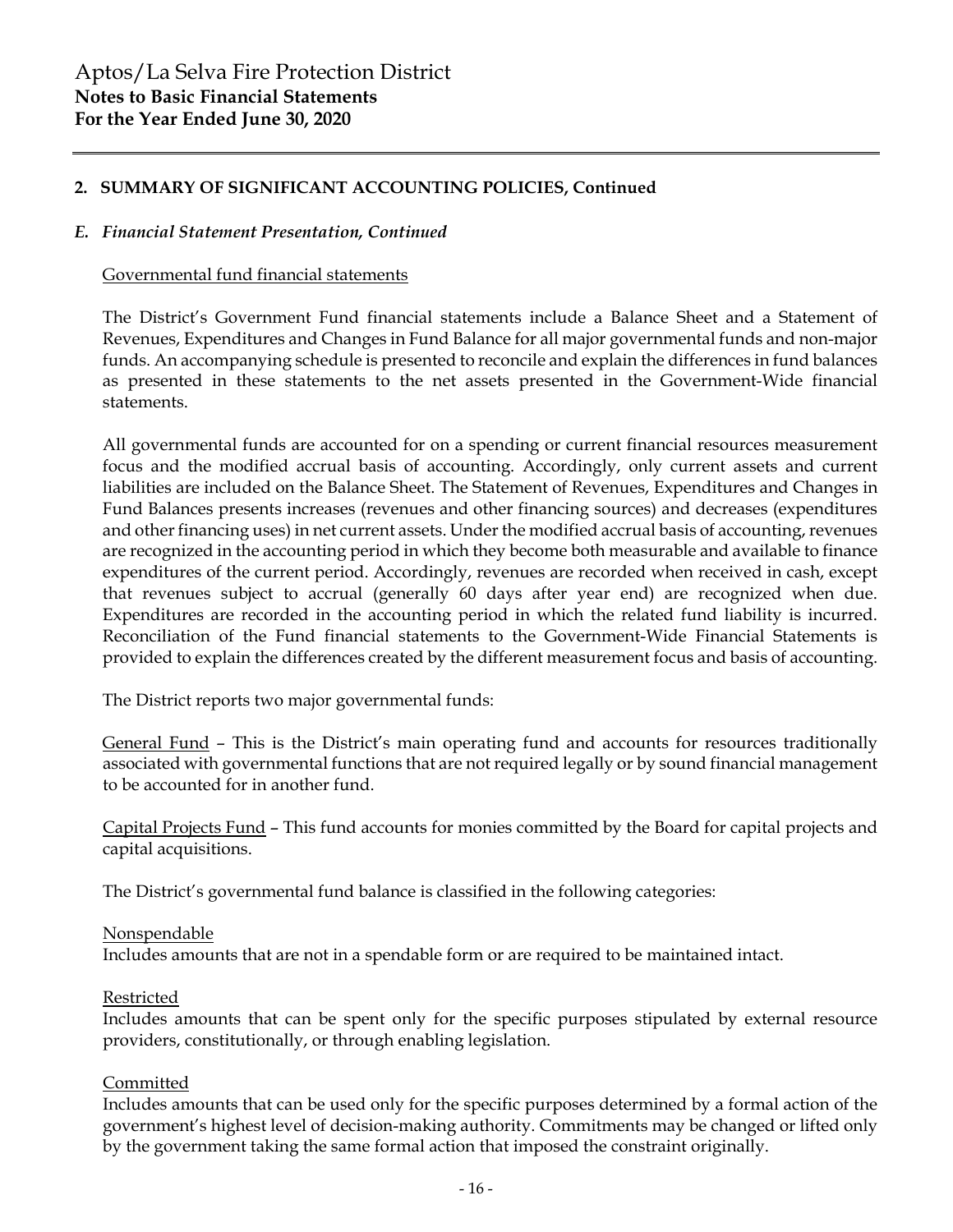#### *E. Financial Statement Presentation, Continued*

#### Assigned

Includes amounts intended to be used by the government for specific purposes. Intent can be expressed by the governing body or by an official or body to which the governing body delegates the authority.

#### Unassigned

Includes amounts that are technically available for any purpose and includes all amounts not contained in other classifications.

#### *F. Property tax*

The County of Santa Cruz assesses properties, bills, and collects property taxes for the District. Assessed values are determined annually by the County Assessor as of January 1, and become a lien on real property as of that date. Taxes are due November 1 and February 1 and are delinquent if not paid by December 10 and April 10, respectively. The County bills and collects property taxes and remits them to the District under the state authorized method of apportioning taxes, whereby, all local agencies, including special districts, receive from the County their respective shares of the amount of ad valorem taxes collected.

#### *G. Cash in county treasury*

The District's cash is held in the County of Santa Cruz Treasury Pool and are considered cash. See Note 3 to the financial statements for information regarding the Pools investments, interest rate risk, concentration of credit risk and custodial credit risk.

#### *H. Accounts receivable*

All accounts receivable, if any, are shown net of any allowance for uncollectible accounts. All receivables which have been remitted within 60 days subsequent to fiscal year end are considered measurable and available and recognized as income in the government-fund financial statements.

#### *I. Inventory, materials and supplies*

The inventory on hand at any time is small. Accordingly, purchases are charged directly to fixed assets or to maintenance costs, as applicable.

#### *J. Prepaid items*

Certain payments to vendors reflect costs applicable to future fiscal years and are recorded as prepaid items in both the government-wide and government fund financial statements, as applicable.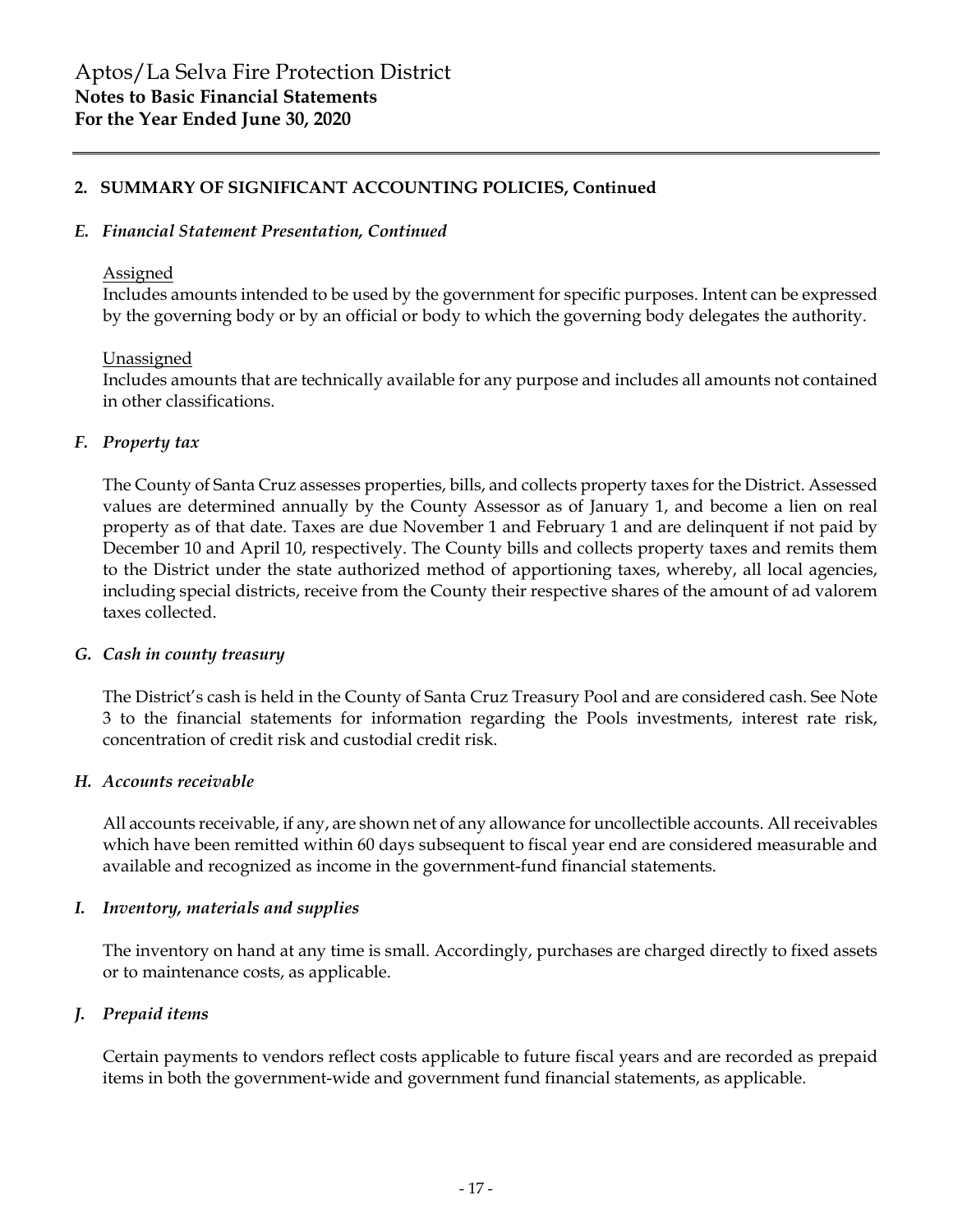#### *K. Liability for compensated absences*

The District is required to recognize a liability for employees' rights to receive compensation for future absences. On June 30, 2020, the liability for compensated absences was \$705,678. None of the liability for compensated absences is expected to be liquidated with expendable available financial resources; accordingly, compensated absences are accrued as a liability only in the government-wide financial statements.

#### *L. Long-term debt*

In the government-wide financial statements long-term debt is reported as a liability in the Statement of Net Position.

#### *M. Capital assets*

Capital assets, which include land, buildings, improvements, and equipment, are reported in the Government-Wide Financial Statements. Capital assets are recorded at historical cost or estimated historical cost if actual cost is not available. Donated assets are valued at their acquisition value on the date donated. Normal maintenance and repairs are charged to operations as incurred. Major additions, improvements and replacements are capitalized. Gains and losses from sales or retirements of fixed assets are included in operations. The District has set capitalization thresholds for reporting capital assets at the following:

| <b>General Capital Assets</b> | \$2,000 |
|-------------------------------|---------|
|-------------------------------|---------|

Depreciation is recorded on the straight-line method (with no depreciation applied to the first year of acquisition) over the useful lives of the assets as follows:

| <b>Buildings</b> | 40 years     |
|------------------|--------------|
| Equipment        | 5 - 20 years |

#### *N. Deferred outflows/inflows of resources*

In addition to assets, the statement of financial position will sometimes report deferred outflows of resources. Deferred outflows of resources represent a consumption of net position that applies to a future period(s) and so will not be recognized as an outflow of resources (expense/expenditure) until then.

In addition to liabilities, the statement of financial position will sometimes report deferred inflows of resources. Deferred inflows of resources represent an acquisition of net position that applies to a future period(s) and so will not be recognized as an inflow of resources (revenue) until then.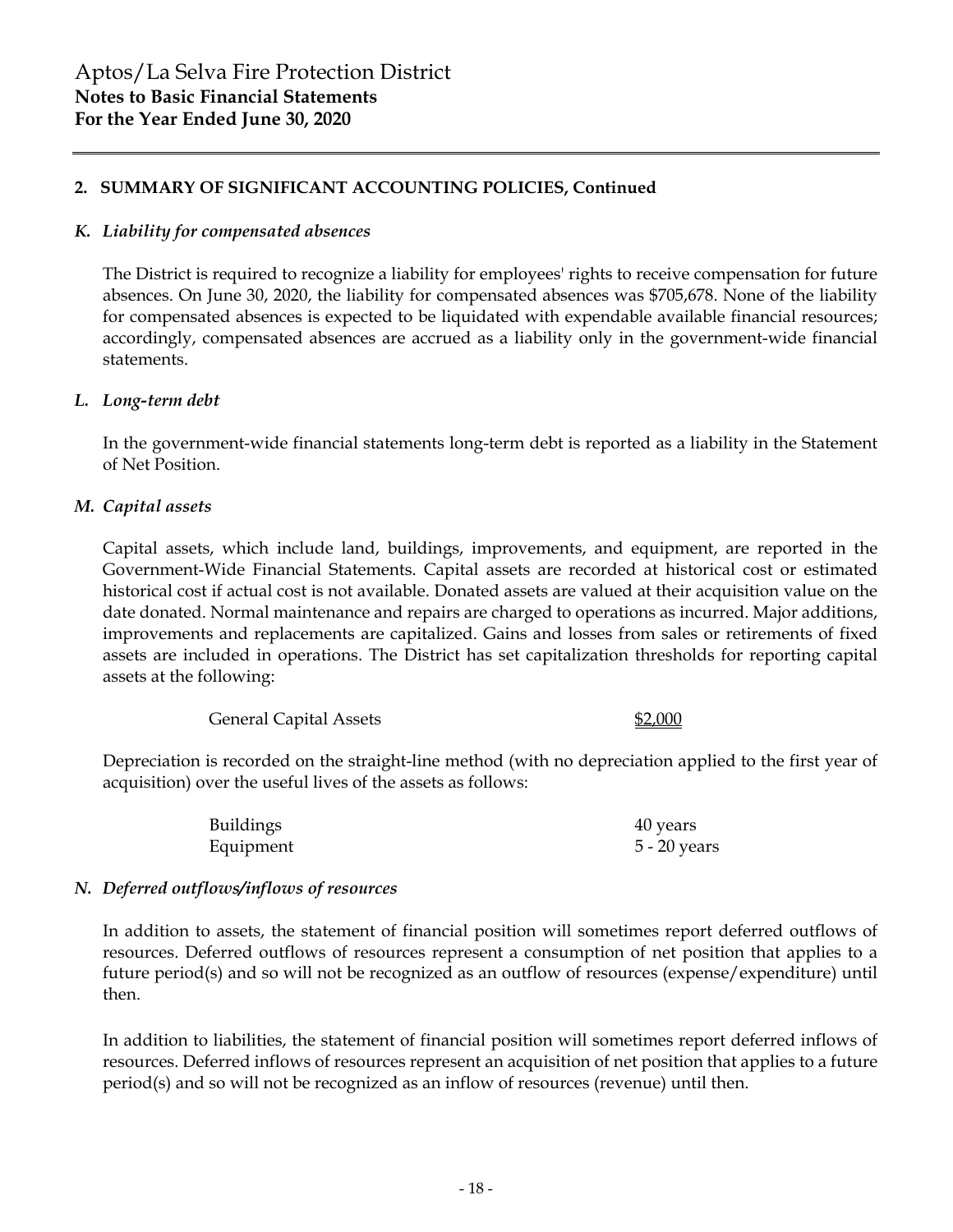#### *O. Services and supplies expense*

Because fire hose couplings, nozzles, hydrants, and the like are peculiar to fire districts, the manual of the State Controller provides that purchases of such items be charged to the expense account "Services and Supplies Expense".

#### *P. Estimates*

The preparation of financial statements in conformity with generally accepted accounting principles requires management to make estimates and assumptions that affect the reported amounts of assets and liabilities and disclosure of contingent assets and liabilities at the date of the financial statements and the reported amounts of revenues and expenses during the reporting period. Actual results could differ from those estimates.

#### *Q. Unrealized gains and losses*

Governmental Accounting Standards Board (GASB) has established GASB 31 which requires public agencies to report the financial effect of all unrealized gains and losses on invested funds.

#### *R. Pensions*

For purposes of measuring the net pension liability and deferred outflows/inflows of resources related to pensions, and pension expense, information about the fiduciary net position of the District's California Public Employees' Retirement System (CalPERS) plan and additions to/deductions from the Plan's fiduciary net position have been determined on the same basis as they are reported by CalPERS. For this purpose, benefit payments (including refunds of employee contributions) are recognized when due and payable in accordance with the benefit terms. Investments are reported at fair value.

#### *S. Other Post-Employment Benefits (OPEB)*

For purposes of measuring the net OPEB liability, deferred outflows of resources and deferred inflows of resources related to OPEB, and OPEB expense, information about the fiduciary net position of the City's plan (OPEB Plan) and additions to/deductions from the OPEB Plan's fiduciary net position have been determined on the same basis. For this purpose, benefit payments are recognized when currently due and payable in accordance with the benefit terms. Investments are reported at fair value. Generally accepted accounting principles require that the reported results must pertain to liability and asset information within certain defined timeframes. For this report, the following timeframes are used:

| Valuation Date     | June 30, 2019                 |
|--------------------|-------------------------------|
| Measurement Date   | June 30, 2019                 |
| Measurement Period | July 1, 2019 to June 30, 2020 |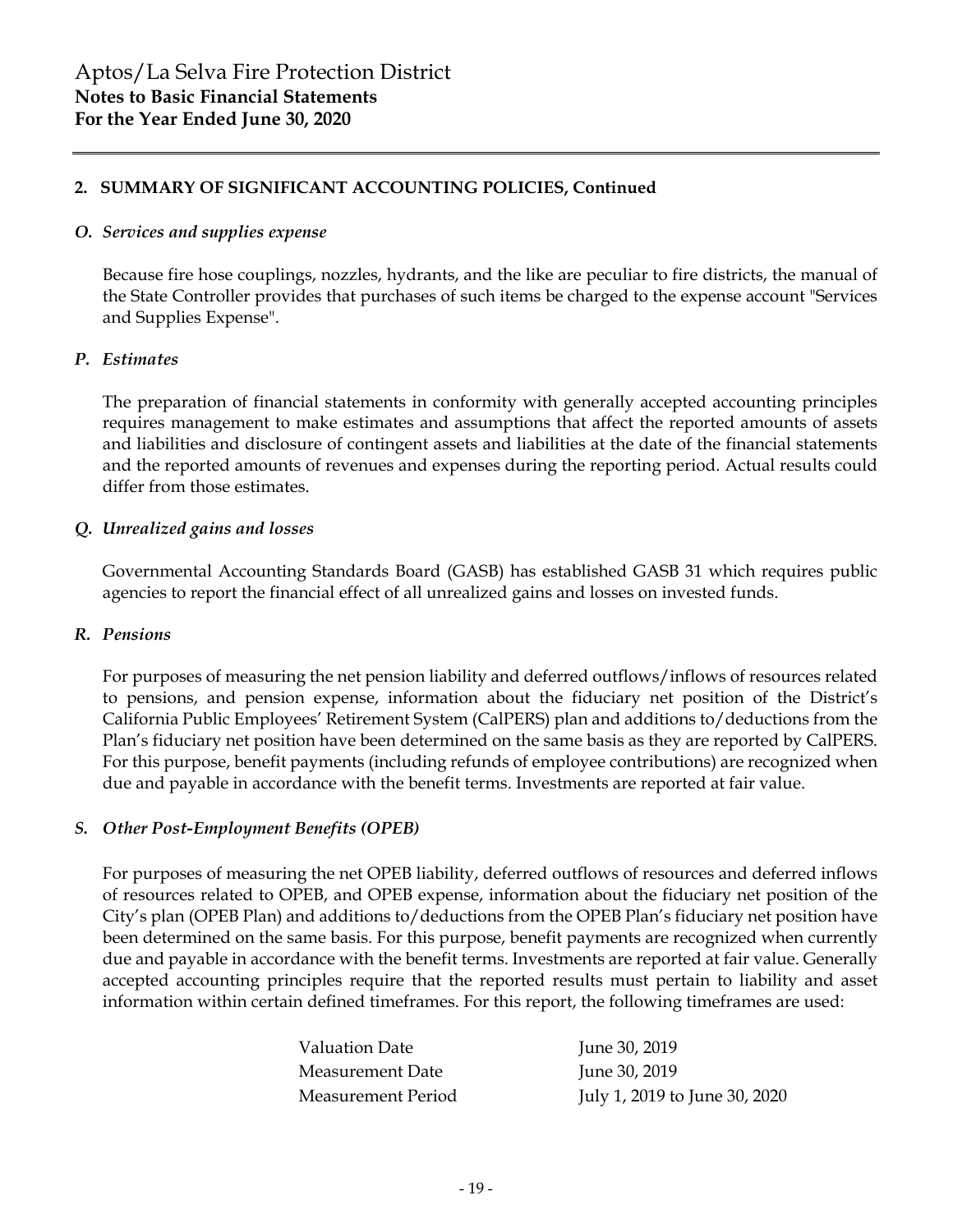#### **3. POOLED CASH AND INVESTMENTS**

The District maintains cash and investments as summarized below:

|                                                    | Total             |
|----------------------------------------------------|-------------------|
| Petty cash<br>County of Santa Cruz Investment Pool | 200<br>11,017,508 |
| <b>Total cash and investments</b>                  | 11,017,708        |

#### *A . Investment with Santa Cruz County Investment Pool*

\$11,017,508 at June 30, 2020 is part of the common investment pool of the Santa Cruz County Investment Pool. It is the policy of the Treasurer-Tax Collector of Santa Cruz County to invest public funds in a manner which provides for the safety of the funds on deposit, the cash flow demands, or liquidity needs of the treasury pool participants, and the highest possible yield after first considering the first two objectives of safety and liquidity. In addition, it is the Treasurer-Tax Collectors' policy to invest all funds in strict conformance with all state statutes governing the investment of public monies.

Investments are measured at fair value on a recurring basis. *Recurring* fair value measurements are those that Governmental Accounting Standards Board (GASB) Statements require or permit in the statement of net position at the end of each reporting period. Fair value measurements are categorized based on the valuation inputs used to measure an asset's fair value: Level 1 inputs are quoted prices in active markets for identical assets; Level 2 inputs are significant other observable inputs; Level 3 inputs are significant unobservable inputs. The District's investment in the Santa Cruz County Investment Pool was not subject to the levelling disclosure.

#### *B. Interest Rate Risk*

Interest rate risk is the risk that changes in market interest rates will adversely affect the fair value of an investment. Generally, the longer the maturity of an investment, the greater the sensitivity of its fair value is to changes in market interest rates. One of the ways that an agency manages its exposure to interest rate risk is by purchasing a combination of shorter term and longer term investments and by timing cash flows from maturities so that a portion of the portfolio is maturing or coming close to maturity evenly over time as necessary to provide the cash flow and liquidity needed for operations.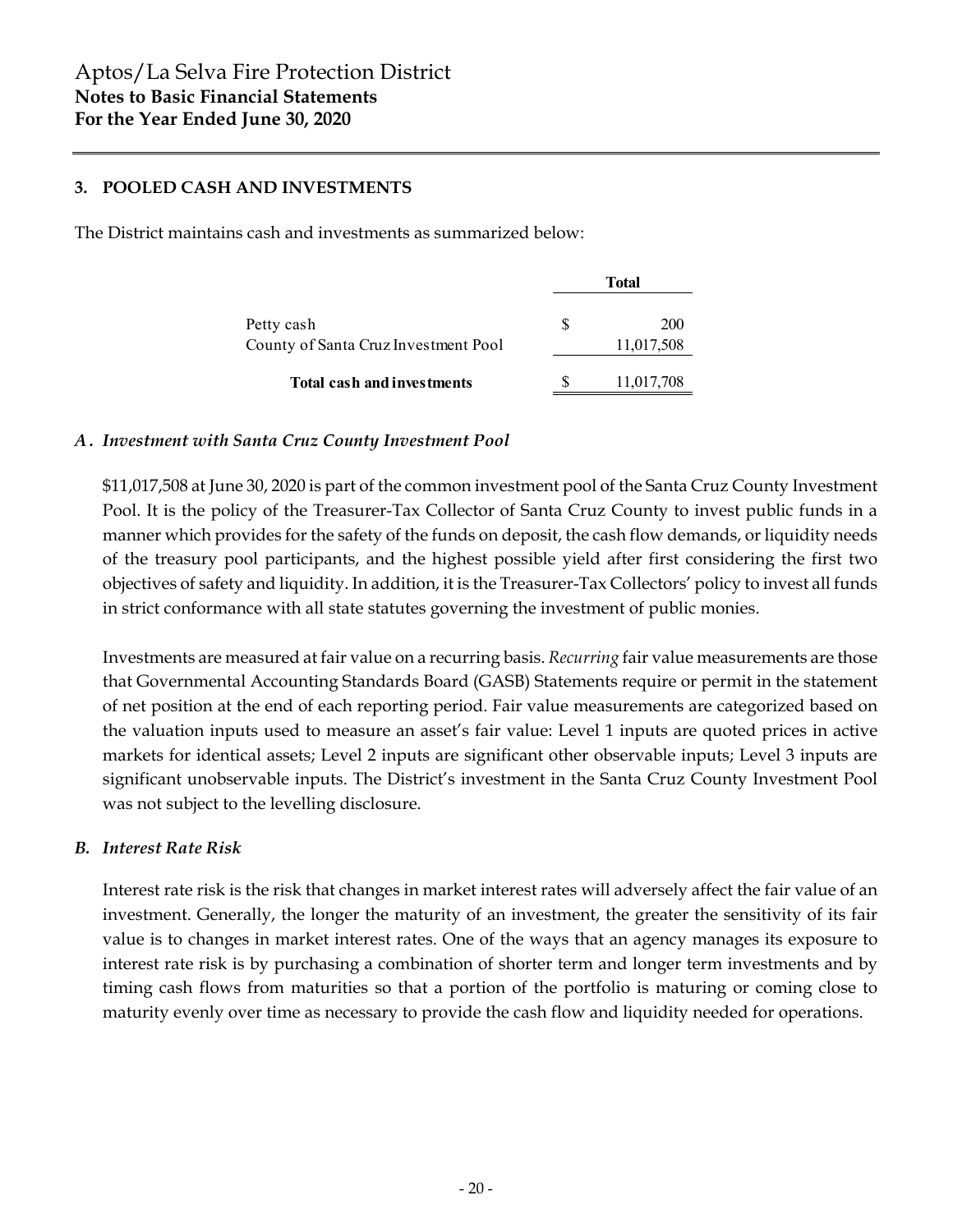#### **3. POOLED CASH AND INVESTMENTS, Continued**

#### *B. Interest Rate Risk, Continued*

At June 30, 2020, the District had the following investment maturities.

|                                   |                   | <b>Investment Maturities (in years)</b> |                |  |                          |  |                          |                          |  |                 |
|-----------------------------------|-------------------|-----------------------------------------|----------------|--|--------------------------|--|--------------------------|--------------------------|--|-----------------|
| <b>Investment Type</b>            | <b>Fair Value</b> |                                         | l vear or Less |  | 1 - 2 years              |  | 2-3 years                | $3 - 4$ vears            |  | 5 years or More |
| Santa Cruz County Investment Pool | 1.017.508         |                                         | 11.017.508     |  |                          |  | ۰.                       | $\blacksquare$           |  |                 |
| <b>Total</b>                      | 1,017,508         |                                         | 11,017,508     |  | $\overline{\phantom{a}}$ |  | $\overline{\phantom{a}}$ | $\overline{\phantom{a}}$ |  |                 |

#### *C. Concentration of Credit Risk*

The District does not have an investment policy that contains limitations on the amount that can be invested in any one issuer beyond that stipulated by the California Government Code. Excluding external investment pools, the District did not have any investments in any one issuer that represent 5% or more of the total District investments for the year ended June 30, 2020.

### **4. CAPITAL ASSETS**

Capital assets at June 30, 2020, consisted of the following:

|                                              |   | Balance      |   |                          |                  |            |     | Balance       |  |
|----------------------------------------------|---|--------------|---|--------------------------|------------------|------------|-----|---------------|--|
|                                              |   | July 1, 2019 |   | <b>Additions</b>         | <b>Deletions</b> |            |     | June 30, 2020 |  |
| Capital Assets not being depreciated:        |   |              |   |                          |                  |            |     |               |  |
| Land                                         | S | 45,953       | S | $\overline{\phantom{0}}$ | \$.              | Ξ.         | - D | 45,953        |  |
| Total capital assets not being depreciated   |   | 45,953       |   |                          |                  |            |     | 45,953        |  |
| Capital Assets being depreciated:            |   |              |   |                          |                  |            |     |               |  |
| Equipment                                    |   | 4,730,251    |   | 430.771                  |                  | (953, 787) |     | 4,207,235     |  |
| Structures and improvements                  |   | 4,484,391    |   |                          |                  |            |     | 4,484,391     |  |
| Total capital assets being depreciated       |   | 9,214,642    |   | 430.771                  |                  | (953, 787) |     | 8,691,626     |  |
| Less accumulated depreciation                |   | (3,795,233)  |   | (388, 437)               |                  | 683,263    |     | (3,500,407)   |  |
| Total capital assets, being depreciated, net |   | 5,419,409    |   | 42,334                   |                  | (270, 524) |     | 5, 191, 219   |  |
| Total capital assets, net                    |   | 5,465,362    |   | 42,334                   |                  | (270, 524) |     | 5, 237, 172   |  |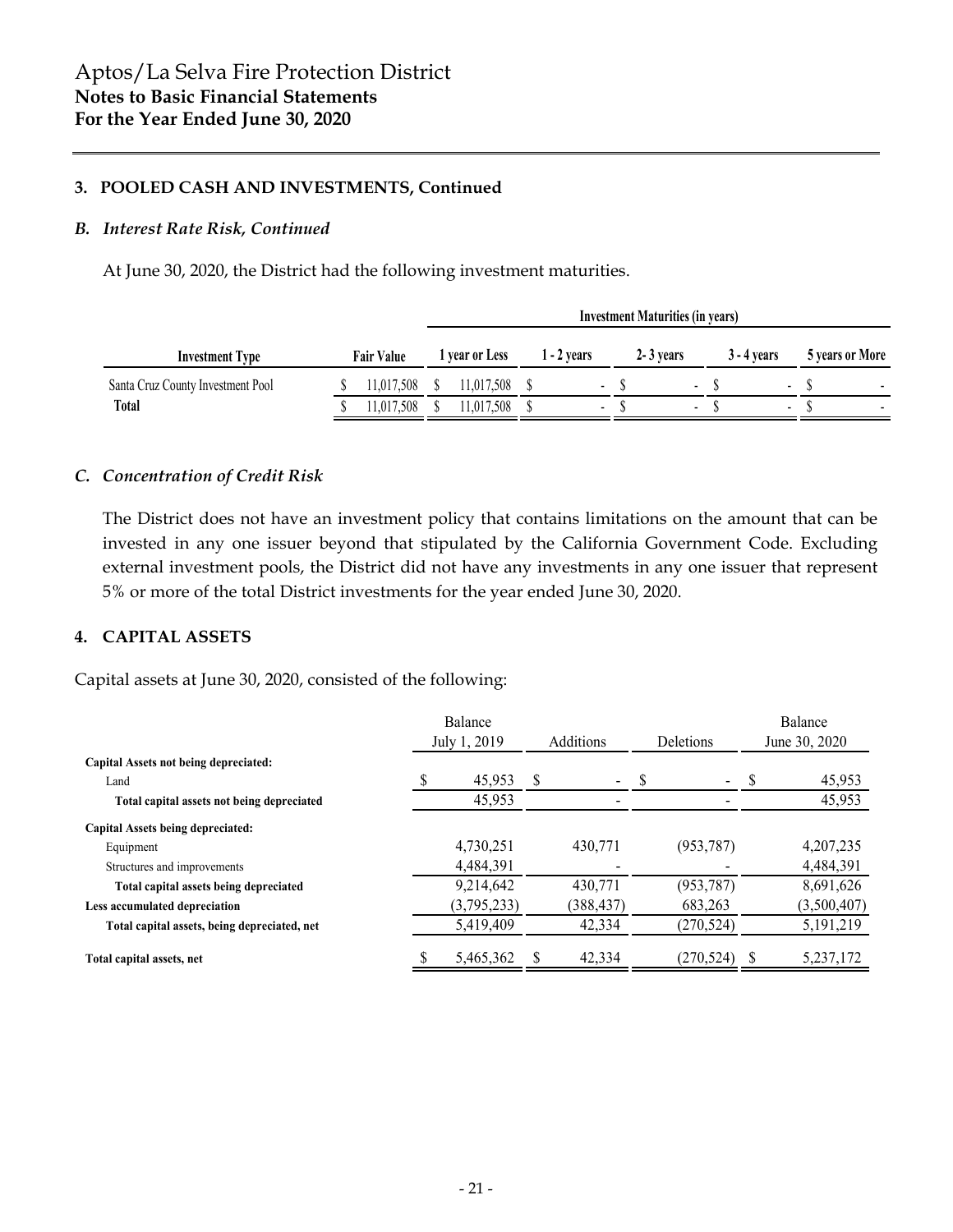#### **5. COMPENSATED ABSENCES**

A summary of long-term debt transactions of Aptos/La Selva Fire Protection District for the year ended June 30, 2020 follows:

|                             | Balance<br>July 1, 2019 |    | <b>Additions</b> | <b>Deletions</b> |   | Balance<br>June 30, 2020 |
|-----------------------------|-------------------------|----|------------------|------------------|---|--------------------------|
| Accumulated Unpaid          |                         |    |                  |                  |   |                          |
| <b>Compensated Absences</b> |                         |    |                  |                  |   |                          |
| Current                     | \$<br>70,568            | \$ | 135,560          | \$<br>(70, 568)  | S | 135,560                  |
| Long Term                   | 635,110                 |    | 881,799          | (296,965)        |   | 1,219,944                |
| Accumulated Unpaid          |                         |    |                  |                  |   |                          |
| <b>Compensated Absences</b> | \$<br>705,678           | S  | 1,017,359        | \$<br>(367, 533) |   | 1,355,504                |

#### **6. DEFINED BENEFIT PENSION PLAN**

#### *A. Plan Description*

All qualified permanent and probationary employees are eligible to participate in the Public Agency Cost-Sharing Multiple-Employer Defined Benefit Pension Plan (Plan) administered by the California Public Employees' Retirement System (CalPERS). The Plan consists of individual rate plans (benefit tiers) within a safety risk pool (police and fire) and a miscellaneous risk pool (all other.) Plan assets may be used to pay benefits for any employer rate plan of the safety and miscellaneous risk pools. Accordingly, rate plans within the safety or miscellaneous pools are not separate plans under GASB Statement No. 68. Individual employers may sponsor more than one rate plan in the miscellaneous or safety risk pools. The District sponsors four rate plans (two miscellaneous and two safety). Benefit provisions under the Plan are established by State statute and District resolution. CalPERS issues publicly available reports that include a full description of the pension plan regarding benefit provisions, assumptions and membership information that can be found on the CalPERS website.

#### *B. Benefits Provided*

CalPERS provides service retirement and disability benefits, annual cost of living adjustments and death benefits to plan members who must be public employees and beneficiaries. Benefits are based on years of credited service, equal to one year of full time employment. Members with five years of total service are eligible to retire at age 55 with statutorily reduced benefits. All members are eligible for nonduty disability benefits after 10 years of service. The death benefit is one of the following: the Basic Death Benefit, the 1957 Survivor Benefit, or the Optional Settlement 2W Death Benefit. The cost of living adjustments for each plan are applied as specified by the Public Employee's Retirement Law.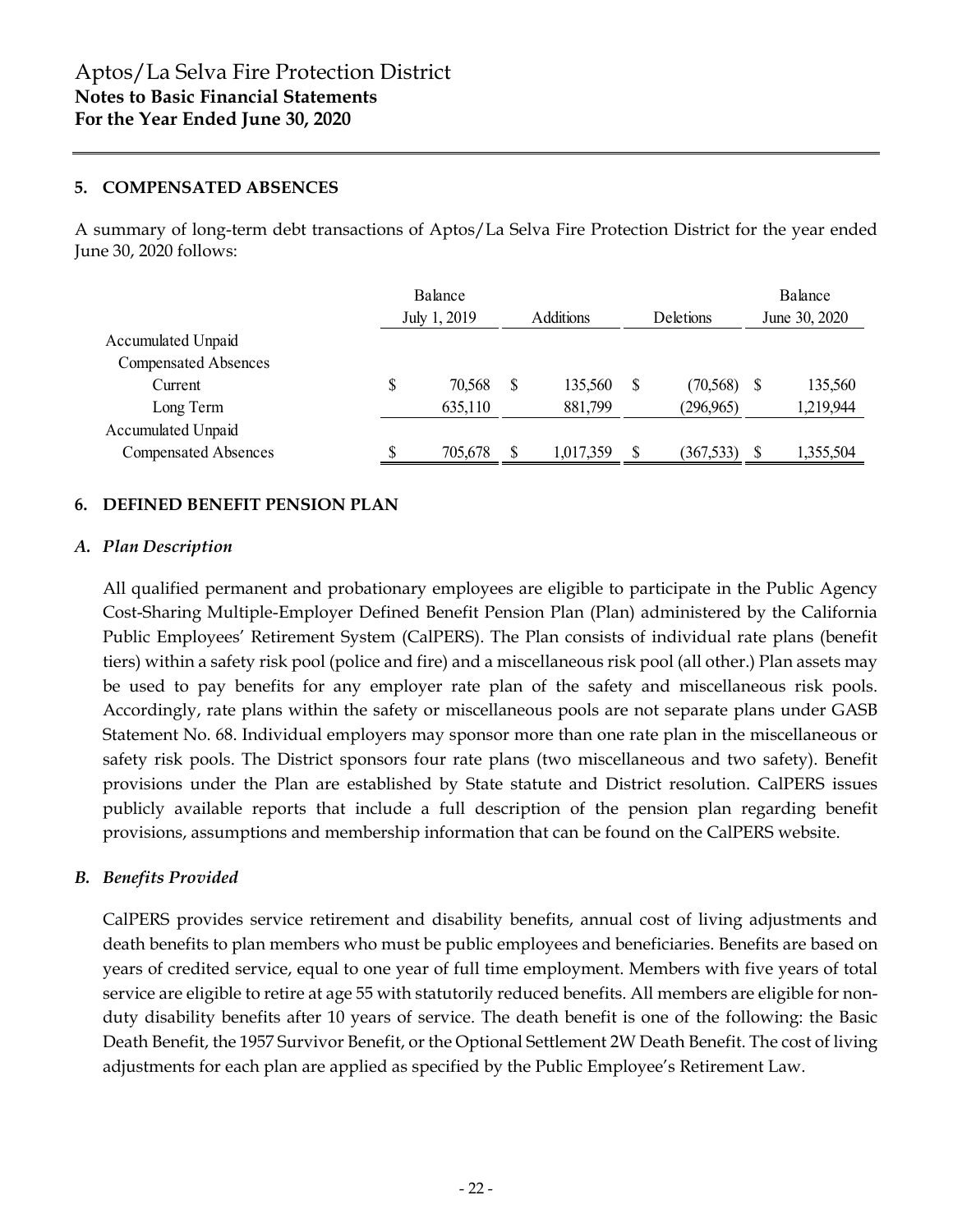#### *B. Benefits Provided, Continued*

The rate plan provisions and benefits in effect at June 30, 2020 are summarized as follows:

|                                                   | Prior to $1/1/2013$  | On or after          |  |  |  |
|---------------------------------------------------|----------------------|----------------------|--|--|--|
|                                                   |                      | 1/1/2013             |  |  |  |
|                                                   | Misc Tier 1          | Misc Tier 2          |  |  |  |
| Benefit formula                                   | $3\%$ (a) 60         | $2\%$ @ 62           |  |  |  |
| Benefit vesting schedule                          | 5 year's service     | 5 year's service     |  |  |  |
| Benefit payment                                   | monthly for life     | monthly for life     |  |  |  |
| Retirement age                                    | 60                   | 62                   |  |  |  |
| Monthly benefits as of % of eligible compensation | 3%                   | 2%                   |  |  |  |
| Required employee contribution rates              | 8.000%               | 6.250%               |  |  |  |
| Required employer contribution rates              | 14.398%              | 6.985%               |  |  |  |
| Required UAL payment                              | \$<br>33,596         | \$<br>3,065          |  |  |  |
|                                                   | <b>Safety Tier 1</b> | <b>Safety Tier 2</b> |  |  |  |
| Benefit formula                                   | $3\%$ (a) 55         | $2.7\%$ (a) 55       |  |  |  |
| Benefit vesting schedule                          | 5 year's service     | 5 year's service     |  |  |  |
| Benefit payment                                   | monthly for life     | monthly for life     |  |  |  |
| Retirement age                                    | 55                   | 57                   |  |  |  |
| Monthly benefits as of % of eligible compensation | 3%                   | 2.7%                 |  |  |  |
| Required employee contribution rates              | $9.000\%$            | 11.500%              |  |  |  |
| Required employer contribution rates              | 20.073%              | 13.034%              |  |  |  |
| Required UAL payment                              | \$<br>1,057,185      | \$<br>7,076          |  |  |  |

*Contributions* – Section 20814(c) of the California Public Employees' Retirement Law requires that the employer contribution rates for all public employers be determined on an actuarial basis, annually and is effective on July 1 following notice of a change in the rate. Funding contributions for the Plan are determined annually on an actuarial basis as of June 30 by CalPERS. The actuarially determined rate is the estimated amount necessary to finance the costs of benefits earned by employees during the year, with an additional amount to finance any unfunded accrued liability. The District is required to contribute the difference between the actuarially determined rate and the contribution rate of employees.

The District's contributions to the Plan for the measurement period ended June 30, 2019 were \$1,694,659. The District's contributions to the Plan for the fiscal year ended June 30, 2020 were \$1,941,754.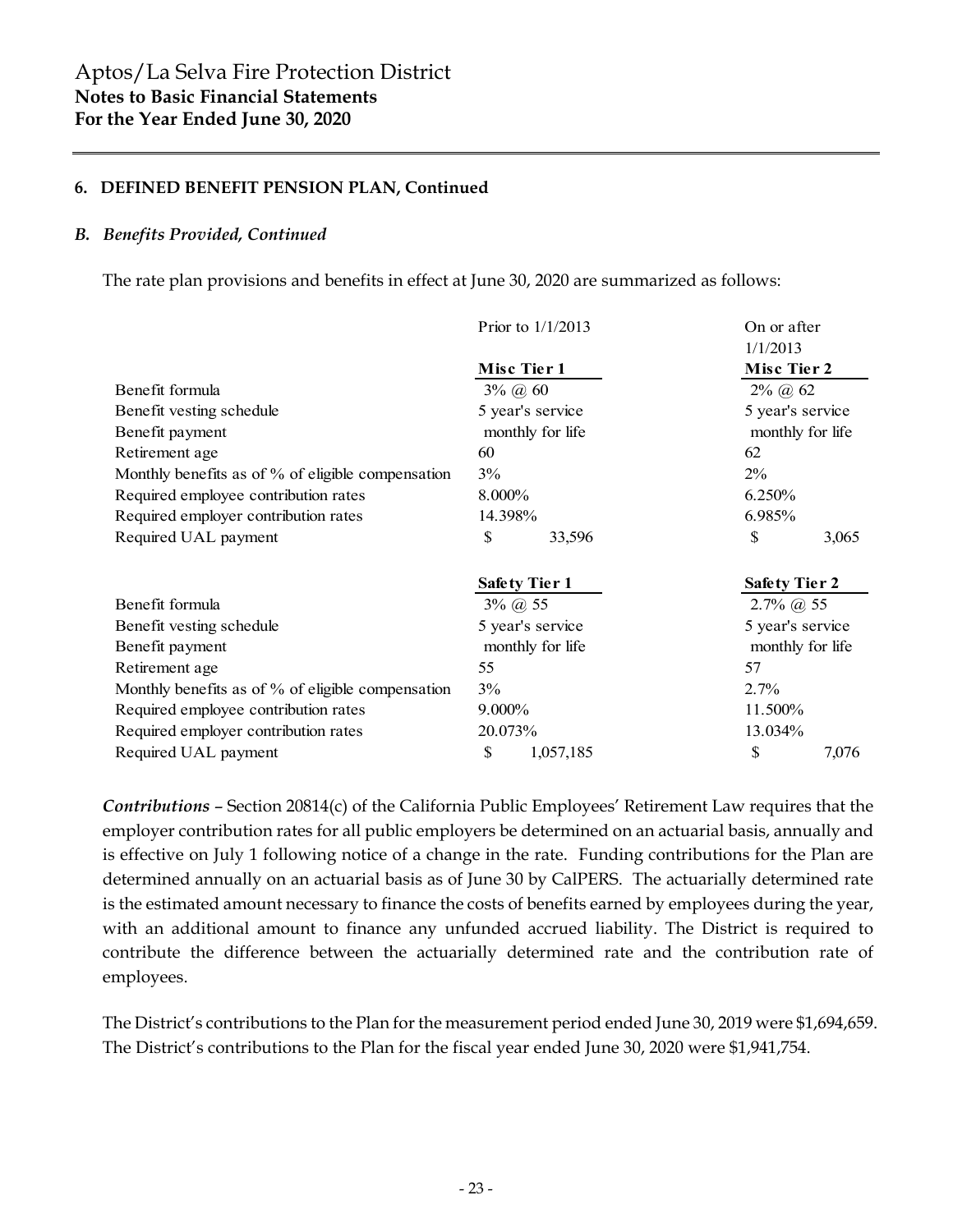### *C. Pension Liabilities, Pension Expenses, and Deferred Outflows/Inflows of Resources Related to Pensions*

As of June 30, 2020, the District reported a net pension liability for its proportionate share of the net pension liability of the Plan of \$18,429,607.

The District's net pension liability for the Plan is measured as the proportionate share of the total net pension liability of the Plan. The net pension liability of the Plan is measured as of June 30, 2019, and the total pension liability for the Plan used to calculate the net pension liability was determined by actuarial valuations as of June 30, 2018 rolled forward to June 30, 2019 using standard update procedures. The District's proportionate share of the net pension liability was based on the District's plan liability and asset-related information where available, and proportional allocations of individual plan amounts as of the valuation date where not available.

The District's proportionate share of the net pension liability for the Plan as of the measurement dates June 30, 2018 and 2019 were as follows:

| Proportion - June 30, 2018   | 0.17469% |
|------------------------------|----------|
| Proportion - June 30, 2019   | 0.17985% |
| Change - Increase (Decrease) | 0.00516% |

For the year ended June 30, 2020, the District recognized pension expense of \$3,802,601 in the government wide statement of activities. At June 30, 2020, the District reported deferred outflows of resources and deferred inflows of resources related to pensions from the following sources:

|                                               | Deferred Outflows of Deferred Inflows of |           |           |           |  |
|-----------------------------------------------|------------------------------------------|-----------|-----------|-----------|--|
|                                               |                                          | Resources | Resources |           |  |
| Pension contributions subsequent to           |                                          |           |           |           |  |
| measurement date                              | \$                                       | 1,941,754 | \$        |           |  |
| Changes of assumptions                        |                                          | 759,195   |           | 152,466   |  |
| Differences between expected and actual       |                                          |           |           |           |  |
| experience                                    |                                          | 1,202,596 |           |           |  |
| Changes in employer's proportion              |                                          | 406,877   |           | 8,317     |  |
| Differences between the employer's            |                                          |           |           |           |  |
| contribution and the employer's proportionate |                                          |           |           |           |  |
| share of contributions                        |                                          | 82.443    |           | 954,883   |  |
| Net differences between projected and actual  |                                          |           |           |           |  |
| earnings on plan investments                  |                                          |           |           | 255,644   |  |
| Total                                         |                                          | 4.392.865 |           | 1.371.310 |  |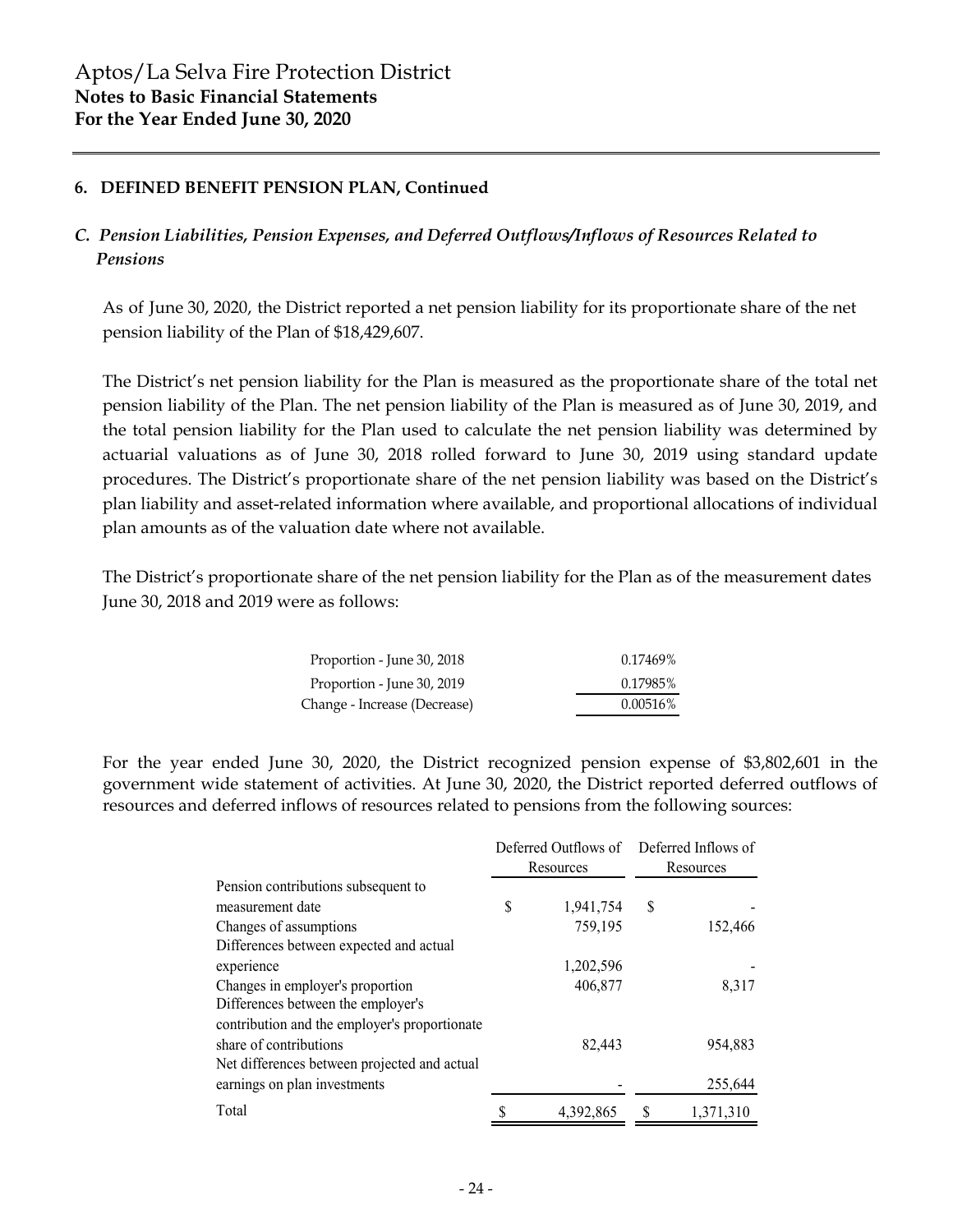### *C. Pension Liabilities, Pension Expenses, and Deferred Outflows/Inflows of Resources Related to Pensions, Continued*

The \$1,941,754 reported as deferred outflows of resources related to contributions subsequent to the measurement date will be recognized as a reduction of the net pension liability in the year ended June 30, 2021. Other amounts reported as deferred outflows of resources and deferred inflows of resources related to pensions will be recognized as pension expense as follows:

| S | 1,159,294  |
|---|------------|
|   | (275, 193) |
|   | 145,887    |
|   | 49,813     |
|   |            |

#### Actuarial assumptions

The total pension liabilities in the June 30, 2019 actuarial valuations were determined using the following actuarial assumptions:

| Valuation Date                           | June 30, 2018                                       |
|------------------------------------------|-----------------------------------------------------|
| Measurement Date                         | June 30, 2019                                       |
| Actuarial Cost Method                    | Entry-Age Normal Cost Method                        |
| <b>Actuarial Assumptions:</b>            |                                                     |
| Discount Rate                            | 7.15%                                               |
| Inflation                                | 2.50%                                               |
| Projected Salary Increase                | Varies by entry age and service                     |
| Investment Rate of Return <sup>(1)</sup> | 7.15%                                               |
| M ortality                               | Derived by CalPERS membership data<br>for all funds |

(1) Net o f pens io n plan adminis trative expens es

The mortality table used was developed based on CalPERS-specific data. The table includes 15 years of mortality improvements using Society of Actuaries Scale 90% of scale MP 2016. For more details on this table, please refer to the December 2017 experience study report (based on CalPERS demographic data from 1997 to 2015) that can be found on the CalPERS website.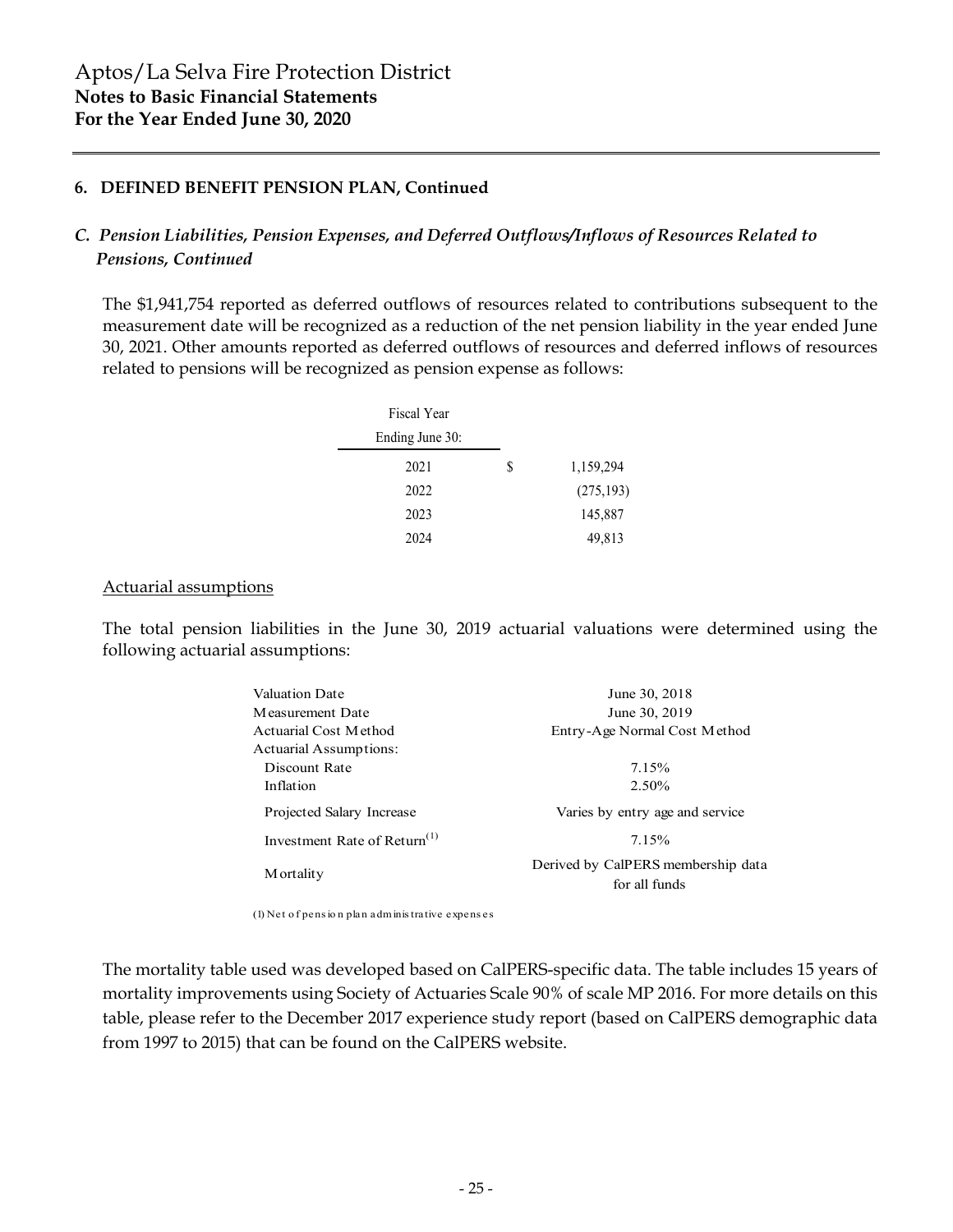### *C. Pension Liabilities, Pension Expenses, and Deferred Outflows/Inflows of Resources Related to Pensions, Continued*

*Discount Rate* – The discount rate used to measure the total pension liability was 7.15% for the Plan. To determine whether the municipal bond rate should be used in the calculation of a discount rate for the Plan, CalPERS stress tested plans that would most likely result in a discount rate that would be different from the actuarially assumed discount rate. Based on the testing, none of the tested plans run out of assets. Therefore, the current 7.15 percent discount rate is adequate and the use of the municipal bond rate calculation is not necessary. The long term expected discount rate of 7.15 percent will be applied to all plans in the Public Employees Retirement Fund (PERF). The stress test results are presented in a detailed report that can be obtained from the CalPERS website.

The long-term expected rate of return on pension plan investments was determined using a buildingblock method in which best-estimate ranges of expected future real rates of return (expected returns, net of pension plan investment expense and inflation) are developed for each major asset class.

In determining the long-term expected rate of return, CalPERS took into account both short-term and long-term market return expectations as well as the expected pension fund cash flows. Using historical returns of all the funds' asset classes, expected compound returns were calculated over the short-term (first 10 years) and the long-term (11-60 years) using a building-block approach. Using the expected nominal returns for both short-term and long-term, the present value of benefits was calculated for each fund. The expected rate of return was set by calculating the single equivalent expected return that arrived at the same present value of benefits for cash flows as the one calculated using both shortterm and long-term returns. The expected rate of return was then set equivalent to the single equivalent rate calculated above and rounded down to the nearest one quarter of one percent.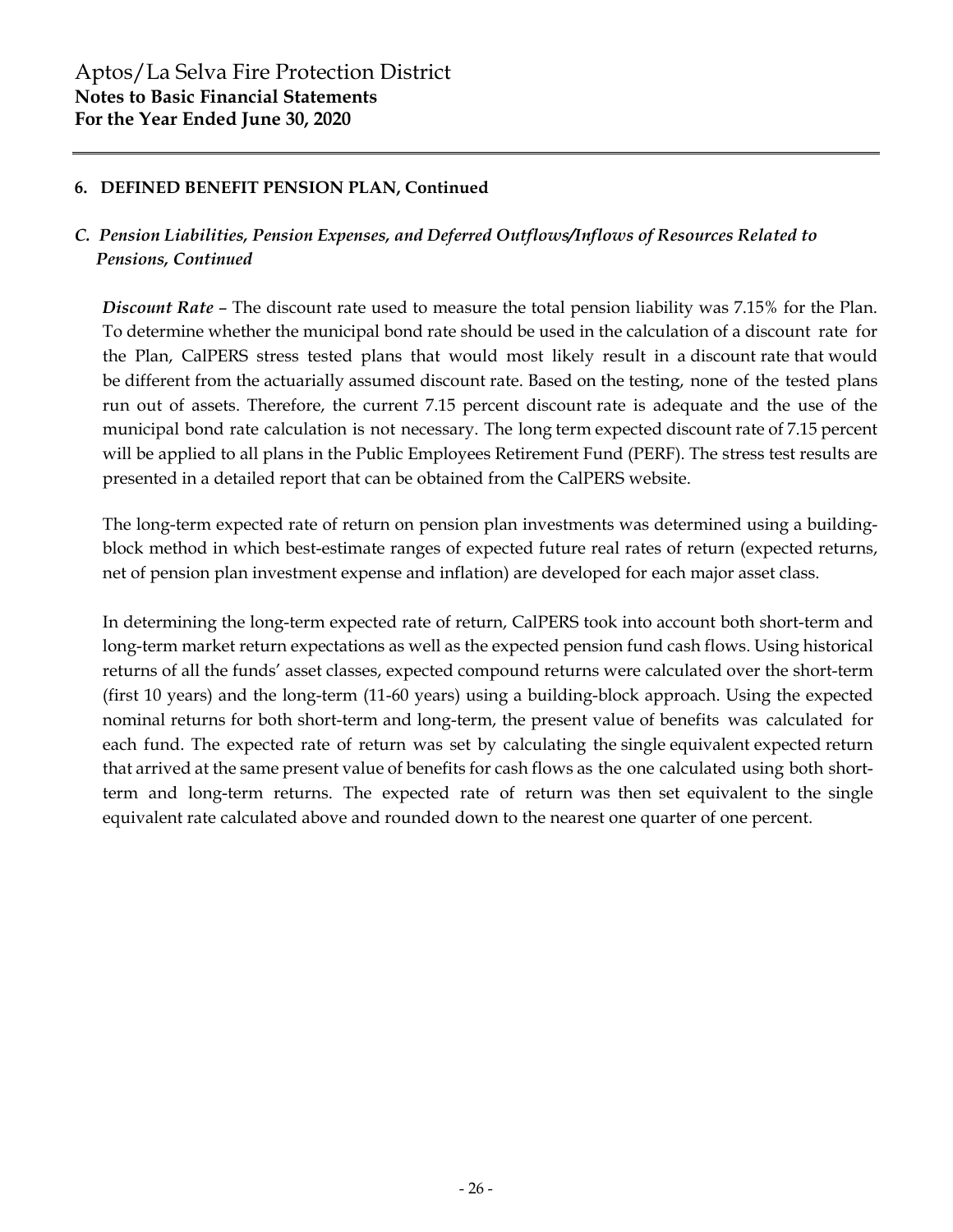## *C. Pension Liabilities, Pension Expenses, and Deferred Outflows/Inflows of Resources Related to Pensions, Continued*

The table below reflects the long-term expected real rate of return by asset class. The rate of return was calculated using the capital market assumptions applied to determine the discount rate and asset allocation. These rates of return are net of administrative expenses.

| Asset Class         | New<br>Strategic<br>Allocation | Real Return<br>Years 1 - $10^{(a)}$ | Real Return<br>Years $11^{+(b)}$ |
|---------------------|--------------------------------|-------------------------------------|----------------------------------|
| Global Equity       | 50.00%                         | 4.80%                               | 5.98%                            |
| Global Fixed Income | 28.00%                         | $1.00\%$                            | $2.62\%$                         |
| Inflation Sensitive | $0.00\%$                       | $0.77\%$                            | 1.81%                            |
| Private Equity      | 8.00%                          | $6.30\%$                            | 7.23%                            |
| Real Estate         | 13.00%                         | 3.75%                               | 4.93%                            |
| Liquidity           | $1.00\%$                       | $0.00\%$                            | $-0.92\%$                        |
| Total               | 100%                           |                                     |                                  |

(a) An expected inflation of 2.00% used for this period.

(b) An expected inflation of 2.92% used for this period.

#### Sensitivity of the net pension liability to changes in the discount rate

The following presents the net pension liability of the District for each Plan, calculated using the discount rate for each Plan, as well as what the District's net pension liability would be if it were calculated using a discount rate that is 1-percentage point lower or 1-percentage point higher than the current rate:

| 1% Decrease           |   | 6.15%      |
|-----------------------|---|------------|
| Net Pension Liability | S | 28,560,232 |
| Current Discount Rate |   | 7.15%      |
| Net Pension Liability | S | 18,429,607 |
| 1% Increase           |   | 8.15%      |
| Net Pension Liability | S | 10,122,036 |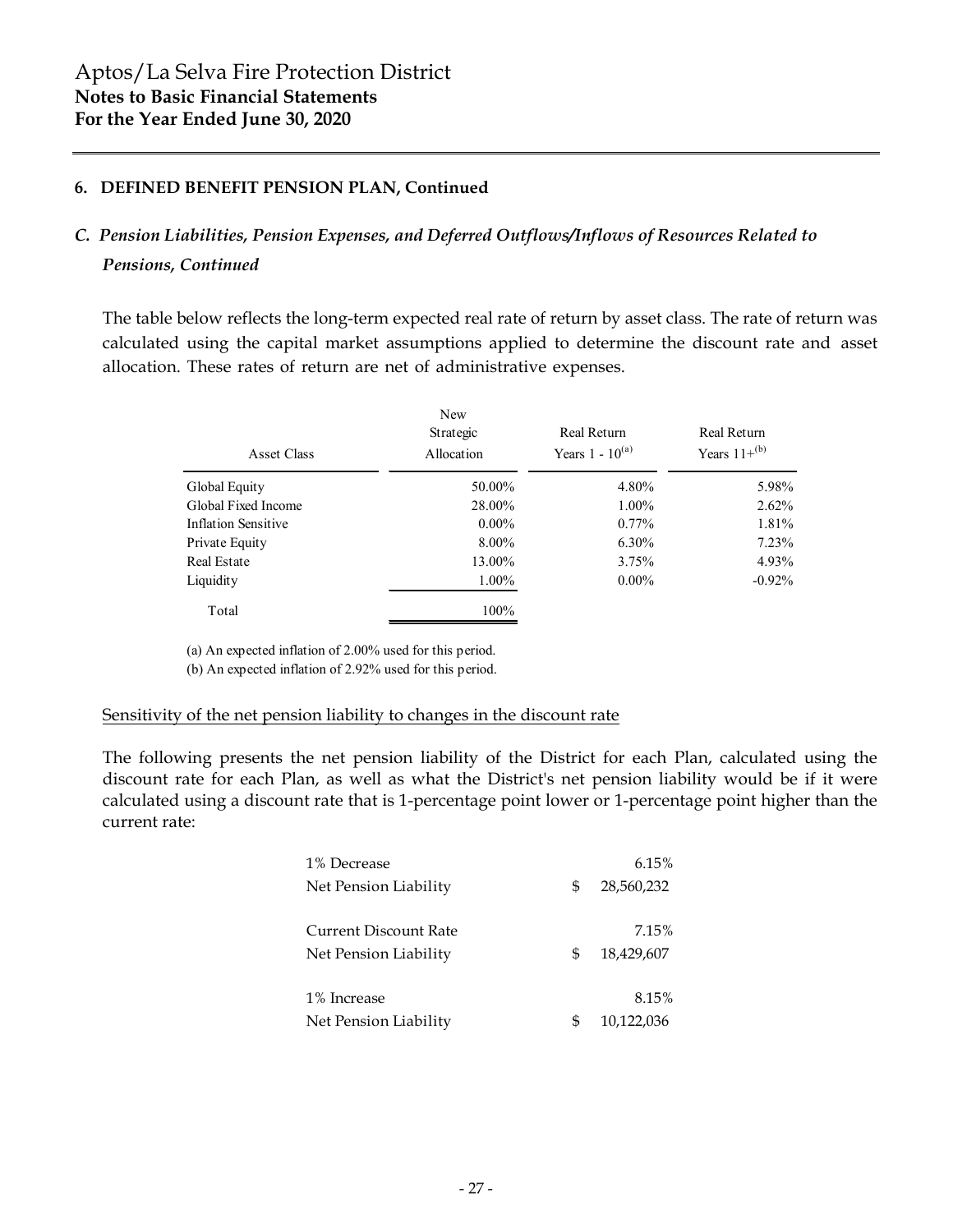## *C. Pension Liabilities, Pension Expenses, and Deferred Outflows/Inflows of Resources Related to Pensions, Continued*

*Pension Plan Fiduciary Net Position* – Detailed information about each pension plan's fiduciary net position is available in the separately issued CalPERS financial reports.

#### Payable to the Pension Plan

At June 30, 2020 the District reported a payable of \$0 for outstanding amount of contributions to the pension plan required for the year ended June 30, 2020.

#### **7. RISK MANAGEMENT**

The District is exposed to various risks of loss related to limited torts; theft of, damage to and destruction of assets; errors and omissions and natural disasters for which the District carries insurance. There have been no significant reductions in coverage from the prior year and settlements have not exceeded coverage in the past three years.

#### *A. Workers' Compensation Coverage*

The District is a member of the Santa Cruz County Fire Agencies Insurance Group (the "Group"). In a board meeting on June 19, 2002, the Group approved the return of its self-insurance certificates to the State and to accept a proposal from California Public Entity Insurance Authority (CPEIA) a joint powers authority for both primary and excess workers compensation coverage. In a resolution dated September 20, 2007, the Santa Cruz County Fire Agencies Insurance Group's Board of Directors opted to terminate the CPEIA joint power agreement and merge into the CSAC Excess Insurance Authority (CSAC-EIA) Joint Power Agreement. This change was predicated on the decision of CSAC-EIA to restructure their bylaws and JPA agreements discontinuing the operation of CPEIA and allowing its members to become full participants in the CSAC-EIA programs. Being a CPEIA member granted automatic approval of inclusion into both the Primary and Excess EIA workers' compensation programs beginning with the July 1, 2007 policy renewals. The relationship between the Group and CSAC-EIA (the "JPA") is such that CSAC-EIA is not a component unit of the Group for reporting purposes.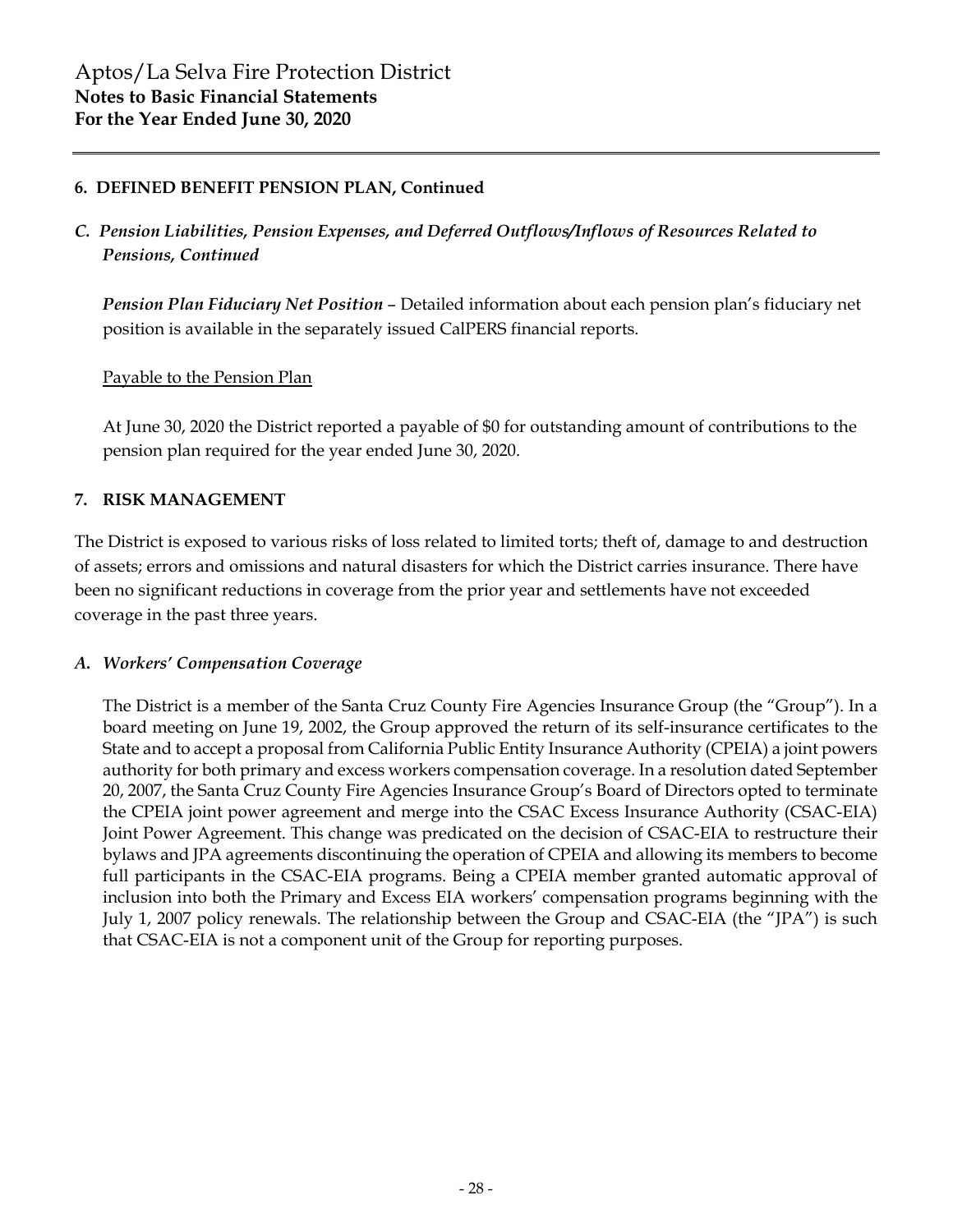#### **7. RISK MANAGEMENT, Continued**

#### *A. Workers' Compensation Coverage, Continued*

CSAC-EIA is a joint powers agency (JPA) formed pursuant to Section 6500 et seq. of the California Government Code. Members are assessed a contribution for each program in which they participate. Members may be subject to additional supplemental assessments if it is determined that the contributions are insufficient. Members may withdraw from the CSACEIA only at the end of a policy period and only if a sixty day written advance notice is given. However, CSAC-EIA may cancel a membership at any time upon a two-thirds vote of the Board of Directors and with sixty days written notice. Upon withdrawal or cancellation, a member shall remain liable for additional assessments for the program periods they have participated. CSAC-EIA is governed by a board of directors. The Board controls the operations of CSAC-EIA including adopting an annual budget.

#### *B. Primary Workers' Compensation*

The Primary Workers' Compensation program is a full service program including claims administration. The program blends pooling of workers' compensation claims with a purchased stop loss insurance policy.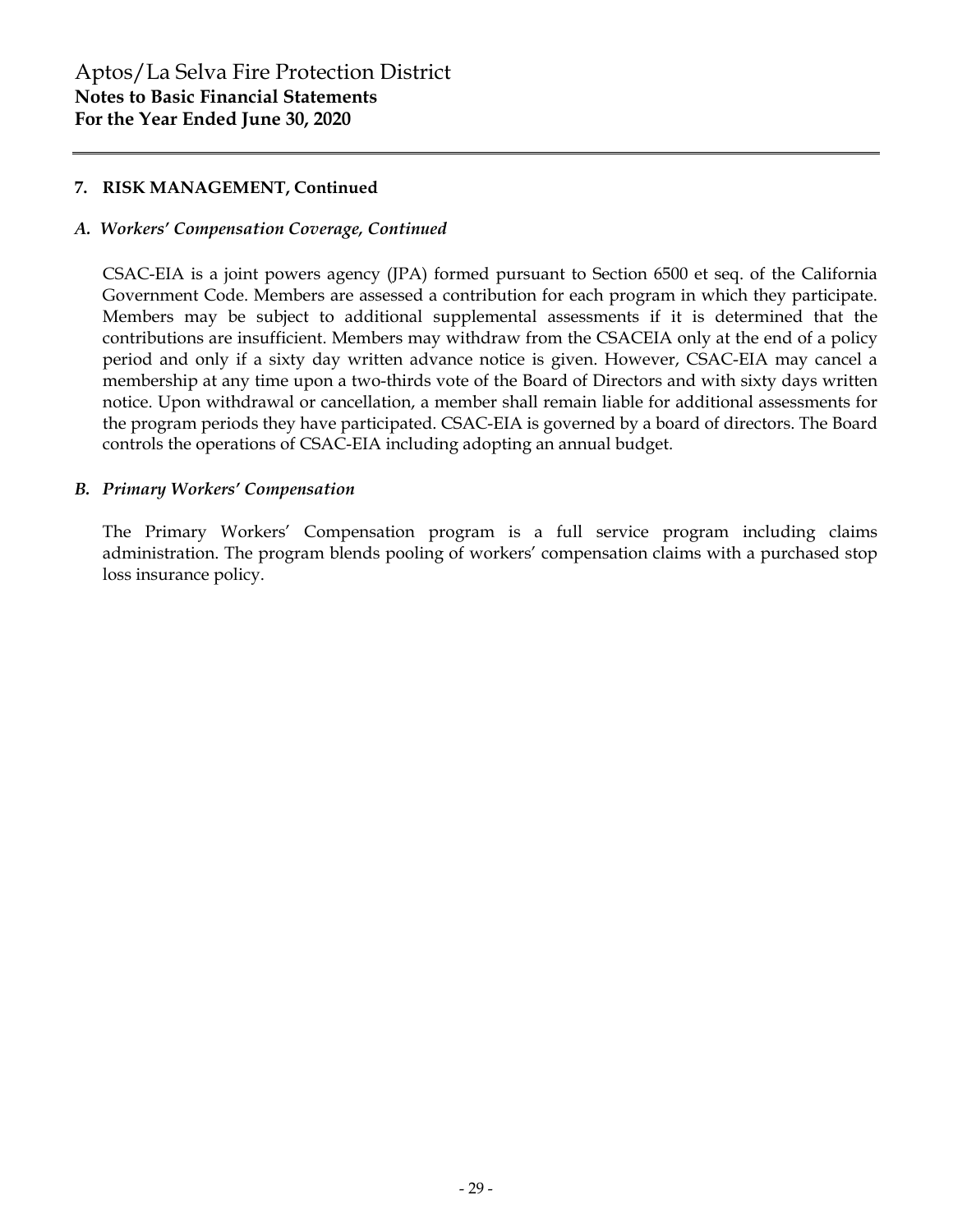### **7. RISK MANAGEMENT, Continued**

#### *C. Excess Workers' Compensation*

Insurance coverage at June 30, 2020 is as follows:

|                                              | Deductible |       | Amount                                                                                                |
|----------------------------------------------|------------|-------|-------------------------------------------------------------------------------------------------------|
| Property:                                    |            |       |                                                                                                       |
| Property (buildings)                         | \$         | 1,000 | Guaranteed Repl Cost                                                                                  |
| Repl cost subject to scheduled limit         |            |       |                                                                                                       |
| Business personal property (including theft) | \$         | 1,000 | Repl Cost                                                                                             |
| Earthquake:                                  |            |       |                                                                                                       |
| <b>Buildings</b>                             |            |       | Guaranteed Repl Cost                                                                                  |
| Business personal property                   |            |       | Repl Cost                                                                                             |
| Deductible                                   |            |       | 5% per Buidling and BPP                                                                               |
| Flood:                                       |            |       |                                                                                                       |
| <b>Buildings</b>                             |            |       | Guaranteed Repl Cost                                                                                  |
| Business personal property                   |            |       | Repl Cost                                                                                             |
| Deductible                                   |            |       | \$1000 per premises                                                                                   |
| Portable equipment insurance                 |            |       |                                                                                                       |
| Blanket portable equipment                   |            |       | Guaranteed Repl Cost                                                                                  |
| Business personal property                   |            |       | \$50,000                                                                                              |
| General liability:                           |            |       |                                                                                                       |
| General aggregate                            |            |       | \$10,000,000                                                                                          |
| Personal injury                              |            |       | \$1,000,000                                                                                           |
| Each occurrence                              |            |       | \$1,000,000                                                                                           |
| Auto - liability                             |            |       | \$1,000,000 (Each Accident)                                                                           |
| Auto - uninsured motorist                    |            |       | \$1,000,000 (Each Accident)                                                                           |
| Auto - physical damage (comprehensive)       |            |       | Agreed value, actual cash value, or<br>cost of repairs, whichever is less<br>minus \$1,000 deductible |
| Auto - physical damage (collision)           |            |       | Agreed value, actual cash value, or<br>cost of repairs, whichever is less<br>minus \$1,000 deductible |
| Management practives liability insurance:    |            |       |                                                                                                       |
| General aggregate                            |            |       | \$10,000,000                                                                                          |
| Each wrongful act                            |            |       | \$1,000,000                                                                                           |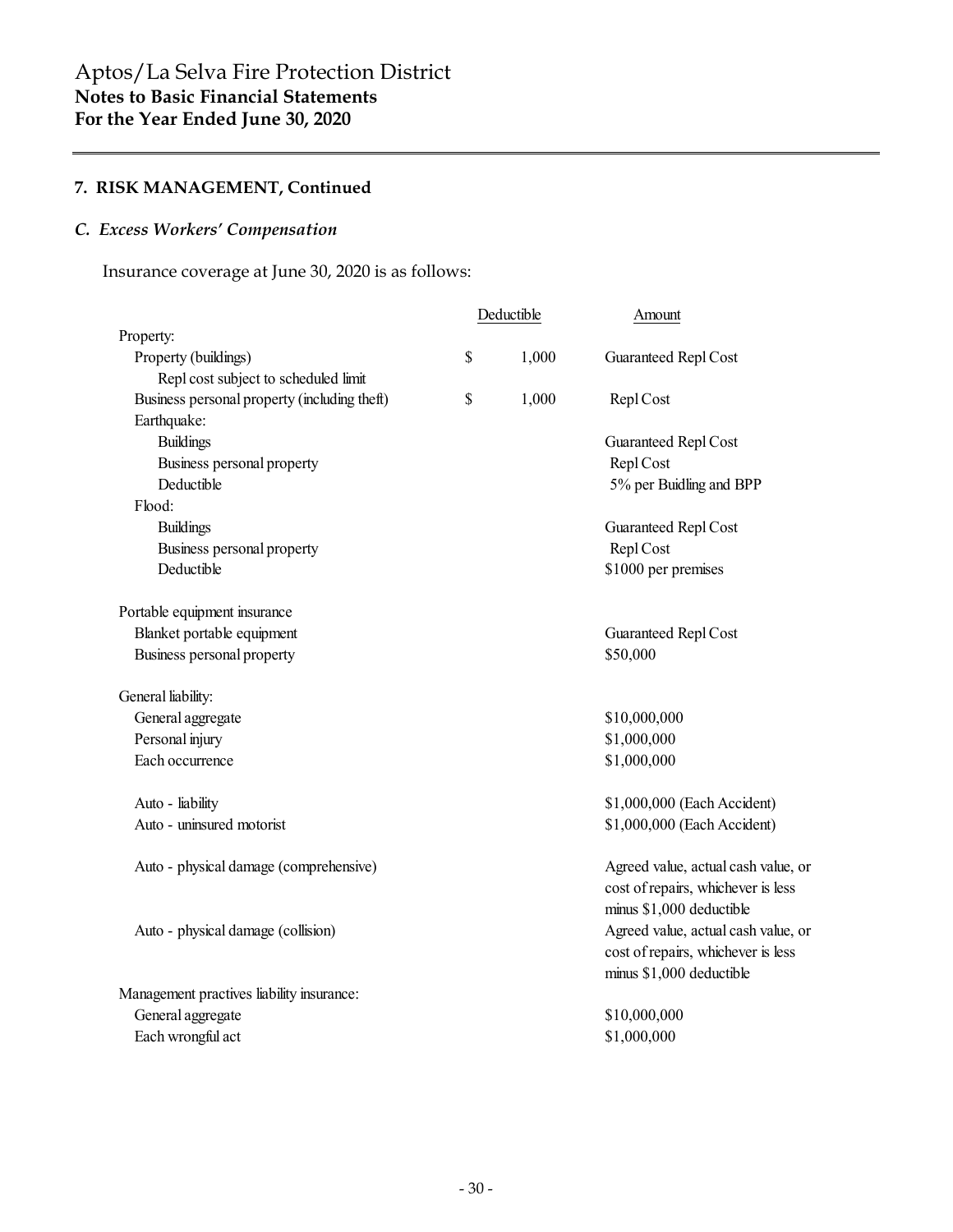#### **8. COMMITMENTS AND CONTINGENCIES**

The District is party to legal proceedings and litigation arising in the ordinary course of business. Management is of the opinion that any liability or loss in excess of insurance coverage resulting from such litigation will not have a material adverse effect on the financial statements.

#### **9. OTHER POST EMPLOYMENT BENEFITS**

In addition to the pension benefits described in Note 6, Employees' Retirement Plan, the District provides medical insurance to retired employees. The scope of the benefits provided depends on the memorandum of understanding between the District and the various employee groups.

#### *A. Plan Description*

Plan description The Aptos/La Selva Fire Protection District's post-retirement welfare benefit plan is a defined benefit healthcare plan, which is part of the Public Agency portion of the California Public Employees Retirement System (CalPERS), an agent multiple-employer plan administered by CalPERS, which acts as a common investment and administrative agent for participating public employers within the State of California. In addition the District contributes a fixed monthly amount to an eligible retiree's California Government Voluntary Employee Beneficiary Association (CALGOVEBA) account.

Significant plan provisions are as follows:

| <b>Retirement Eligibility</b> | The retiree must be eligible for benefits from CalPERS. The eligibility requirement under<br>PEMHCA is as follows                                                                                                        |  |  |  |
|-------------------------------|--------------------------------------------------------------------------------------------------------------------------------------------------------------------------------------------------------------------------|--|--|--|
| <b>PEMHCA Benefits:</b>       | Age 50 with 5 years of service (age 52 for M iscellaneous PEPRA).                                                                                                                                                        |  |  |  |
| <b>Explicit Benefits</b>      |                                                                                                                                                                                                                          |  |  |  |
| Retiree Tier One              | For employees that retired before January 1, 2020, the District will contribute \$350 per<br>month to the retiree's CALGOVEBA account until the earlier of the retirees' age 65 or<br>death.                             |  |  |  |
| Retiree Tier Two              | For employees hired before January 1, 2020, the District will contribute \$1,800 per month<br>to the retiree's CALGOVEBA account until the retiree's age 65. After age 65, this amount<br>is reduced to \$900 per month. |  |  |  |
| Retiree Tier Three            | For employees hired after December 31, 2019, the District will contribute \$900 per month<br>to the retiree's CALGOVEBA account until the retiree's age 65. After age 65, this amount is<br>reduced to \$450 per month.  |  |  |  |
| PEMHCA Benefit Amount         | The District pays the minimum employer contribution for health coverage set by PEMHCA.<br>For 2020, the minimum is \$139 per month.                                                                                      |  |  |  |
| Survivor Benefit              | Surviving spouses are eligible for the minimum employer contribution for health coverage<br>set by PEMHCA.                                                                                                               |  |  |  |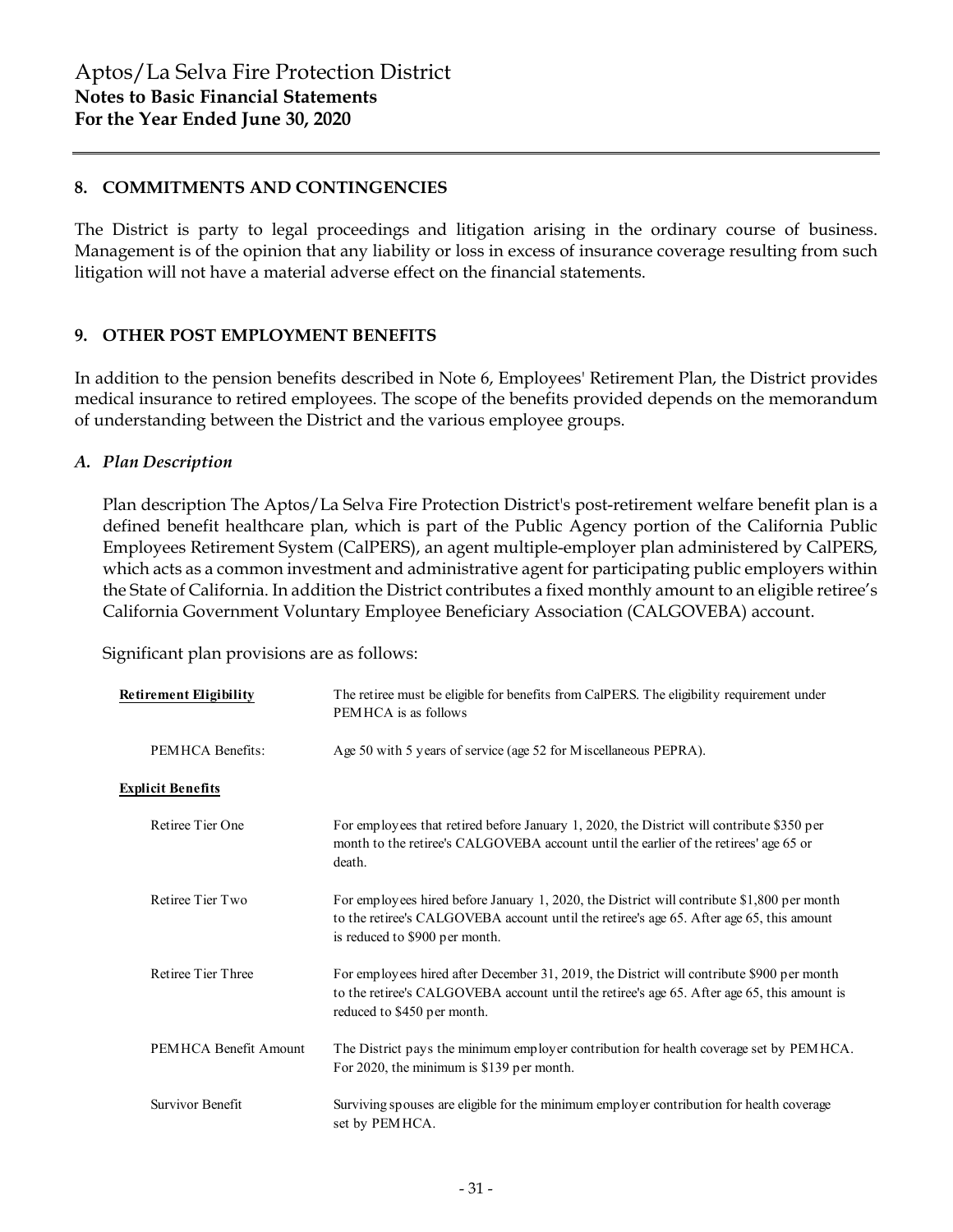#### *A. Plan Description, Continued*

In addition to the explicit benefits for eligible retirees, continued medical coverage is offered to the District's eligible retirees and their spouses and dependents. The active premium rate (whether paid by the District or by the retiree) still applies. However, in some cases the premium itself does not represent the full cost of covering these retirees (since they are older than the active population, retirees can be expected to generate higher medical claims and therefore higher premiums for the active population). This additional cost is called the "implied subsidy" and is reflected in the District's net OPEB liability.

#### **Implicit Medical Benefit**

| Eligible Class of Employee | All classes of employee are eligible to continue coverage upon retirement.                                                                                                                                                                                                                                                            |
|----------------------------|---------------------------------------------------------------------------------------------------------------------------------------------------------------------------------------------------------------------------------------------------------------------------------------------------------------------------------------|
| Dependent Eligibility      | Qualified spouses, domestic partners, and children may qualify for coverage.                                                                                                                                                                                                                                                          |
| Benefit Amount             | There is an implicit subsidy with respect to pre-Medicare retired employees because<br>the medical premium rates charged for coverage typically are less than actual expected<br>retiree claims costs. This is due to medical premium rates being determined by blending<br>both active employee and pre-Medicare retiree experience. |
| <b>Current Premiums</b>    | Monthly medical premiums were blended to align with the valuation date, June 30, 2019                                                                                                                                                                                                                                                 |
|                            | The CalPERS Region 1 blended medical premiums are as follows:                                                                                                                                                                                                                                                                         |
|                            | Region 1 Basic: Varies from \$531.74 to \$2,944.27                                                                                                                                                                                                                                                                                    |
|                            | Region 1 Medicare: Varies from \$313.20 to \$1,169.42                                                                                                                                                                                                                                                                                 |

#### *B. Employees Covered*

As of the June 30, 2019 actuarial valuation, the following current and former employees were covered by the benefit terms under the OPEB plan:

| Active employees                                | 40 |
|-------------------------------------------------|----|
| Inactive employees currently receiving benefits |    |
| Total                                           | 68 |

#### *C. Contributions*

The District primarily finances the plan on a pay-as-you-go basis. The annual contribution is based on the actuarially determined contribution. For the measurement period ended June 30, 2019, the District contributed \$172,621.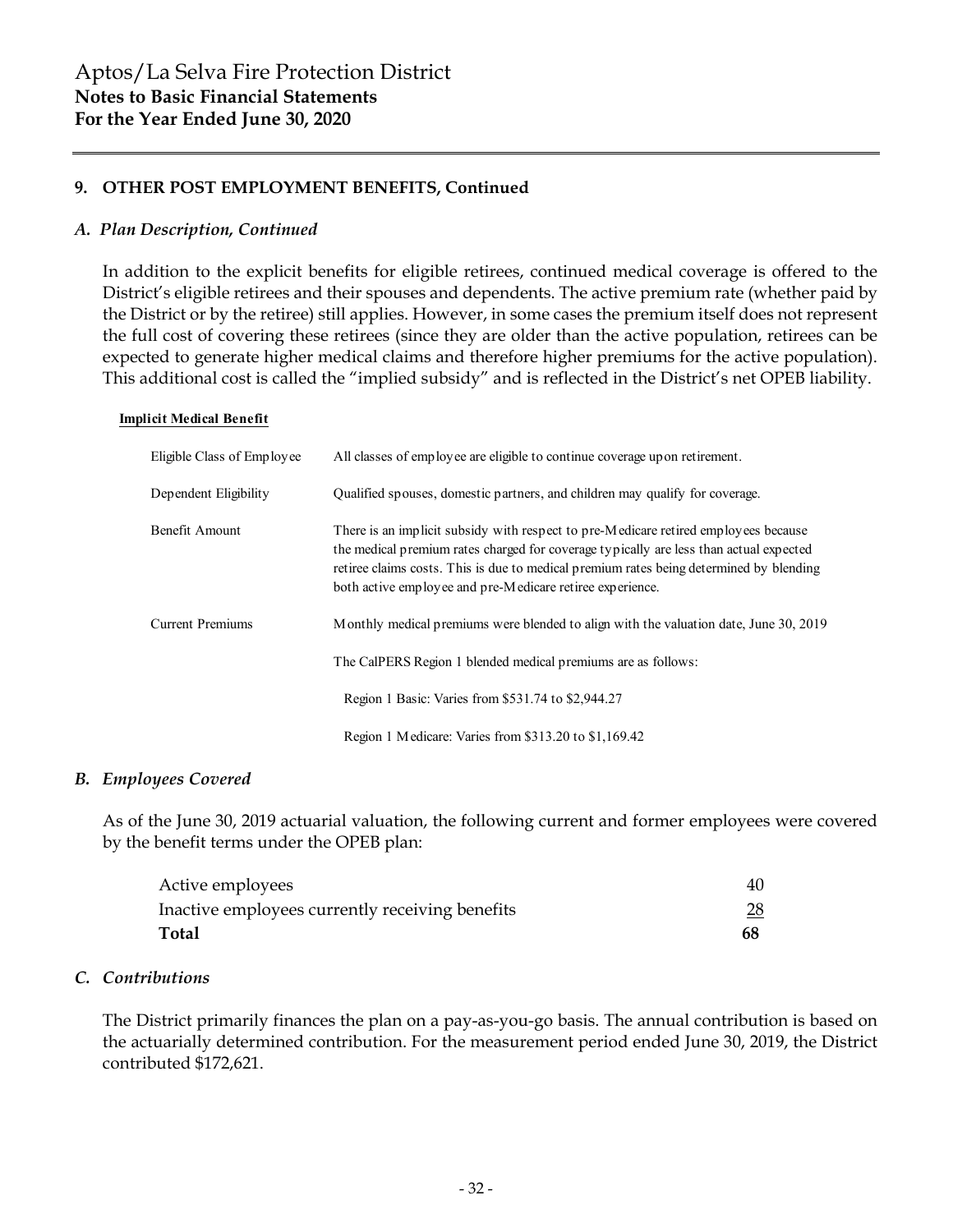#### *D. Net OPEB Liability*

The District's net OPEB liability was measured as of June 30, 2019 and the total OPEB liability used to calculate the net OPEB liability was determined by an actuarial valuation dated June 30, 2019 that, was based on the following actuarial methods and assumptions:

|                                                                     | <b>Actuarial Assumption</b>                                                                                                                                                                                                               |
|---------------------------------------------------------------------|-------------------------------------------------------------------------------------------------------------------------------------------------------------------------------------------------------------------------------------------|
| <b>Contribution Policy</b>                                          | District contributes full<br>actuarially determined contribution (ADC)                                                                                                                                                                    |
| Discount Rate and<br>Long Term Expected<br>Rate of Return on Assets | 6.75%<br><b>Expected District contributions</b><br>projected to keep sufficient plan<br>assets to pay all benefits from trust.                                                                                                            |
| General Inflation                                                   | 2.50%                                                                                                                                                                                                                                     |
| Mortality, Retirement,<br>Disability, Termination                   | CalPERS Experience Study December 2017                                                                                                                                                                                                    |
| Salary Increases                                                    | Aggregate $-2.75%$<br>Merit - CalPERS Experience Study December 2017                                                                                                                                                                      |
| Healthcare Trend                                                    | $6.0\%$ for 2020, decreasing to an ultimate<br>rate of 4.5% in 2037 and later years                                                                                                                                                       |
| Participation                                                       | 100% of actives eligible for District-paid health<br>benefits                                                                                                                                                                             |
| Plan Enrollment                                                     | Current and future retirees are assumed to remain<br>enrolled in the plans in which they are currently<br>enrolled. Future eligible retirees that are not<br>currently enrolled in coverage are assumed to elect<br>PERS Choice Region 1. |

Changes since prior valuation – The plan participation assumption and premium increase rates were modified to reflect anticipated experience. Demographic and economic assumptions, such as mortality, withdrawal, retirement, inflation, payroll growth, and the salary merit scale were revised to match (as closely as possible) those developed in the most recent experience study for CalPERS.

Also, the District provided additional health benefits to employees and retirees (refer to plan description), to contribute a fixed monthly amount to an eligible retiree's CALGOVEBA account.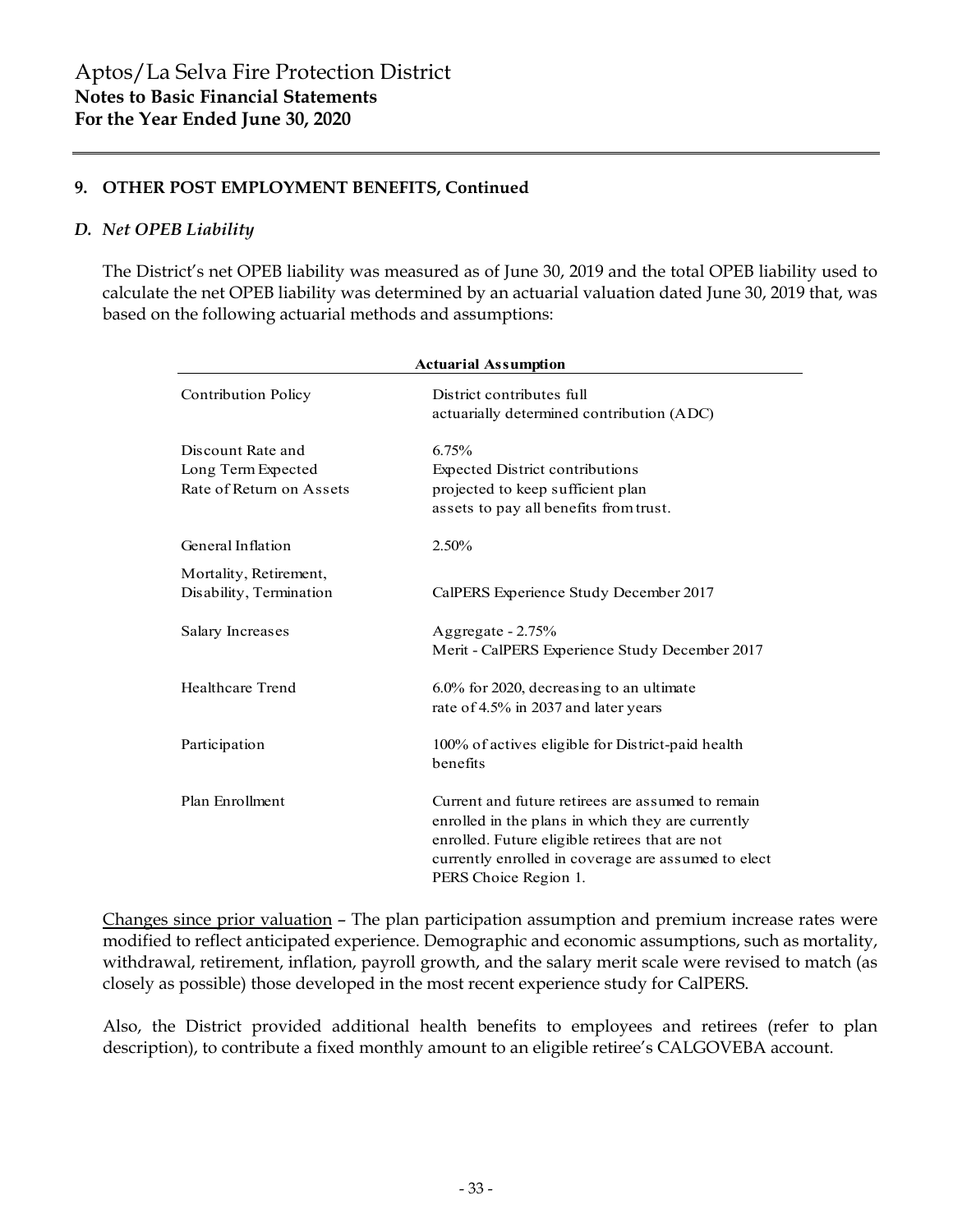#### *D. Net OPEB Liability, Continued*

The long-term expected rate of return on OPEB plan investments was determined using a buildingblock method in which expected future real rates of return (expected returns, net of OPEB plan investment expense and inflation) are developed for each major asset class. These ranges are combined to produce the long-term expected rate of return by weighting the expected future real rates of return by the target asset allocation percentage and by adding expected inflation. The target allocation and best estimates of arithmetic real rates of return for each major asset class are summarized in the following table:

| <b>Asset Class</b>                  | <b>Target Allocation</b><br><b>CERBT-Strategy 1</b> | <b>Expected Real</b><br>Rate of Return |  |  |
|-------------------------------------|-----------------------------------------------------|----------------------------------------|--|--|
|                                     |                                                     |                                        |  |  |
| Global Equity                       | 59.00%                                              | 4.82%                                  |  |  |
| Fixed Income                        | 25.00%                                              | $1.47\%$                               |  |  |
| <b>TIPS</b>                         | $5.00\%$                                            | 1.29%                                  |  |  |
| Commodities                         | 3.00%                                               | 0.84%                                  |  |  |
| <b>REITs</b>                        | 8.00%                                               | 3.76%                                  |  |  |
| Assumed Long-Term Rate of Inflation | 2.75%                                               |                                        |  |  |
|                                     | Expected Long-Term Net Rate of Return, Rounded      | 6.75%                                  |  |  |

#### *E. Discount Rate*

The discount rate used to measure the total OPEB liability was 6.75 percent. The projection of cash flows used to determine the discount rate assumed that District contributions will be made at rates equal to the actuarially determined contribution rates. Based on those assumptions, the OPEB plan's fiduciary net position was projected to be available to make all projected OPEB payments for current active and inactive employees and beneficiaries. Therefore, the long-term expected rate of return on OPEB plan investments was applied to all periods of projected benefit payments to determine the total OPEB liability.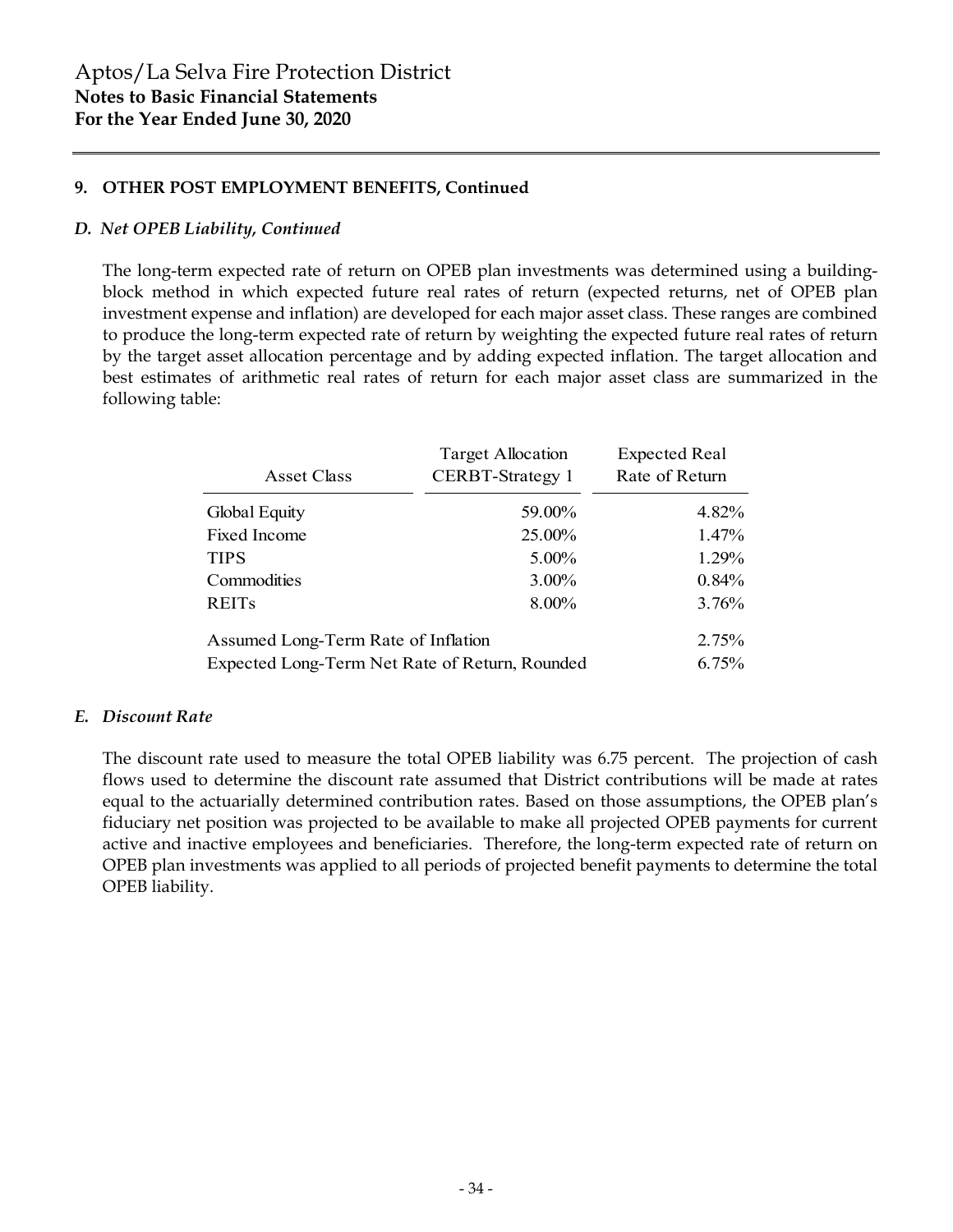#### *F. Changes in the OPEB Liability*

The changes in the net OPEB liability for the OPEB Plan are as follows:

|                                      |                                    |            |                                       | Increase (Decrease) |                                                    |            |
|--------------------------------------|------------------------------------|------------|---------------------------------------|---------------------|----------------------------------------------------|------------|
|                                      | <b>Total OPEB Liability</b><br>(a) |            | Plan Fiduciary Net<br>Position<br>(b) |                     | Net OPEB<br>Liability/(Asset)<br>$(c) = (a) - (b)$ |            |
| Beginning balance                    | -S                                 | 2,472,913  | \$                                    | 760,597             | \$                                                 | 1,712,316  |
| Change in the year:                  |                                    |            |                                       |                     |                                                    |            |
| Service cost                         |                                    | 70,281     |                                       |                     |                                                    | 70,281     |
| Interest on the total OPEB liability |                                    | 165,840    |                                       |                     |                                                    | 165,840    |
| Changes of benefit terms             |                                    | 1,830,035  |                                       |                     |                                                    | 1,830,035  |
| Changes in assumptions               |                                    | (77, 573)  |                                       |                     |                                                    | (77, 573)  |
| Differences between expected and     |                                    |            |                                       |                     |                                                    |            |
| actual experience                    |                                    | (10, 167)  |                                       |                     |                                                    | (10, 167)  |
| Contribution - employer              |                                    |            |                                       | 172,621             |                                                    | (172, 621) |
| Contribution - employee              |                                    |            |                                       |                     |                                                    |            |
| Net Investment income                |                                    |            |                                       | 47,482              |                                                    | (47, 482)  |
| Benefit payments, including refunds  |                                    | (172, 621) |                                       | (172,621)           |                                                    |            |
| Administrative expenses              |                                    |            |                                       | (648)               |                                                    | 648        |
| <b>Net Changes</b>                   |                                    | 1,805,795  |                                       | 46,834              |                                                    | 1,758,961  |
| Ending at June 30, 2020              |                                    | 4,278,708  | \$                                    | 807,431             | \$                                                 | 3,471,277  |
| (measurement date June, 30, 2019)    |                                    |            |                                       |                     |                                                    |            |

#### *G. Sensitivity of the Net OPEB Liability to Changes in Discount Rate*

The following presents the net OPEB liability of the District if it were calculated using a discount rate that is one percentage point lower or one percentage point higher than the current rate, for measurement period ended June 30, 2019:

|                    |  | Current                   |                             |           |                           |           |  |  |
|--------------------|--|---------------------------|-----------------------------|-----------|---------------------------|-----------|--|--|
|                    |  | 1% Decrease<br>$(5.75\%)$ | Discount Rate<br>$(6.75\%)$ |           | 1% Increase<br>$(7.75\%)$ |           |  |  |
| Net OPEB liability |  | 3,887,979                 |                             | 3,471,277 |                           | 3,112,652 |  |  |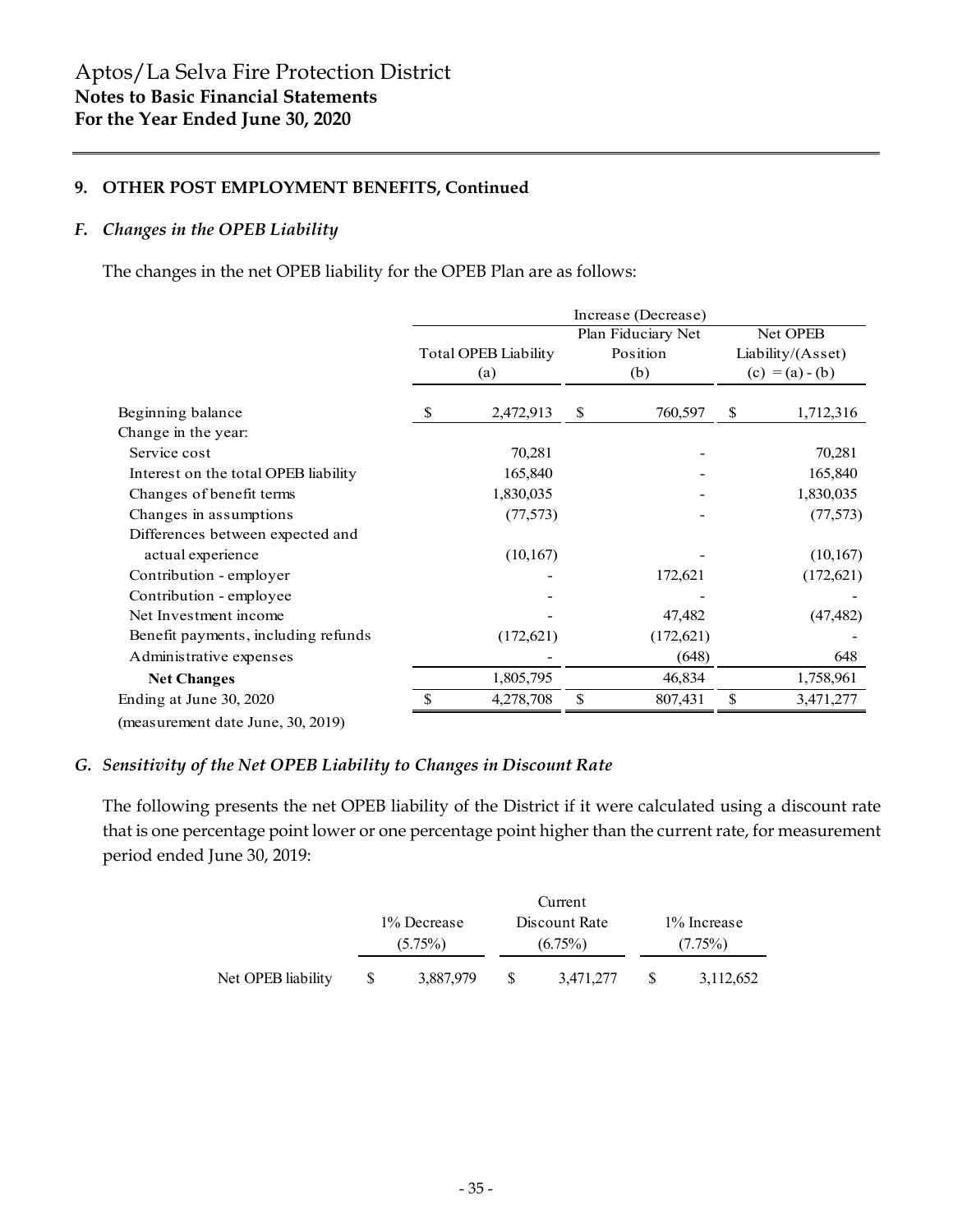#### *H. Sensitivity of the Net OPEB Liability to Changes in the Health Care Cost Trend Rates*

The following presents the net OPEB liability of the District if it were calculated using a health care cost trend rate that is one percentage point lower or one percentage point higher than the current rate, for measurement period ended June 30, 2019:

|                    | Current Healthcare |                   |            |                   |             |                   |
|--------------------|--------------------|-------------------|------------|-------------------|-------------|-------------------|
|                    | 1% Decrease        |                   | Trend Rate |                   | 1% Increase |                   |
|                    |                    | $(5.0\% - 3.5\%)$ |            | $(6.0\% - 4.5\%)$ |             | $(7.0\% - 5.5\%)$ |
| Net OPEB liability | -SS                | 3,237,684         |            | 3.471.277         |             | 3,751,554         |

#### *I. Recognition of Deferred Outflows and Deferred Inflows of Resources*

Gains and losses related to changes in total OPEB liability and fiduciary net position are recognized in OPEB expense systematically over time. Amounts are first recognized in OPEB expense for the year the gain or loss occurs. The remaining amounts are categorized as deferred outflows and deferred inflows of resources related to OPEB and are to be recognized in future OPEB expense. The recognition period differs depending on the source of the gain or loss.

### *J. OPEB Expense and Deferred Outflows/Inflows of Resources Related to OPEB*

For the fiscal year ended June 30, 2020, the District recognized OPEB expense of \$2,004,488. For the fiscal year ended June 30, 2020, the District reported deferred outflows of resources related to OPEB from the following sources:

|                                                                             |   | Deferred Outflows<br>of Resources | Deferred Inflows<br>of Resources |        |
|-----------------------------------------------------------------------------|---|-----------------------------------|----------------------------------|--------|
| Difference between expected<br>and actual experience                        | S |                                   | S                                | 68,954 |
| Changes in assumptions                                                      |   |                                   |                                  | 9,037  |
| Net difference between projected and<br>actual earnings on plan investments |   |                                   |                                  | 15,551 |
| Employer contributions made<br>subsequent to the measurement date           |   | 291,215                           |                                  |        |
| Total                                                                       |   | 291,215                           |                                  | 93,542 |
|                                                                             |   |                                   |                                  |        |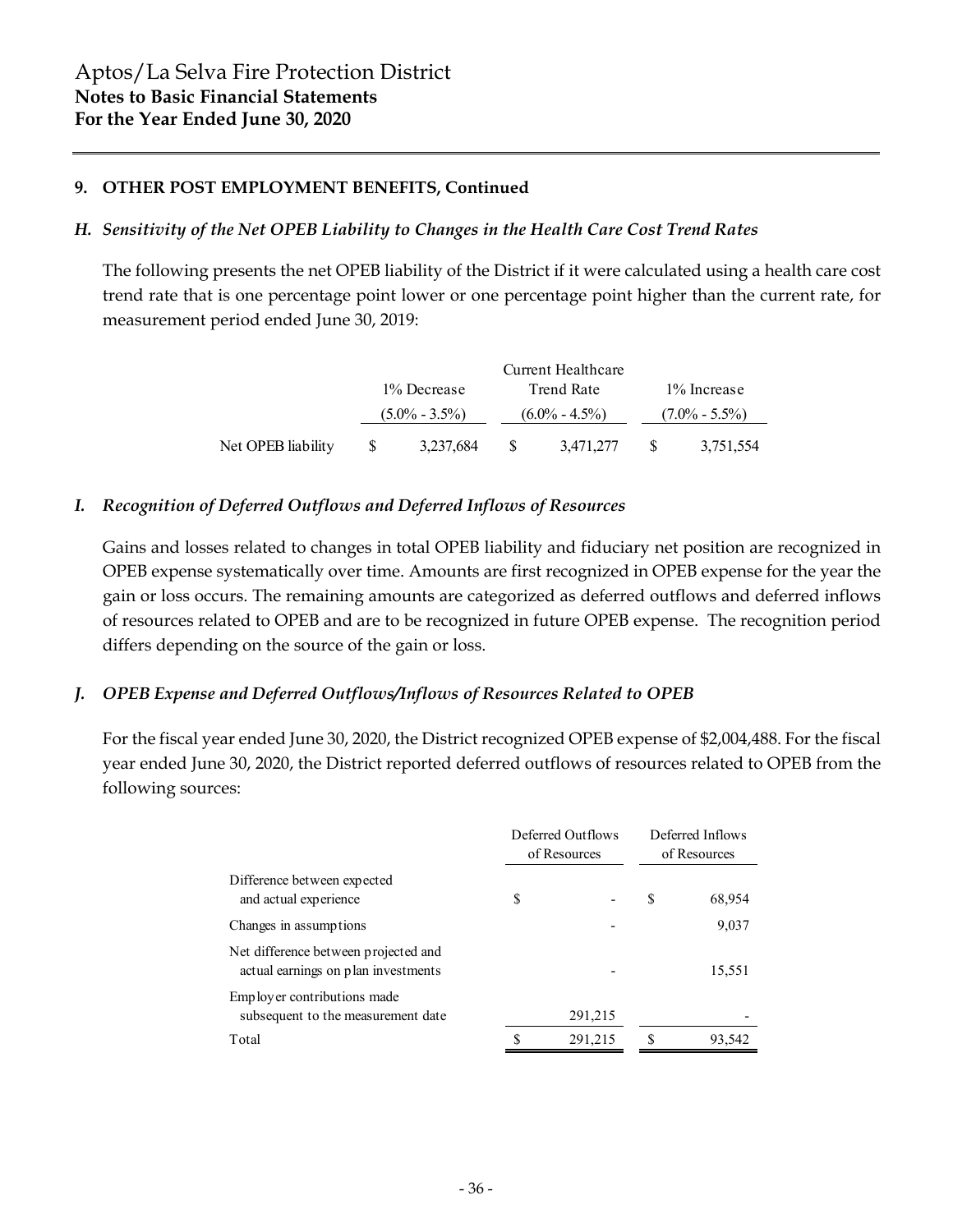#### *J. OPEB Expense and Deferred Outflows/Inflows of Resources Related to OPEB, Continued*

The \$291,215 reported as deferred outflows of resources related to contributions subsequent to the June 30, 2019 measurement date will be recognized as a reduction of the net OPEB liability during the fiscal year ending June 30, 2021. Other amounts reported as deferred outflows of resources related to OPEB will be recognized as expense as follows:

| Fiscal Year     |                |
|-----------------|----------------|
| Ending June 30: |                |
| 2021            | \$<br>(16,802) |
| 2022            | (15,802)       |
| 2023            | (11,802)       |
| 2024            | (10, 141)      |
| 2025            | (9,749)        |
| Thereafter      | (29, 246)      |
|                 |                |

#### **10. SUBSEQUENT EVENTS**

#### *COVID-19 Pandemic*

In March 2020, measures taken to contain the spread of the COVID-19 outbreak in the United States, including travel bans, quarantines, social distancing, and closures, triggered significant business disruption. While expected to be temporary, there is considerable uncertainty regarding the duration of the disruption.

#### *Consolidation of Aptos/La Selva Fire Protection District*

On February 4, 2021, Aptos/La Selva Fire Protection District and Central Fire Protection District of Santa Cruz County officially consolidated into one District (Central Fire District of Santa Cruz County). The consolidation resulted in the transfer of assets and liabilities from both agencies into the newly formed entity, and the creation of one Board.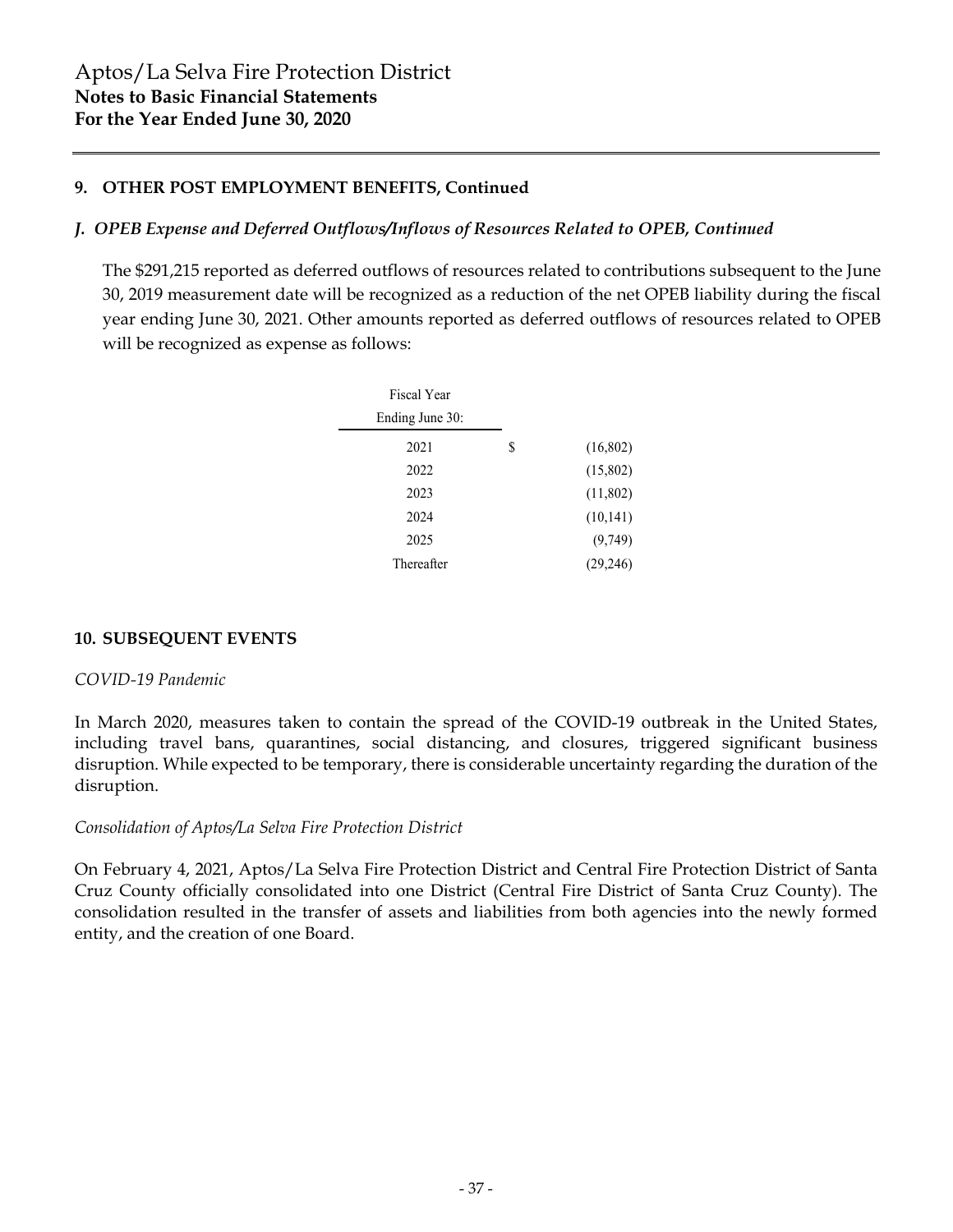# **Required Supplementary Information**

# **Budgetary Comparison Schedule - General Fund**

|                                           | 2020<br>Final<br>budget | 2020<br>Amended<br>final budget | 2020<br>Actual | Variance<br>favorable<br>(unfavorable) |
|-------------------------------------------|-------------------------|---------------------------------|----------------|----------------------------------------|
| Revenues                                  |                         |                                 |                |                                        |
| Property taxes                            |                         |                                 |                |                                        |
| Current secured                           | \$12,189,156            | \$12,189,156                    | \$12,215,765   | \$<br>26,609                           |
| Current unsecured - general               | 246,354                 | 246,354                         | 240,003        | (6,351)                                |
| Prior unsecured - general                 | 15,000                  | 15,000                          | 24,245         | 9,245                                  |
| Penalties for delinquent taxes            |                         |                                 | 1,701          | 1,701                                  |
| Redemption penalties for delinquent taxes |                         |                                 | 1,610          | 1,610                                  |
| Supplemental - current secured            | 200,000                 | 200,000                         | 176,269        | (23, 731)                              |
| Supplemental - current unsecured          | 7,000                   | 7,000                           | 2,311          | (4,689)                                |
| Supplemental - prior                      | 5,500                   | 5,500                           | 17,784         | 12,284                                 |
| Total property taxes                      | 12,663,010              | 12,663,010                      | 12,679,688     | 16,678                                 |
| Other taxes                               |                         |                                 |                |                                        |
| Fire protection tax                       | 130,912                 | 130,912                         | 130,987        | 75                                     |
| In-lieu taxes other                       |                         |                                 | 451            | 451                                    |
| Total other taxes                         | 130,912                 | 130,912                         | 131,438        | 526                                    |
|                                           |                         |                                 |                |                                        |
| Use of money and property                 | 70,000                  |                                 |                |                                        |
| Interest                                  |                         | 70,000                          | 141,367        | 71,367                                 |
| Aid from other government agencies        |                         |                                 |                |                                        |
| Homeowner's property tax relief           | 72,166                  | 72,166                          | 69,033         | (3, 133)                               |
| State - other                             |                         |                                 | 168,156        | 168,156                                |
| Total aid from other government agencies  | 72,166                  | 72,166                          | 237,189        | 165,023                                |
| Other revenue                             |                         |                                 |                |                                        |
| Insurance proceeds                        |                         |                                 | 11,899         | 11,899                                 |
| Other revenue                             |                         |                                 | 8,640          | 8,640                                  |
| Total other revenue                       |                         |                                 | 20,539         | 20,539                                 |
| Current services                          |                         |                                 |                |                                        |
| Emergency response recovery               | 285,000                 | 285,000                         | 271,089        | (13, 911)                              |
| Other charges current services            | 285,368                 | 285,368                         | 238,338        | (47,030)                               |
| Weeds/lot clearing                        | 13,000                  | 13,000                          | 13,954         | 954                                    |
| Total current services                    | 583,368                 | 583,368                         | 523,381        | (59, 987)                              |
| <b>Total Revenue</b>                      | 13,519,456              | 13,519,456                      | 13,733,602     | 214,146                                |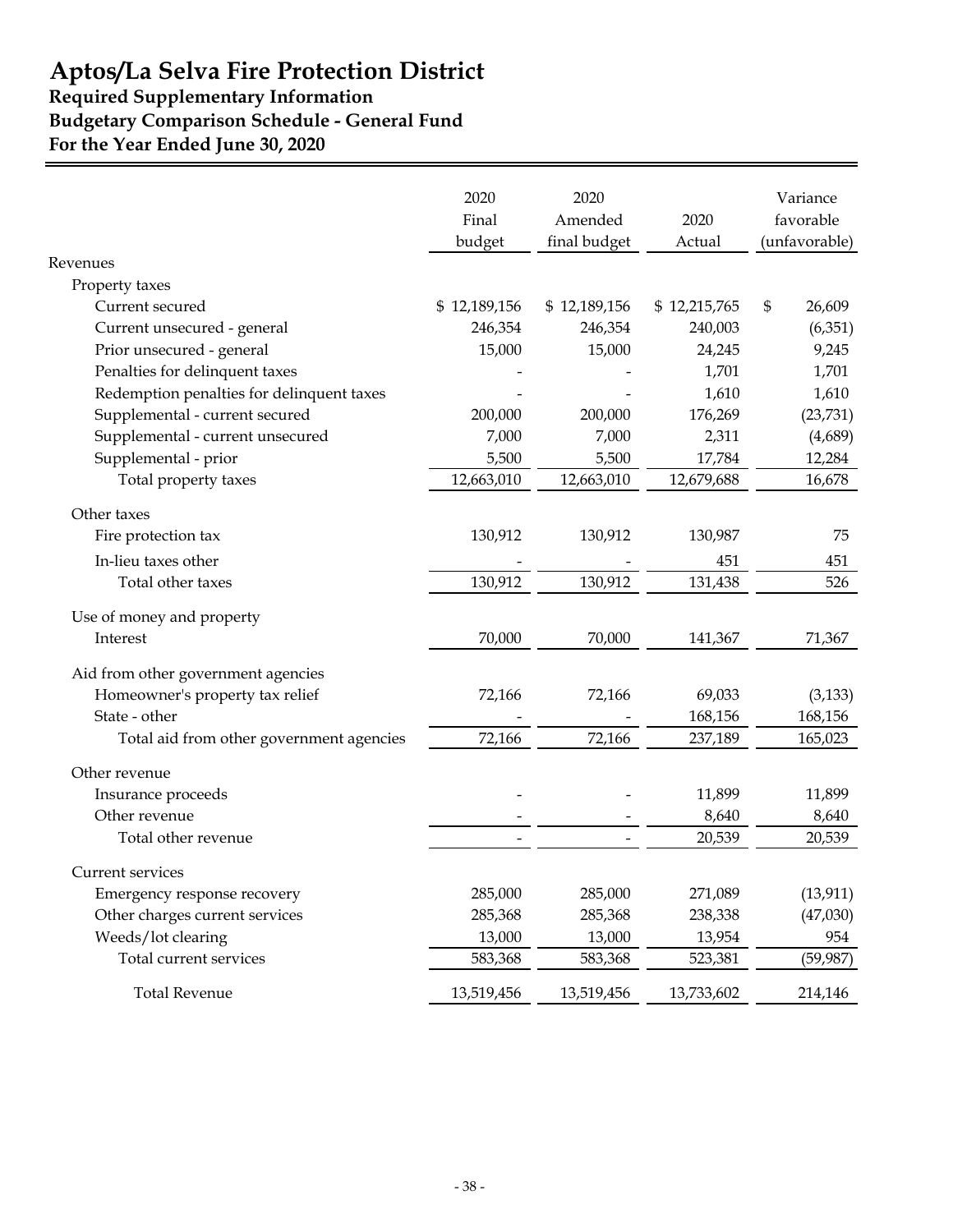# **Required Supplementary Information**

**Budgetary Comparison Schedule - General Fund**

|                                    | 2020<br>Final<br>budget | 2020<br>Amended<br>final budget | 2020<br>Actual | Variance<br>favorable<br>(unfavorable) |
|------------------------------------|-------------------------|---------------------------------|----------------|----------------------------------------|
| Expenditures                       |                         |                                 |                |                                        |
| Salaries and employee benefits     |                         |                                 |                |                                        |
| Regular pay - permanent            | 4,896,665               | 4,896,665                       | 4,787,383      | \$<br>109,282                          |
| Overtime pay - permanent           | 944,350                 | 944,350                         | 761,349        | 183,001                                |
| Regular pay - extra help           | 15,000                  | 15,000                          | 34,769         | (19,769)                               |
| Regular pay - call back            | 14,000                  | 14,000                          | 84,483         | (70, 483)                              |
| Regular pay - holiday              | 385,332                 | 385,332                         | 364,723        | 20,609                                 |
| Regular pay - differential         | 15,000                  | 15,000                          | 14,062         | 938                                    |
| <b>OASDI</b>                       | 89,926                  | 89,926                          | 93,083         | (3, 157)                               |
| Retirement (PERS)                  | 2,016,511               | 2,016,511                       | 1,931,381      | 85,130                                 |
| Employee group insurance           | 1,050,422               | 1,050,422                       | 782,589        | 267,833                                |
| Workers' compensation insurance    | 623,305                 | 623,305                         | 623,305        |                                        |
| Sick leave reserve                 | 212,938                 | 212,938                         | 218,282        | (5, 344)                               |
| Total salaries and employee        |                         |                                 |                |                                        |
| Benefits                           | 10,263,449              | 10,263,449                      | 9,695,409      | 568,040                                |
| Services and supplies              |                         |                                 |                |                                        |
| Clothing and personal supplies     | 214,127                 | 239,127                         | 221,072        | 18,055                                 |
| Radio                              |                         |                                 |                |                                        |
| Telephone and telegraph            | 33,000                  | 33,000                          | 26,404         | 6,596                                  |
| Food                               | 10,300                  | 10,300                          | 4,081          | 6,219                                  |
| Inventoriable items                | 128,894                 | 128,894                         | 67,298         | 61,596                                 |
| Other household expense            | 15,952                  | 15,952                          | 15,483         | 469                                    |
| Other insurance                    | 51,514                  | 51,514                          | 44,245         | 7,269                                  |
| Maintenance - mobile equipment     | 104,090                 | 104,090                         | 198,133        | (94, 043)                              |
| Maintenance - office equipment     | 300                     | 300                             | 190            | 110                                    |
| Maintenance - other equipment      |                         |                                 |                |                                        |
| services                           | 51,680                  | 51,680                          | 14,439         | 37,241                                 |
| Maintenance - Radio                | 6,000                   | 6,000                           |                | 6,000                                  |
| Maintenance - Grds other svc       | 50,120                  | 50,120                          | 24,358         | 25,762                                 |
| Medical, dental and lab supplies   | 23,016                  | 23,016                          | 8,518          | 14,498                                 |
| Employee certificates and licenses | 13,200                  | 13,200                          | 4,288          | 8,912                                  |
| Memberships                        | 5,108                   | 5,108                           | 3,503          | 1,605                                  |
| PC software purchases              | 27,399                  | 27,399                          | 28,371         | (972)                                  |
| Postage                            | 3,150                   | 3,150                           | 927            | 2,223                                  |
| Supplies                           | 80,696                  | 80,696                          | 65,281         | 15,415                                 |
| Accounting and auditing            | 148,600                 | 148,600                         | 109,669        | 38,931                                 |
| Directors' fees                    | 13,892                  | 13,892                          | 26,546         | (12, 654)                              |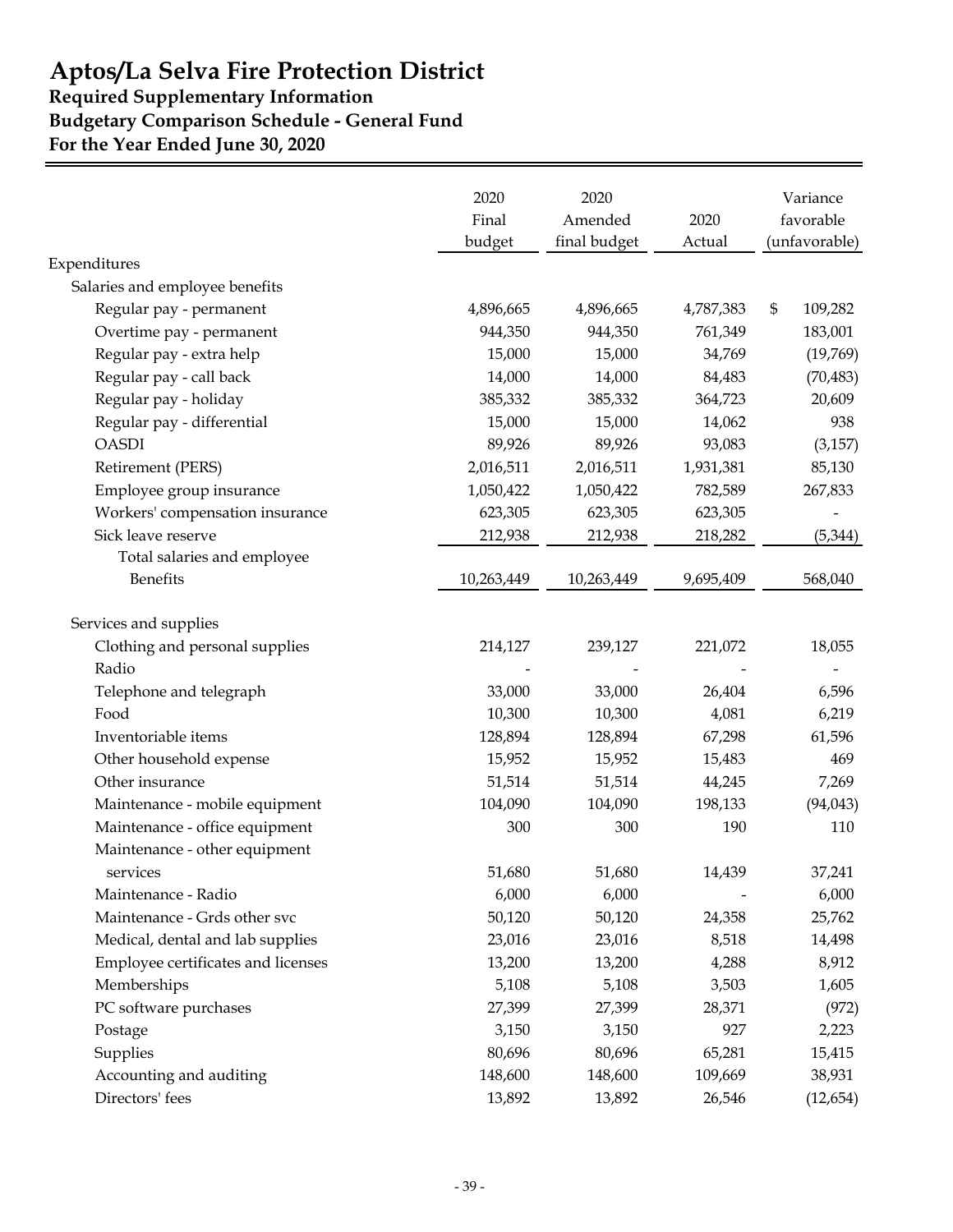# **Required Supplementary Information**

**Budgetary Comparison Schedule - General Fund**

|                                      |                           | 2020<br>Final |              | 2020<br>Amended |    | 2020       |    | Variance<br>favorable |
|--------------------------------------|---------------------------|---------------|--------------|-----------------|----|------------|----|-----------------------|
|                                      |                           | budget        | final budget |                 |    | Actual     |    | (unfavorable)         |
| Expenditures (continued)             |                           |               |              |                 |    |            |    |                       |
| Services and supplies (continued)    |                           |               |              |                 |    |            |    |                       |
| 911 dispatch services                | $\boldsymbol{\mathsf{S}}$ | 96,940        | \$           | 96,940          | \$ | 68,792     | \$ | 28,148                |
| Legal services                       |                           | 90,000        |              | 90,000          |    | 46,388     |    | 43,612                |
| Medical services - other             |                           | 20,000        |              | 20,000          |    | 12,263     |    | 7,737                 |
| Personnel services                   |                           | 616,536       |              | 616,536         |    | 608,969    |    | 7,567                 |
| Professional and special services    |                           | 200,230       |              | 199,342         |    | 134,387    |    | 64,955                |
| Legal notices                        |                           | 3,000         |              | 3,000           |    | 3,612      |    | (612)                 |
| Equipment lease and rent             |                           | 7,100         |              | 7,100           |    | 2,602      |    | 4,498                 |
| Small tools and instruments          |                           | 14,400        |              | 14,400          |    | 6,889      |    | 7,511                 |
| Education and/or training            |                           | 149,750       |              | 149,750         |    | 67,310     |    | 82,440                |
| Special district expense             |                           | 29,720        |              | 29,720          |    | 5,918      |    | 23,802                |
| Subscriptions books and ed materials |                           | 6,245         |              | 6,245           |    | 3,166      |    | 3,079                 |
| Gas, oil, fuel                       |                           | 34,175        |              | 34,175          |    | 43,086     |    | (8,911)               |
| Travel - other                       |                           | 3,000         |              | 3,000           |    | 1,535      |    | 1,465                 |
| Utilities                            |                           | 25,100        |              | 25,100          |    | 29,466     |    | (4,366)               |
| Total services and supplies          |                           | 2,277,234     |              | 2,301,346       |    | 1,897,189  |    | 404,157               |
| Other charges                        |                           |               |              |                 |    |            |    |                       |
| Contribution to other agencies       |                           | 15,444        |              | 16,332          |    | 16,331     |    | 1                     |
| Total other charges                  |                           | 15,444        |              | 16,332          |    | 16,331     |    | $\mathbf{1}$          |
| Capital outlay                       |                           |               |              |                 |    |            |    |                       |
| Buildings and improvements           |                           | 40,000        |              | 40,000          |    | 7,203      |    | 32,797                |
| Equipment/mobile equipment           |                           | 17,360        |              | 17,360          |    |            |    | 17,360                |
| Total capital outlay                 |                           | 57,360        |              | 57,360          |    | 7,203      |    | 50,157                |
| Appropriations for contingencies     |                           | 100,000       |              | 75,000          |    |            |    | 75,000                |
| Total expenditures general fund      |                           | 12,713,487    |              | 12,713,487      |    | 11,616,132 |    | 1,097,355             |
| Revenues over (under) expenditures   |                           | 805,969       |              | 805,969         |    | 2,117,470  |    | 1,311,501             |
| Other financing sources (uses):      |                           |               |              |                 |    |            |    |                       |
| Transfers out                        |                           | (750,000)     |              | (750,000)       |    | (750,000)  |    |                       |
| Total financing sources (uses)       |                           | (750,000)     |              | (750,000)       |    | (750,000)  |    |                       |
| Net change in fund balance           | \$                        | 55,969        | \$           | 55,969          |    | 1,367,470  | \$ | 1,311,501             |
| Fund Balance:                        |                           |               |              |                 |    |            |    |                       |
| Beginning of year                    |                           |               |              |                 |    | 8,533,896  |    |                       |
| End of year                          |                           |               |              |                 | \$ | 9,901,366  |    |                       |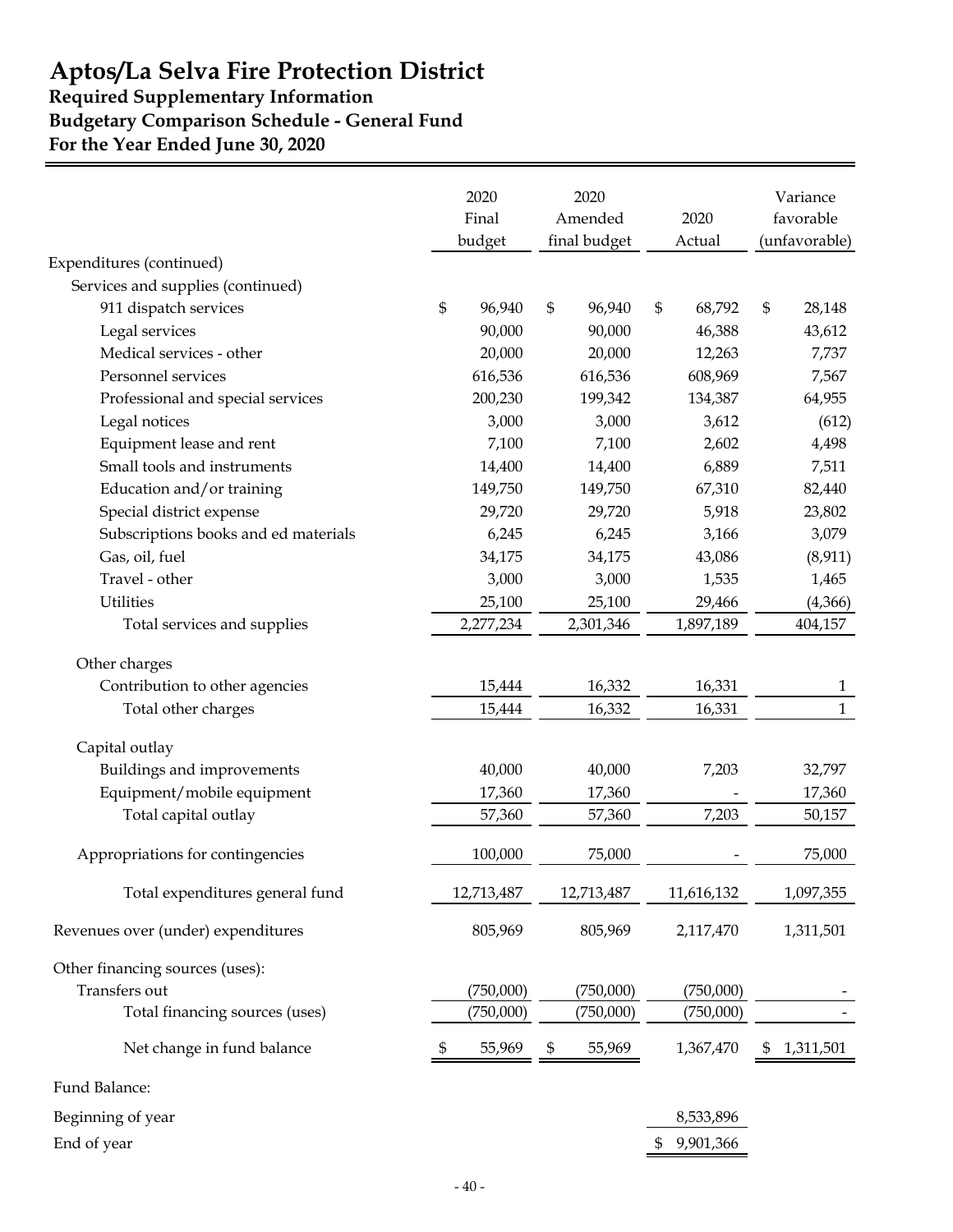# **Aptos/La Selva Fire Protection District Required Supplementary Information**

### **Schedule of Proportionate Share of Net Pension Liability and Related Ratios**

### **For the Year Ended June 30, 2020**

| Measurement date                                                                                                 | June 30,<br>2020<br>6/30/2019 | June 30,<br>2019<br>6/30/2018 | June 30,<br>2018<br>6/30/2017 | June 30,<br>2017<br>6/30/2016 | June 30,<br>2016<br>6/30/2015 | June 30,<br>2015*<br>6/30/2014 |
|------------------------------------------------------------------------------------------------------------------|-------------------------------|-------------------------------|-------------------------------|-------------------------------|-------------------------------|--------------------------------|
| Proportion of the<br>net pension liability                                                                       | 0.17985%                      | 0.17469%                      | 0.17676%                      | 0.18426%                      | 0.18718%                      | 0.27052%                       |
| Proportionate share<br>of the net pension liability                                                              | \$<br>18,429,607              | \$<br>16,833,268              | \$<br>17,530,076              | \$<br>15,944,406              | \$<br>12,848,067              | \$<br>16,833,268               |
| Covered payroll                                                                                                  | \$<br>5,208,632               | \$<br>4,880,300               | \$<br>5,208,644               | \$<br>4,219,669               | \$<br>4,667,442               | \$<br>4,531,497                |
| Proportionate share of<br>the net pension liability as a<br>percentage of covered payroll                        | 353.83%                       | 344.92%                       | 336.56%                       | 377.86%                       | 275.27%                       | 371.47%                        |
| Plan's proportionate share of<br>the fiduciary net position<br>as a percentage of the<br>total pension liability | 75.26%                        | 75.26%                        | 73.31%                        | 74.06%                        | 78.40%                        | 79.82%                         |

#### Notes to schedule

\* Fiscal year 2014-2015 was the 1st year of implementation; therefore only four years are shown. Additional years will be presented as they become available.

The CalPERS discount rate was increased from 7.5% to 7.65% in fiscal year 2016, and then decreased from 7.65% to 7.15% in fiscal year 2018.

The CalPERS mortality assumptions were adjusted in fiscal year 2019.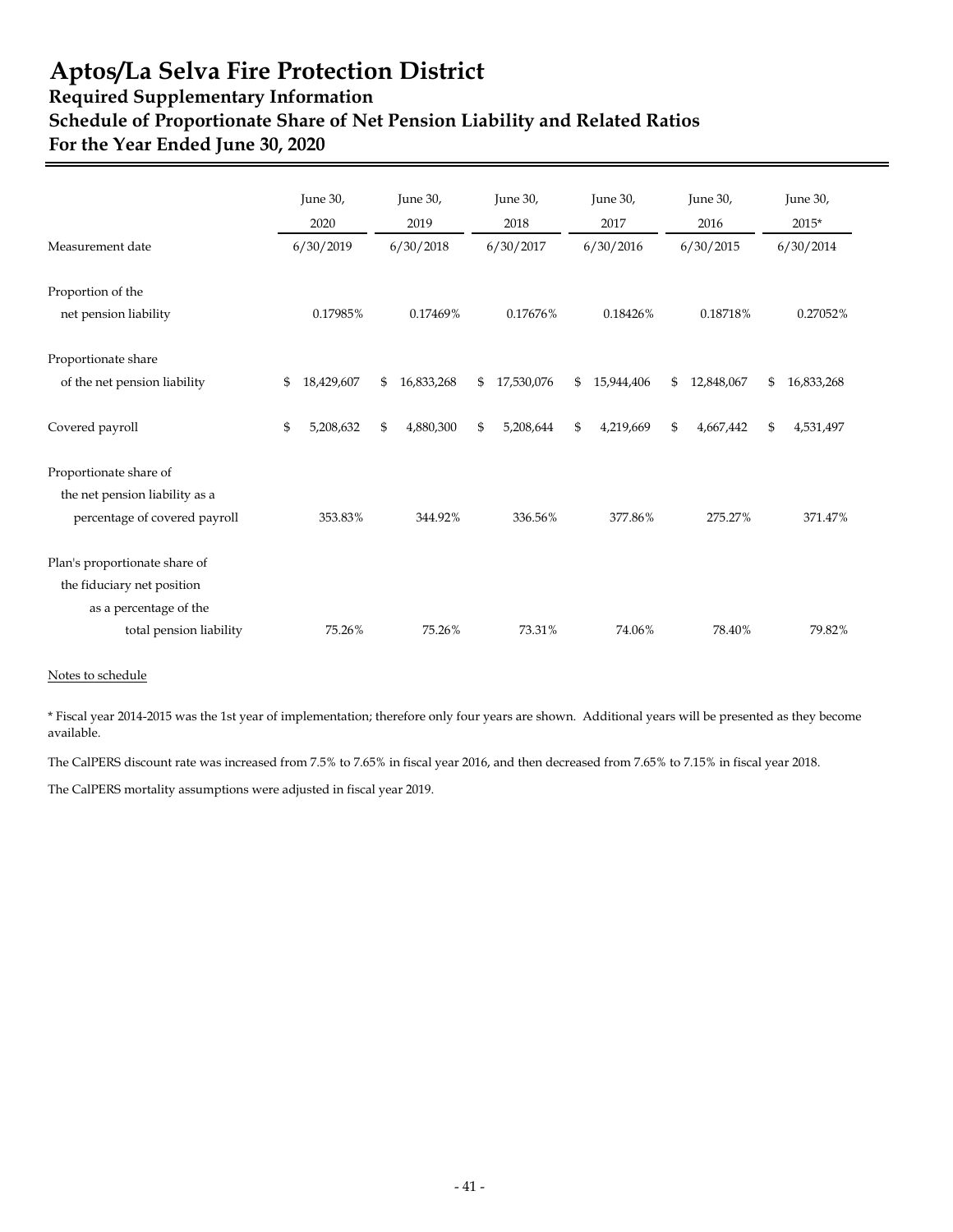# **Aptos/La Selva Fire Protection District Required Supplementary Information**

# **Schedule of Employer Contributions for Pension**

**For the Year Ended June 30, 2020**

|                                     | June 30, |                          |               | June 30,                 |               | June 30,                 | June 30,       |                          | June 30, |                          | June 30,       |             |
|-------------------------------------|----------|--------------------------|---------------|--------------------------|---------------|--------------------------|----------------|--------------------------|----------|--------------------------|----------------|-------------|
|                                     |          | 2020                     |               | 2019                     |               | 2018                     |                | 2017                     |          | 2016                     |                | 2015        |
| Contractually required contribution |          |                          |               |                          |               |                          |                |                          |          |                          |                |             |
| (actuarially determined)            | \$       | 1,941,794                | \$            | 1,694,658                | \$            | 1,424,686                | \$             | 2,164,221                | \$       | 2,080,361                | \$             | 1,785,932   |
| Contributions in relation           |          |                          |               |                          |               |                          |                |                          |          |                          |                |             |
| to the actuarially determined       |          |                          |               |                          |               |                          |                |                          |          |                          |                |             |
| contributions                       |          | (1,941,794)              |               | (1,694,658)              |               | (1,424,686)              |                | (2,164,221)              |          | (2,080,361)              |                | (1,785,932) |
| Contribution deficiency (excess)    | \$       | $\overline{\phantom{0}}$ | $\mathcal{S}$ | $\overline{\phantom{a}}$ | $\mathcal{S}$ | $\overline{\phantom{0}}$ | $\mathfrak{L}$ | $\overline{\phantom{0}}$ | \$       | $\overline{\phantom{a}}$ | $\mathfrak{s}$ |             |
| Covered payroll                     | \$       | 4,906,639                | \$            | 5,208,632                | \$            | 4,880,300                | \$             | 5,208,644                | \$       | 4,219,669                | \$             | 4,667,442   |
| Contributions as a                  |          |                          |               |                          |               |                          |                |                          |          |                          |                |             |
| percentage of covered payroll       |          | 39.57%                   |               | 32.54%                   |               | 29.19%                   |                | 41.55%                   |          | 49.30%                   |                | 38.26%      |

Notes to Schedule

\* Fiscal year 2014-2015 was the 1st year of implementation; therefore only four years are shown. Additional years will be presented as they become available.

Methods and assumptions used to determine contribution rates:

| Valuation date:            | 6/30/2017    | 6/30/2016    | 6/30/2015    | 6/30/2014         | 6/30/2013    | 6/30/2012        |
|----------------------------|--------------|--------------|--------------|-------------------|--------------|------------------|
| Actuarial cost method:     | Entry Age    | Entry Age    | Entry Age    | Entry Age         | Entry Age    | Entry Age        |
| Amortization method:       | (1)          | (1)          | (1)          | (1)               | (1)          | (1)              |
| Assets valuation method:   | Market Value | Market Value | Market Value | Market Value      | Market Value | 15 Year          |
|                            |              |              |              |                   |              | Smoothed         |
|                            |              |              |              |                   |              | Market           |
|                            |              |              |              |                   |              | Method           |
| Inflation:                 | 2.63%        | 2.75%        | 2.75%        | 2.75%             | 2.75%        | 2.75%            |
| Salary increases:          | (2)          | (2)          | (2)          | (2)               | (2)          | (2)              |
| Investment rate of return: | 7.25%        | 7.375%       | 7.50%        | 7.50%             | 7.50%        | 7.50%            |
| Retirement age:            | (3)          | (3)          | (3)          | (3)               | (3)          | (3)              |
| Mortality:                 | (4)          | (4)          | (4)          | $\left( 4\right)$ | (4)          | $\left(4\right)$ |
|                            |              |              |              |                   |              |                  |

(1) Level percentage of payroll, closed

(2) Depending on age, service, and type of employment

<sup>(3)</sup> 50 for all plans, with the exception of 52 for Miscellaneous PEPRA 2% $@62$ 

(4) Mortality assumptions are based on mortality rates resulting from the most recent CalPERS Experience Study adopted by the CalPERS Board.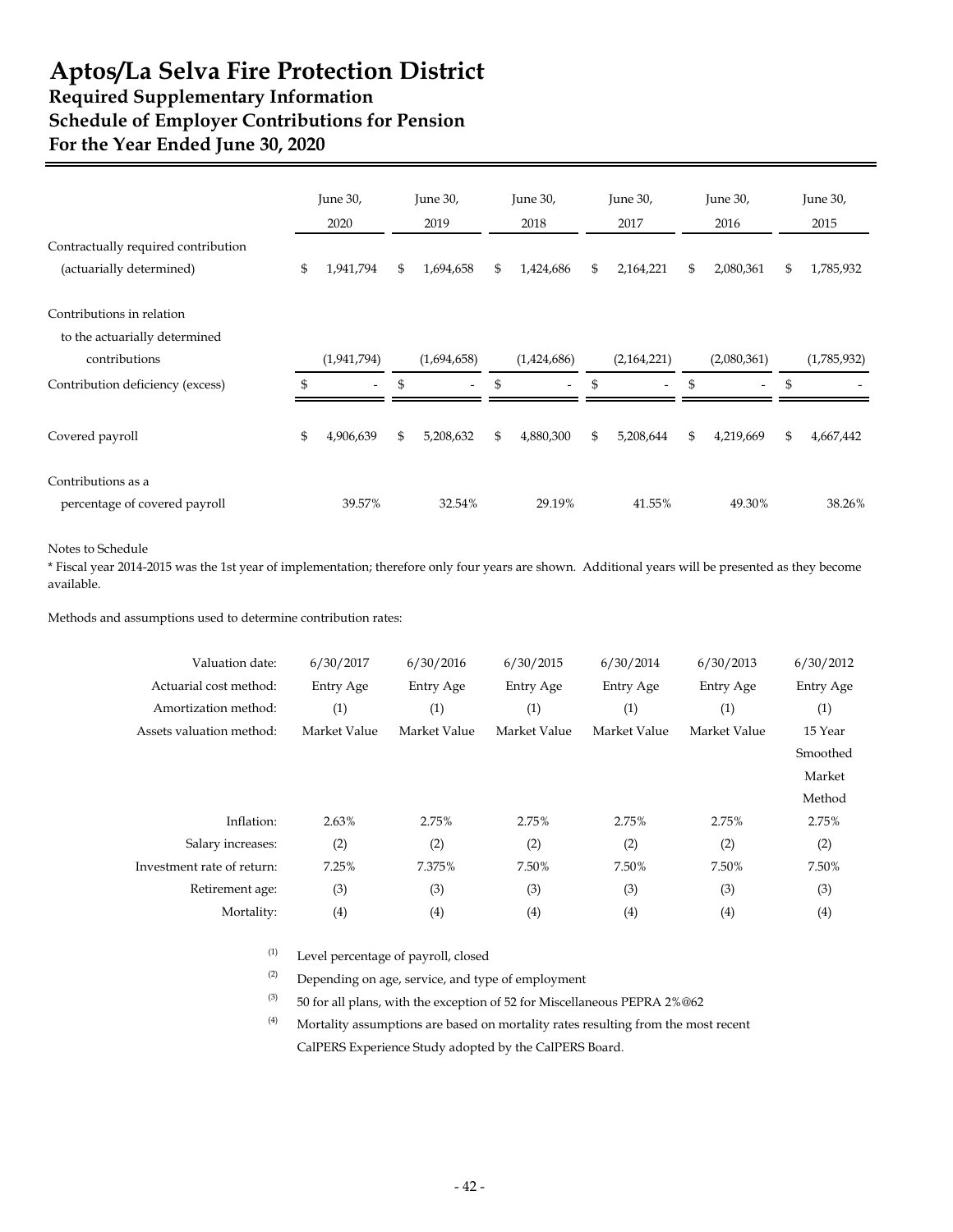## **Aptos/La Selva Fire Protection District Required Supplementary Information Schedule of Changes in the Net OPEB Liability and Related Ratios For the Year Ended June 30, 2020**

| Fiscal Year:                                                          |            | 2019/20    | 2018/19         | 2017/18 |            |  |  |
|-----------------------------------------------------------------------|------------|------------|-----------------|---------|------------|--|--|
| Measurement period                                                    | FY 2018/19 |            | FY 2017/18      |         | FY 2016/17 |  |  |
| <b>Total OPEB Liability</b>                                           |            |            |                 |         |            |  |  |
| Service cost                                                          | \$         | 70,281     | \$<br>68,234    | \$      | 66,000     |  |  |
| Interest                                                              |            | 165,840    | 161,679         |         | 157,000    |  |  |
| Actual versus expected experience                                     |            | (77, 573)  |                 |         |            |  |  |
| Assumption changes                                                    |            | (10, 167)  |                 |         |            |  |  |
| Benefit payments                                                      |            | (172, 621) | (168,000)       |         | (157,000)  |  |  |
| Changes in benefit terms                                              |            | 1,830,035  |                 |         |            |  |  |
| Net changes                                                           |            | 1,805,795  | 61,913          |         | 66,000     |  |  |
| Total OPEB liability - beginning of year                              |            | 2,472,913  | 2,411,000       |         | 2,345,000  |  |  |
| Total OPEB liability - end of year                                    | \$         | 4,278,708  | \$<br>2,472,913 | \$      | 2,411,000  |  |  |
| <b>Changes in Plan Fiduciary Net Position</b>                         |            |            |                 |         |            |  |  |
| Contributions - employer                                              | \$         | 172,621    | \$<br>171,000   | \$      | 160,000    |  |  |
| Net investment income                                                 |            | 47,482     | 55,906          |         | 67,000     |  |  |
| Benefit payments                                                      |            | (172, 621) | (168,000)       |         | (157,000)  |  |  |
| Administrative expenses                                               |            | (648)      | (4,309)         |         | (3,000)    |  |  |
| Other changes                                                         |            |            |                 |         |            |  |  |
| Net changes                                                           |            | 46,834     | 54,597          |         | 67,000     |  |  |
| Plan fiduciary net position - beginning of year                       |            | 760,597    | 706,000         |         | 639,000    |  |  |
| Plan fiduciary net position - end of year                             | \$         | 807,431    | \$<br>760,597   | \$      | 706,000    |  |  |
| Net OPEB liability/(Asset)                                            | \$         | 3,471,277  | \$<br>1,712,316 | \$      | 1,705,000  |  |  |
| Fiduciary net position as a percentage<br>of the total OPEB liability |            | 30.8%      | 30.8%           |         | 29.3%      |  |  |
| Covered employee payroll                                              |            | 6,485,563  | \$<br>6,088,000 | \$      | 5,752,000  |  |  |
| Net OPEB liability as a percentage<br>of covered employee payroll     |            | 53.5%      | 28.1%           |         | 29.6%      |  |  |

\* Fiscal year 2017-2018 was the 1st year of implementation; therefore only one year is shown. Additional years will be presented as they become available.

In fiscal year 2018-19, there were changes in benefits offered by the Distict to make additional contributions to a retiree's CALGOVEBA account.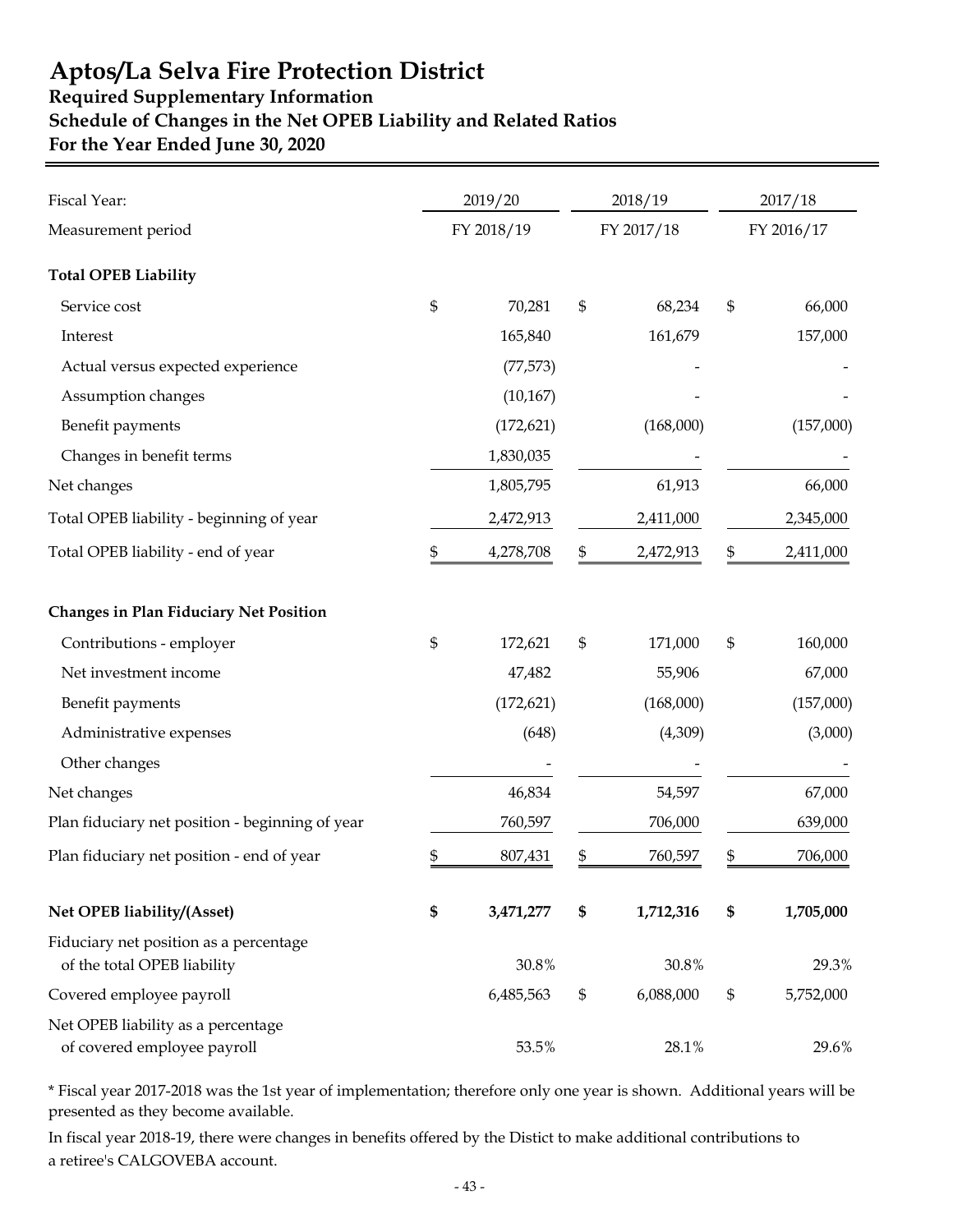## **Required Supplementary Information**

## **Schedule of Employer Contributions for OPEB**

# **For the Year Ended June 30, 2020**

| Fiscal Year:                                                              | 2019/20 |           |    | 2018/19   | 2017/18 |           |  |
|---------------------------------------------------------------------------|---------|-----------|----|-----------|---------|-----------|--|
| Actuarially Determined Contributions (ADC)                                | \$      | 526,991   | \$ | 204,000   | \$      | 199,000   |  |
| Contributions in relation to the actuarially<br>determined contribution** |         | 291,215   |    | 172,621   |         | 171,000   |  |
| Contribution deficiency/(excess)                                          |         | 235,776   | \$ | 31,379    | \$      | 28,000    |  |
| Covered employee payroll***                                               |         | 6,874,299 |    | 6,485,563 |         | 6,088,000 |  |
| Contributions as a percentage<br>of covered employee payroll              |         | 4.24%     |    | 2.66%     |         | 2.80%     |  |

\* Fiscal year 2017-2018 was the 1st year of implementation; therefore only one year is shown. Additional years will be presented as they become available.

\*\* Actual employer OPEB contribution

\*\*\* For the 12 month period ending June 30 (fiscal year-end).

Methods and assumptions used to determine ADC:

| 6/30/2019      | 6/30/2017       | 6/30/2017                                          |
|----------------|-----------------|----------------------------------------------------|
|                |                 |                                                    |
| Market         | G/L Spread over | G/L Spread over                                    |
| Value          | 5 Years         | 5 Years                                            |
| Level % of Pay | Level % of Pay  | Level % of Pay                                     |
| 18 years       | 19 years        | 20 years                                           |
| 6.75%          | 6.75%           | 6.75%                                              |
| 2.75%          | 3.00%           | 3.00%                                              |
| 2.50%          | 2.75%           | 2.75%                                              |
|                |                 | Entry Age Normal Entry Age Normal Entry Age Normal |